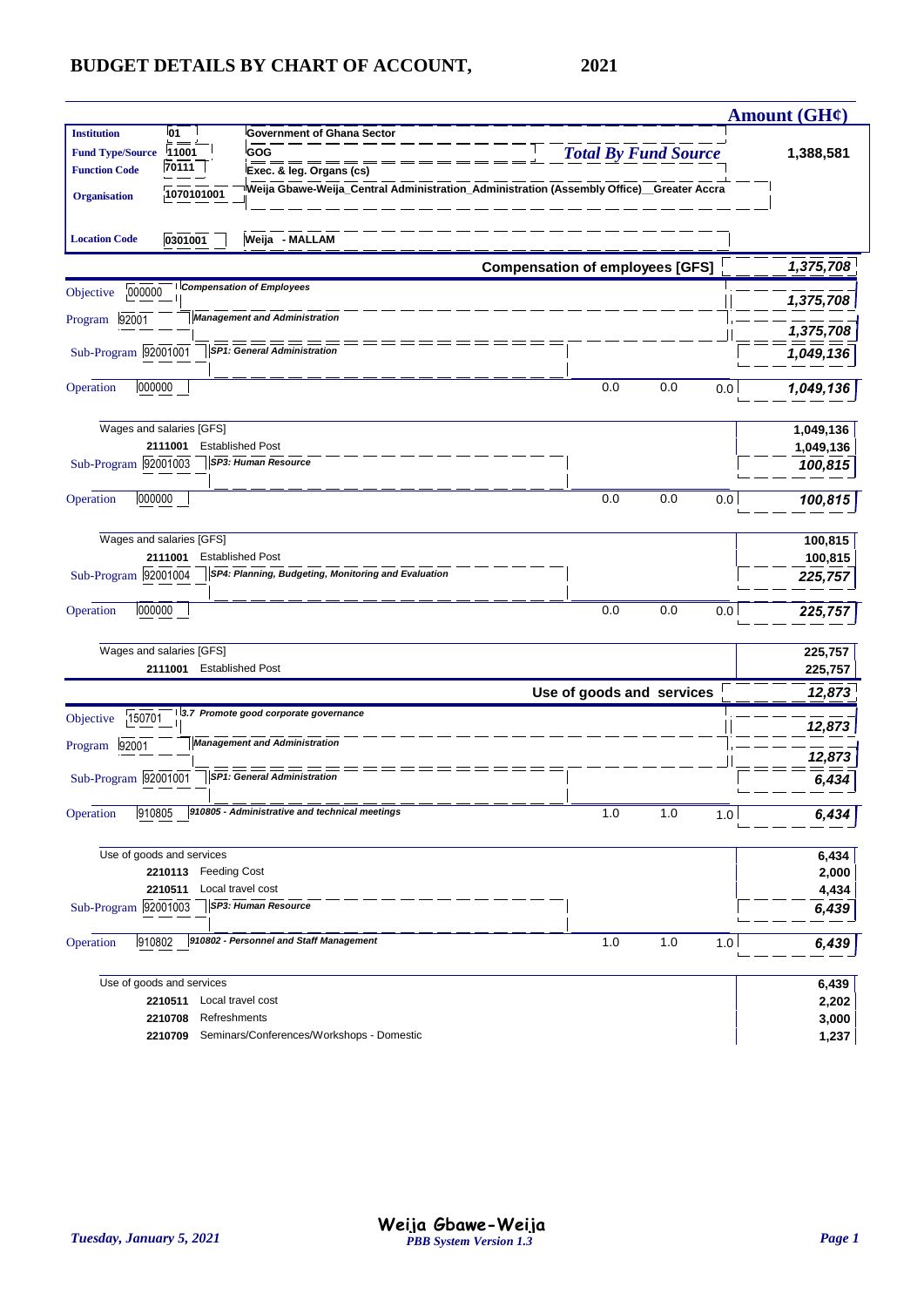| <b>Institution</b><br><b>01</b><br><b>Government of Ghana Sector</b><br><b>IGF</b><br><b>Total By Fund Source</b><br><b>Fund Type/Source</b><br>12200<br>3,299,280<br>70111  <br><b>Function Code</b><br>Exec. & leg. Organs (cs)<br>Weija Gbawe-Weija_Central Administration_Administration (Assembly Office)_Greater Accra<br>1070101001<br><b>Organisation</b><br>Weija - MALLAM<br>0301001<br><b>Location Code</b><br><b>Compensation of employees [GFS]</b><br>887,650<br><b>Compensation of Employees</b><br>000000<br>887,650<br><b>Management and Administration</b><br>92001<br>887,650<br>Sub-Program 92001001<br><b>SP1: General Administration</b><br>887,650<br>000000<br>Operation<br>0.0<br>0.0<br>0.0<br>887,650<br>Wages and salaries [GFS]<br>741,650<br>Monthly paid and casual labour<br>483,830<br>2111102<br>2111106<br><b>Limited Engagements</b><br>12,000<br><b>Funeral Grants</b><br>2111208<br>8,904<br>Boards /Committees /Commissions Allownace<br>2111225<br>70,000<br>Overtime Allowance<br>2111238<br>20,748<br>Per Diem and Inconvenience Allowance<br>2111241<br>31,368<br><b>Transfer Grants</b><br>2111243<br>54,800<br>Special Allowance/Honorarium<br>2111248<br>60,000<br>Social contributions [GFS]<br>146,000<br>13 Percent SSF Contribution<br>2121001<br>120,000<br>End of Service Benefit (ESB/Ex-Gratia)<br>2121004<br>26,000<br>Use of goods and services<br>1,995,630<br>3.7 Promote good corporate governance<br>150701<br>1,975,630<br><b>Management and Administration</b><br>92001<br>Program<br>1,975,630<br>Sub-Program 92001001<br><b>SP1: General Administration</b><br>1,933,830<br>910801 - Procurement management<br>910801<br>1.0<br>1.0<br>1.0<br>190,000<br>Use of goods and services<br>190,000<br><b>Printed Material and Stationery</b><br>150,000<br>2210101<br>Office Facilities, Supplies and Accessories<br>2210102<br>20,000<br>2210108<br><b>Construction Material</b><br>20,000<br>910805 - Administrative and technical meetings<br>910805<br>1.0<br>1.0<br>1.0<br>1,743,830<br>Use of goods and services<br>1,743,830<br><b>Refreshment Items</b><br>2210103<br>110,000<br>2210111<br>Other Office Materials and Consumables<br>70,000<br><b>Feeding Cost</b><br>2210113<br>10,000<br>2210114<br>Rations<br>20,000<br>2210201<br><b>Electricity charges</b><br>72,957<br>2210202<br>Water<br>6,000<br>2210203<br>Telecommunications<br>16,169<br>2210204<br>Postal Charges<br>1,000<br>2210205<br><b>Sanitation Charges</b><br>5,000<br>2210207<br>Fire Fighting Accessories<br>5,000<br>2210301<br><b>Cleaning Materials</b><br>50,000<br>Office Accommodations<br>2210401<br>24,000<br>Rental of Office Equipment<br>2210403<br>5,000<br><b>Hotel Accommodations</b><br>2210404<br>10,000<br><b>Rental of Vehicles</b><br>2210406<br>23,500<br>Rental of Furniture and Fittings<br>5,000<br>2210408 |           |  |  |  | Amount $(GH\mathcal{C})$ |
|--------------------------------------------------------------------------------------------------------------------------------------------------------------------------------------------------------------------------------------------------------------------------------------------------------------------------------------------------------------------------------------------------------------------------------------------------------------------------------------------------------------------------------------------------------------------------------------------------------------------------------------------------------------------------------------------------------------------------------------------------------------------------------------------------------------------------------------------------------------------------------------------------------------------------------------------------------------------------------------------------------------------------------------------------------------------------------------------------------------------------------------------------------------------------------------------------------------------------------------------------------------------------------------------------------------------------------------------------------------------------------------------------------------------------------------------------------------------------------------------------------------------------------------------------------------------------------------------------------------------------------------------------------------------------------------------------------------------------------------------------------------------------------------------------------------------------------------------------------------------------------------------------------------------------------------------------------------------------------------------------------------------------------------------------------------------------------------------------------------------------------------------------------------------------------------------------------------------------------------------------------------------------------------------------------------------------------------------------------------------------------------------------------------------------------------------------------------------------------------------------------------------------------------------------------------------------------------------------------------------------------------------------------------------------------------------------------------------------------------------------------------------------------------------------------------------------------------------------------------------------------|-----------|--|--|--|--------------------------|
|                                                                                                                                                                                                                                                                                                                                                                                                                                                                                                                                                                                                                                                                                                                                                                                                                                                                                                                                                                                                                                                                                                                                                                                                                                                                                                                                                                                                                                                                                                                                                                                                                                                                                                                                                                                                                                                                                                                                                                                                                                                                                                                                                                                                                                                                                                                                                                                                                                                                                                                                                                                                                                                                                                                                                                                                                                                                                |           |  |  |  |                          |
|                                                                                                                                                                                                                                                                                                                                                                                                                                                                                                                                                                                                                                                                                                                                                                                                                                                                                                                                                                                                                                                                                                                                                                                                                                                                                                                                                                                                                                                                                                                                                                                                                                                                                                                                                                                                                                                                                                                                                                                                                                                                                                                                                                                                                                                                                                                                                                                                                                                                                                                                                                                                                                                                                                                                                                                                                                                                                |           |  |  |  |                          |
|                                                                                                                                                                                                                                                                                                                                                                                                                                                                                                                                                                                                                                                                                                                                                                                                                                                                                                                                                                                                                                                                                                                                                                                                                                                                                                                                                                                                                                                                                                                                                                                                                                                                                                                                                                                                                                                                                                                                                                                                                                                                                                                                                                                                                                                                                                                                                                                                                                                                                                                                                                                                                                                                                                                                                                                                                                                                                |           |  |  |  |                          |
|                                                                                                                                                                                                                                                                                                                                                                                                                                                                                                                                                                                                                                                                                                                                                                                                                                                                                                                                                                                                                                                                                                                                                                                                                                                                                                                                                                                                                                                                                                                                                                                                                                                                                                                                                                                                                                                                                                                                                                                                                                                                                                                                                                                                                                                                                                                                                                                                                                                                                                                                                                                                                                                                                                                                                                                                                                                                                |           |  |  |  |                          |
|                                                                                                                                                                                                                                                                                                                                                                                                                                                                                                                                                                                                                                                                                                                                                                                                                                                                                                                                                                                                                                                                                                                                                                                                                                                                                                                                                                                                                                                                                                                                                                                                                                                                                                                                                                                                                                                                                                                                                                                                                                                                                                                                                                                                                                                                                                                                                                                                                                                                                                                                                                                                                                                                                                                                                                                                                                                                                |           |  |  |  |                          |
|                                                                                                                                                                                                                                                                                                                                                                                                                                                                                                                                                                                                                                                                                                                                                                                                                                                                                                                                                                                                                                                                                                                                                                                                                                                                                                                                                                                                                                                                                                                                                                                                                                                                                                                                                                                                                                                                                                                                                                                                                                                                                                                                                                                                                                                                                                                                                                                                                                                                                                                                                                                                                                                                                                                                                                                                                                                                                |           |  |  |  |                          |
|                                                                                                                                                                                                                                                                                                                                                                                                                                                                                                                                                                                                                                                                                                                                                                                                                                                                                                                                                                                                                                                                                                                                                                                                                                                                                                                                                                                                                                                                                                                                                                                                                                                                                                                                                                                                                                                                                                                                                                                                                                                                                                                                                                                                                                                                                                                                                                                                                                                                                                                                                                                                                                                                                                                                                                                                                                                                                |           |  |  |  |                          |
|                                                                                                                                                                                                                                                                                                                                                                                                                                                                                                                                                                                                                                                                                                                                                                                                                                                                                                                                                                                                                                                                                                                                                                                                                                                                                                                                                                                                                                                                                                                                                                                                                                                                                                                                                                                                                                                                                                                                                                                                                                                                                                                                                                                                                                                                                                                                                                                                                                                                                                                                                                                                                                                                                                                                                                                                                                                                                |           |  |  |  |                          |
|                                                                                                                                                                                                                                                                                                                                                                                                                                                                                                                                                                                                                                                                                                                                                                                                                                                                                                                                                                                                                                                                                                                                                                                                                                                                                                                                                                                                                                                                                                                                                                                                                                                                                                                                                                                                                                                                                                                                                                                                                                                                                                                                                                                                                                                                                                                                                                                                                                                                                                                                                                                                                                                                                                                                                                                                                                                                                | Objective |  |  |  |                          |
|                                                                                                                                                                                                                                                                                                                                                                                                                                                                                                                                                                                                                                                                                                                                                                                                                                                                                                                                                                                                                                                                                                                                                                                                                                                                                                                                                                                                                                                                                                                                                                                                                                                                                                                                                                                                                                                                                                                                                                                                                                                                                                                                                                                                                                                                                                                                                                                                                                                                                                                                                                                                                                                                                                                                                                                                                                                                                | Program   |  |  |  |                          |
|                                                                                                                                                                                                                                                                                                                                                                                                                                                                                                                                                                                                                                                                                                                                                                                                                                                                                                                                                                                                                                                                                                                                                                                                                                                                                                                                                                                                                                                                                                                                                                                                                                                                                                                                                                                                                                                                                                                                                                                                                                                                                                                                                                                                                                                                                                                                                                                                                                                                                                                                                                                                                                                                                                                                                                                                                                                                                |           |  |  |  |                          |
|                                                                                                                                                                                                                                                                                                                                                                                                                                                                                                                                                                                                                                                                                                                                                                                                                                                                                                                                                                                                                                                                                                                                                                                                                                                                                                                                                                                                                                                                                                                                                                                                                                                                                                                                                                                                                                                                                                                                                                                                                                                                                                                                                                                                                                                                                                                                                                                                                                                                                                                                                                                                                                                                                                                                                                                                                                                                                |           |  |  |  |                          |
|                                                                                                                                                                                                                                                                                                                                                                                                                                                                                                                                                                                                                                                                                                                                                                                                                                                                                                                                                                                                                                                                                                                                                                                                                                                                                                                                                                                                                                                                                                                                                                                                                                                                                                                                                                                                                                                                                                                                                                                                                                                                                                                                                                                                                                                                                                                                                                                                                                                                                                                                                                                                                                                                                                                                                                                                                                                                                |           |  |  |  |                          |
|                                                                                                                                                                                                                                                                                                                                                                                                                                                                                                                                                                                                                                                                                                                                                                                                                                                                                                                                                                                                                                                                                                                                                                                                                                                                                                                                                                                                                                                                                                                                                                                                                                                                                                                                                                                                                                                                                                                                                                                                                                                                                                                                                                                                                                                                                                                                                                                                                                                                                                                                                                                                                                                                                                                                                                                                                                                                                |           |  |  |  |                          |
|                                                                                                                                                                                                                                                                                                                                                                                                                                                                                                                                                                                                                                                                                                                                                                                                                                                                                                                                                                                                                                                                                                                                                                                                                                                                                                                                                                                                                                                                                                                                                                                                                                                                                                                                                                                                                                                                                                                                                                                                                                                                                                                                                                                                                                                                                                                                                                                                                                                                                                                                                                                                                                                                                                                                                                                                                                                                                |           |  |  |  |                          |
|                                                                                                                                                                                                                                                                                                                                                                                                                                                                                                                                                                                                                                                                                                                                                                                                                                                                                                                                                                                                                                                                                                                                                                                                                                                                                                                                                                                                                                                                                                                                                                                                                                                                                                                                                                                                                                                                                                                                                                                                                                                                                                                                                                                                                                                                                                                                                                                                                                                                                                                                                                                                                                                                                                                                                                                                                                                                                |           |  |  |  |                          |
|                                                                                                                                                                                                                                                                                                                                                                                                                                                                                                                                                                                                                                                                                                                                                                                                                                                                                                                                                                                                                                                                                                                                                                                                                                                                                                                                                                                                                                                                                                                                                                                                                                                                                                                                                                                                                                                                                                                                                                                                                                                                                                                                                                                                                                                                                                                                                                                                                                                                                                                                                                                                                                                                                                                                                                                                                                                                                |           |  |  |  |                          |
|                                                                                                                                                                                                                                                                                                                                                                                                                                                                                                                                                                                                                                                                                                                                                                                                                                                                                                                                                                                                                                                                                                                                                                                                                                                                                                                                                                                                                                                                                                                                                                                                                                                                                                                                                                                                                                                                                                                                                                                                                                                                                                                                                                                                                                                                                                                                                                                                                                                                                                                                                                                                                                                                                                                                                                                                                                                                                |           |  |  |  |                          |
|                                                                                                                                                                                                                                                                                                                                                                                                                                                                                                                                                                                                                                                                                                                                                                                                                                                                                                                                                                                                                                                                                                                                                                                                                                                                                                                                                                                                                                                                                                                                                                                                                                                                                                                                                                                                                                                                                                                                                                                                                                                                                                                                                                                                                                                                                                                                                                                                                                                                                                                                                                                                                                                                                                                                                                                                                                                                                |           |  |  |  |                          |
|                                                                                                                                                                                                                                                                                                                                                                                                                                                                                                                                                                                                                                                                                                                                                                                                                                                                                                                                                                                                                                                                                                                                                                                                                                                                                                                                                                                                                                                                                                                                                                                                                                                                                                                                                                                                                                                                                                                                                                                                                                                                                                                                                                                                                                                                                                                                                                                                                                                                                                                                                                                                                                                                                                                                                                                                                                                                                |           |  |  |  |                          |
|                                                                                                                                                                                                                                                                                                                                                                                                                                                                                                                                                                                                                                                                                                                                                                                                                                                                                                                                                                                                                                                                                                                                                                                                                                                                                                                                                                                                                                                                                                                                                                                                                                                                                                                                                                                                                                                                                                                                                                                                                                                                                                                                                                                                                                                                                                                                                                                                                                                                                                                                                                                                                                                                                                                                                                                                                                                                                |           |  |  |  |                          |
|                                                                                                                                                                                                                                                                                                                                                                                                                                                                                                                                                                                                                                                                                                                                                                                                                                                                                                                                                                                                                                                                                                                                                                                                                                                                                                                                                                                                                                                                                                                                                                                                                                                                                                                                                                                                                                                                                                                                                                                                                                                                                                                                                                                                                                                                                                                                                                                                                                                                                                                                                                                                                                                                                                                                                                                                                                                                                |           |  |  |  |                          |
|                                                                                                                                                                                                                                                                                                                                                                                                                                                                                                                                                                                                                                                                                                                                                                                                                                                                                                                                                                                                                                                                                                                                                                                                                                                                                                                                                                                                                                                                                                                                                                                                                                                                                                                                                                                                                                                                                                                                                                                                                                                                                                                                                                                                                                                                                                                                                                                                                                                                                                                                                                                                                                                                                                                                                                                                                                                                                |           |  |  |  |                          |
|                                                                                                                                                                                                                                                                                                                                                                                                                                                                                                                                                                                                                                                                                                                                                                                                                                                                                                                                                                                                                                                                                                                                                                                                                                                                                                                                                                                                                                                                                                                                                                                                                                                                                                                                                                                                                                                                                                                                                                                                                                                                                                                                                                                                                                                                                                                                                                                                                                                                                                                                                                                                                                                                                                                                                                                                                                                                                |           |  |  |  |                          |
|                                                                                                                                                                                                                                                                                                                                                                                                                                                                                                                                                                                                                                                                                                                                                                                                                                                                                                                                                                                                                                                                                                                                                                                                                                                                                                                                                                                                                                                                                                                                                                                                                                                                                                                                                                                                                                                                                                                                                                                                                                                                                                                                                                                                                                                                                                                                                                                                                                                                                                                                                                                                                                                                                                                                                                                                                                                                                |           |  |  |  |                          |
|                                                                                                                                                                                                                                                                                                                                                                                                                                                                                                                                                                                                                                                                                                                                                                                                                                                                                                                                                                                                                                                                                                                                                                                                                                                                                                                                                                                                                                                                                                                                                                                                                                                                                                                                                                                                                                                                                                                                                                                                                                                                                                                                                                                                                                                                                                                                                                                                                                                                                                                                                                                                                                                                                                                                                                                                                                                                                |           |  |  |  |                          |
|                                                                                                                                                                                                                                                                                                                                                                                                                                                                                                                                                                                                                                                                                                                                                                                                                                                                                                                                                                                                                                                                                                                                                                                                                                                                                                                                                                                                                                                                                                                                                                                                                                                                                                                                                                                                                                                                                                                                                                                                                                                                                                                                                                                                                                                                                                                                                                                                                                                                                                                                                                                                                                                                                                                                                                                                                                                                                |           |  |  |  |                          |
|                                                                                                                                                                                                                                                                                                                                                                                                                                                                                                                                                                                                                                                                                                                                                                                                                                                                                                                                                                                                                                                                                                                                                                                                                                                                                                                                                                                                                                                                                                                                                                                                                                                                                                                                                                                                                                                                                                                                                                                                                                                                                                                                                                                                                                                                                                                                                                                                                                                                                                                                                                                                                                                                                                                                                                                                                                                                                | Objective |  |  |  |                          |
|                                                                                                                                                                                                                                                                                                                                                                                                                                                                                                                                                                                                                                                                                                                                                                                                                                                                                                                                                                                                                                                                                                                                                                                                                                                                                                                                                                                                                                                                                                                                                                                                                                                                                                                                                                                                                                                                                                                                                                                                                                                                                                                                                                                                                                                                                                                                                                                                                                                                                                                                                                                                                                                                                                                                                                                                                                                                                |           |  |  |  |                          |
|                                                                                                                                                                                                                                                                                                                                                                                                                                                                                                                                                                                                                                                                                                                                                                                                                                                                                                                                                                                                                                                                                                                                                                                                                                                                                                                                                                                                                                                                                                                                                                                                                                                                                                                                                                                                                                                                                                                                                                                                                                                                                                                                                                                                                                                                                                                                                                                                                                                                                                                                                                                                                                                                                                                                                                                                                                                                                |           |  |  |  |                          |
|                                                                                                                                                                                                                                                                                                                                                                                                                                                                                                                                                                                                                                                                                                                                                                                                                                                                                                                                                                                                                                                                                                                                                                                                                                                                                                                                                                                                                                                                                                                                                                                                                                                                                                                                                                                                                                                                                                                                                                                                                                                                                                                                                                                                                                                                                                                                                                                                                                                                                                                                                                                                                                                                                                                                                                                                                                                                                |           |  |  |  |                          |
|                                                                                                                                                                                                                                                                                                                                                                                                                                                                                                                                                                                                                                                                                                                                                                                                                                                                                                                                                                                                                                                                                                                                                                                                                                                                                                                                                                                                                                                                                                                                                                                                                                                                                                                                                                                                                                                                                                                                                                                                                                                                                                                                                                                                                                                                                                                                                                                                                                                                                                                                                                                                                                                                                                                                                                                                                                                                                |           |  |  |  |                          |
|                                                                                                                                                                                                                                                                                                                                                                                                                                                                                                                                                                                                                                                                                                                                                                                                                                                                                                                                                                                                                                                                                                                                                                                                                                                                                                                                                                                                                                                                                                                                                                                                                                                                                                                                                                                                                                                                                                                                                                                                                                                                                                                                                                                                                                                                                                                                                                                                                                                                                                                                                                                                                                                                                                                                                                                                                                                                                | Operation |  |  |  |                          |
|                                                                                                                                                                                                                                                                                                                                                                                                                                                                                                                                                                                                                                                                                                                                                                                                                                                                                                                                                                                                                                                                                                                                                                                                                                                                                                                                                                                                                                                                                                                                                                                                                                                                                                                                                                                                                                                                                                                                                                                                                                                                                                                                                                                                                                                                                                                                                                                                                                                                                                                                                                                                                                                                                                                                                                                                                                                                                |           |  |  |  |                          |
|                                                                                                                                                                                                                                                                                                                                                                                                                                                                                                                                                                                                                                                                                                                                                                                                                                                                                                                                                                                                                                                                                                                                                                                                                                                                                                                                                                                                                                                                                                                                                                                                                                                                                                                                                                                                                                                                                                                                                                                                                                                                                                                                                                                                                                                                                                                                                                                                                                                                                                                                                                                                                                                                                                                                                                                                                                                                                |           |  |  |  |                          |
|                                                                                                                                                                                                                                                                                                                                                                                                                                                                                                                                                                                                                                                                                                                                                                                                                                                                                                                                                                                                                                                                                                                                                                                                                                                                                                                                                                                                                                                                                                                                                                                                                                                                                                                                                                                                                                                                                                                                                                                                                                                                                                                                                                                                                                                                                                                                                                                                                                                                                                                                                                                                                                                                                                                                                                                                                                                                                |           |  |  |  |                          |
|                                                                                                                                                                                                                                                                                                                                                                                                                                                                                                                                                                                                                                                                                                                                                                                                                                                                                                                                                                                                                                                                                                                                                                                                                                                                                                                                                                                                                                                                                                                                                                                                                                                                                                                                                                                                                                                                                                                                                                                                                                                                                                                                                                                                                                                                                                                                                                                                                                                                                                                                                                                                                                                                                                                                                                                                                                                                                |           |  |  |  |                          |
|                                                                                                                                                                                                                                                                                                                                                                                                                                                                                                                                                                                                                                                                                                                                                                                                                                                                                                                                                                                                                                                                                                                                                                                                                                                                                                                                                                                                                                                                                                                                                                                                                                                                                                                                                                                                                                                                                                                                                                                                                                                                                                                                                                                                                                                                                                                                                                                                                                                                                                                                                                                                                                                                                                                                                                                                                                                                                |           |  |  |  |                          |
|                                                                                                                                                                                                                                                                                                                                                                                                                                                                                                                                                                                                                                                                                                                                                                                                                                                                                                                                                                                                                                                                                                                                                                                                                                                                                                                                                                                                                                                                                                                                                                                                                                                                                                                                                                                                                                                                                                                                                                                                                                                                                                                                                                                                                                                                                                                                                                                                                                                                                                                                                                                                                                                                                                                                                                                                                                                                                | Operation |  |  |  |                          |
|                                                                                                                                                                                                                                                                                                                                                                                                                                                                                                                                                                                                                                                                                                                                                                                                                                                                                                                                                                                                                                                                                                                                                                                                                                                                                                                                                                                                                                                                                                                                                                                                                                                                                                                                                                                                                                                                                                                                                                                                                                                                                                                                                                                                                                                                                                                                                                                                                                                                                                                                                                                                                                                                                                                                                                                                                                                                                |           |  |  |  |                          |
|                                                                                                                                                                                                                                                                                                                                                                                                                                                                                                                                                                                                                                                                                                                                                                                                                                                                                                                                                                                                                                                                                                                                                                                                                                                                                                                                                                                                                                                                                                                                                                                                                                                                                                                                                                                                                                                                                                                                                                                                                                                                                                                                                                                                                                                                                                                                                                                                                                                                                                                                                                                                                                                                                                                                                                                                                                                                                |           |  |  |  |                          |
|                                                                                                                                                                                                                                                                                                                                                                                                                                                                                                                                                                                                                                                                                                                                                                                                                                                                                                                                                                                                                                                                                                                                                                                                                                                                                                                                                                                                                                                                                                                                                                                                                                                                                                                                                                                                                                                                                                                                                                                                                                                                                                                                                                                                                                                                                                                                                                                                                                                                                                                                                                                                                                                                                                                                                                                                                                                                                |           |  |  |  |                          |
|                                                                                                                                                                                                                                                                                                                                                                                                                                                                                                                                                                                                                                                                                                                                                                                                                                                                                                                                                                                                                                                                                                                                                                                                                                                                                                                                                                                                                                                                                                                                                                                                                                                                                                                                                                                                                                                                                                                                                                                                                                                                                                                                                                                                                                                                                                                                                                                                                                                                                                                                                                                                                                                                                                                                                                                                                                                                                |           |  |  |  |                          |
|                                                                                                                                                                                                                                                                                                                                                                                                                                                                                                                                                                                                                                                                                                                                                                                                                                                                                                                                                                                                                                                                                                                                                                                                                                                                                                                                                                                                                                                                                                                                                                                                                                                                                                                                                                                                                                                                                                                                                                                                                                                                                                                                                                                                                                                                                                                                                                                                                                                                                                                                                                                                                                                                                                                                                                                                                                                                                |           |  |  |  |                          |
|                                                                                                                                                                                                                                                                                                                                                                                                                                                                                                                                                                                                                                                                                                                                                                                                                                                                                                                                                                                                                                                                                                                                                                                                                                                                                                                                                                                                                                                                                                                                                                                                                                                                                                                                                                                                                                                                                                                                                                                                                                                                                                                                                                                                                                                                                                                                                                                                                                                                                                                                                                                                                                                                                                                                                                                                                                                                                |           |  |  |  |                          |
|                                                                                                                                                                                                                                                                                                                                                                                                                                                                                                                                                                                                                                                                                                                                                                                                                                                                                                                                                                                                                                                                                                                                                                                                                                                                                                                                                                                                                                                                                                                                                                                                                                                                                                                                                                                                                                                                                                                                                                                                                                                                                                                                                                                                                                                                                                                                                                                                                                                                                                                                                                                                                                                                                                                                                                                                                                                                                |           |  |  |  |                          |
|                                                                                                                                                                                                                                                                                                                                                                                                                                                                                                                                                                                                                                                                                                                                                                                                                                                                                                                                                                                                                                                                                                                                                                                                                                                                                                                                                                                                                                                                                                                                                                                                                                                                                                                                                                                                                                                                                                                                                                                                                                                                                                                                                                                                                                                                                                                                                                                                                                                                                                                                                                                                                                                                                                                                                                                                                                                                                |           |  |  |  |                          |
|                                                                                                                                                                                                                                                                                                                                                                                                                                                                                                                                                                                                                                                                                                                                                                                                                                                                                                                                                                                                                                                                                                                                                                                                                                                                                                                                                                                                                                                                                                                                                                                                                                                                                                                                                                                                                                                                                                                                                                                                                                                                                                                                                                                                                                                                                                                                                                                                                                                                                                                                                                                                                                                                                                                                                                                                                                                                                |           |  |  |  |                          |
|                                                                                                                                                                                                                                                                                                                                                                                                                                                                                                                                                                                                                                                                                                                                                                                                                                                                                                                                                                                                                                                                                                                                                                                                                                                                                                                                                                                                                                                                                                                                                                                                                                                                                                                                                                                                                                                                                                                                                                                                                                                                                                                                                                                                                                                                                                                                                                                                                                                                                                                                                                                                                                                                                                                                                                                                                                                                                |           |  |  |  |                          |
|                                                                                                                                                                                                                                                                                                                                                                                                                                                                                                                                                                                                                                                                                                                                                                                                                                                                                                                                                                                                                                                                                                                                                                                                                                                                                                                                                                                                                                                                                                                                                                                                                                                                                                                                                                                                                                                                                                                                                                                                                                                                                                                                                                                                                                                                                                                                                                                                                                                                                                                                                                                                                                                                                                                                                                                                                                                                                |           |  |  |  |                          |
|                                                                                                                                                                                                                                                                                                                                                                                                                                                                                                                                                                                                                                                                                                                                                                                                                                                                                                                                                                                                                                                                                                                                                                                                                                                                                                                                                                                                                                                                                                                                                                                                                                                                                                                                                                                                                                                                                                                                                                                                                                                                                                                                                                                                                                                                                                                                                                                                                                                                                                                                                                                                                                                                                                                                                                                                                                                                                |           |  |  |  |                          |
|                                                                                                                                                                                                                                                                                                                                                                                                                                                                                                                                                                                                                                                                                                                                                                                                                                                                                                                                                                                                                                                                                                                                                                                                                                                                                                                                                                                                                                                                                                                                                                                                                                                                                                                                                                                                                                                                                                                                                                                                                                                                                                                                                                                                                                                                                                                                                                                                                                                                                                                                                                                                                                                                                                                                                                                                                                                                                |           |  |  |  |                          |
|                                                                                                                                                                                                                                                                                                                                                                                                                                                                                                                                                                                                                                                                                                                                                                                                                                                                                                                                                                                                                                                                                                                                                                                                                                                                                                                                                                                                                                                                                                                                                                                                                                                                                                                                                                                                                                                                                                                                                                                                                                                                                                                                                                                                                                                                                                                                                                                                                                                                                                                                                                                                                                                                                                                                                                                                                                                                                |           |  |  |  |                          |
|                                                                                                                                                                                                                                                                                                                                                                                                                                                                                                                                                                                                                                                                                                                                                                                                                                                                                                                                                                                                                                                                                                                                                                                                                                                                                                                                                                                                                                                                                                                                                                                                                                                                                                                                                                                                                                                                                                                                                                                                                                                                                                                                                                                                                                                                                                                                                                                                                                                                                                                                                                                                                                                                                                                                                                                                                                                                                |           |  |  |  |                          |
|                                                                                                                                                                                                                                                                                                                                                                                                                                                                                                                                                                                                                                                                                                                                                                                                                                                                                                                                                                                                                                                                                                                                                                                                                                                                                                                                                                                                                                                                                                                                                                                                                                                                                                                                                                                                                                                                                                                                                                                                                                                                                                                                                                                                                                                                                                                                                                                                                                                                                                                                                                                                                                                                                                                                                                                                                                                                                |           |  |  |  |                          |
|                                                                                                                                                                                                                                                                                                                                                                                                                                                                                                                                                                                                                                                                                                                                                                                                                                                                                                                                                                                                                                                                                                                                                                                                                                                                                                                                                                                                                                                                                                                                                                                                                                                                                                                                                                                                                                                                                                                                                                                                                                                                                                                                                                                                                                                                                                                                                                                                                                                                                                                                                                                                                                                                                                                                                                                                                                                                                |           |  |  |  |                          |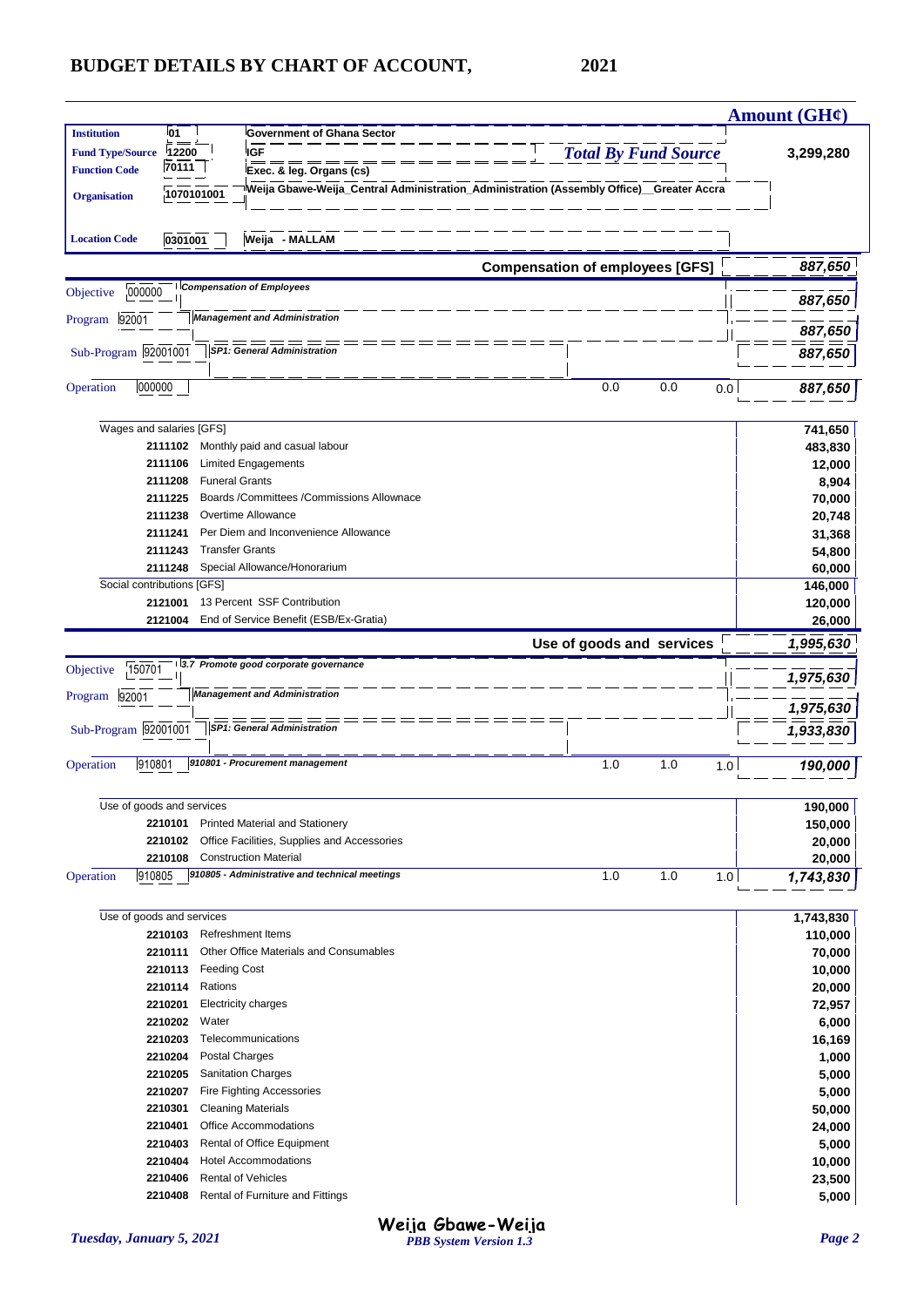| 2210409                   | Rental of Plant and Equipment                 |     |            | 20,052  |
|---------------------------|-----------------------------------------------|-----|------------|---------|
| 2210413                   | Lease of Communication Gardgerts              |     |            | 5,000   |
| 2210502                   | Maintenance and Repairs - Official Vehicles   |     |            | 47,400  |
| 2210503                   | Fuel and Lubricants - Official Vehicles       |     |            | 182,400 |
| 2210509                   | Other Travel and Transportation               |     |            | 50,000  |
| 2210510                   | Other Night allowances                        |     |            | 48,000  |
| 2210511                   | Local travel cost                             |     |            | 160,000 |
| 2210515                   | Foreign Travel Cost and Expenses              |     |            | 80,000  |
| 2210708                   | Refreshments                                  |     |            | 100,000 |
| 2210709                   | Seminars/Conferences/Workshops - Domestic     |     |            | 171,372 |
| 2210710                   | <b>Staff Development</b>                      |     |            | 10,000  |
| 2210711                   | <b>Public Education and Sensitization</b>     |     |            | 24,798  |
| 2210801                   | <b>Local Consultants Fees</b>                 |     |            | 10,000  |
| 2210803                   | <b>Other Consultancy Expenses</b>             |     |            | 20,000  |
| 2210804                   | Contract appointments                         |     |            | 250,000 |
| 2210902                   | <b>Official Celebrations</b>                  |     |            | 60,000  |
| 2210909                   | <b>Operational Enhancement Expenses</b>       |     |            | 21,582  |
| 2211101                   | <b>Bank Charges</b>                           |     |            | 8,000   |
| 2211203                   | <b>Emergency Works</b>                        |     |            | 30,000  |
| 2211304                   | Insurance of Vehicles                         |     |            | 11,600  |
| Sub-Program 92001003      | <b>SP3: Human Resource</b>                    |     |            | 41,800  |
|                           |                                               |     |            |         |
| 910802<br>Operation       | 910802 - Personnel and Staff Management       | 1.0 | 1.0<br>1.0 | 41,800  |
| Use of goods and services |                                               |     |            | 41,800  |
| 2210709                   | Seminars/Conferences/Workshops - Domestic     |     |            | 11,800  |
| 2210710                   | Staff Development                             |     |            | 30,000  |
| 660301<br>Objective       | Ensure sustainable funding sources for growth |     |            | 20,000  |
| Program 92001             | <b>Management and Administration</b>          |     |            | 20,000  |
|                           |                                               |     |            |         |

Sub-Program 92001002 *20,000 SP2: Finance* 0peration 911303 911303 - Revenue collection and management<br>
1.0 1.0 1.0 1.0 20,000

| Use of goods and services                                             |                              | 20,000 |
|-----------------------------------------------------------------------|------------------------------|--------|
| <b>Refreshment Items</b><br>2210103                                   |                              | 5,000  |
| Local travel cost<br>2210511                                          |                              | 10,000 |
| Seminars/Conferences/Workshops - Domestic<br>2210709                  |                              | 5,000  |
|                                                                       | <b>Social benefits [GFS]</b> | 11,000 |
| 3.7 Promote good corporate governance<br>150701<br>Objective          |                              | 11,000 |
| <b>Management and Administration</b><br>92001<br>Program              |                              | 11,000 |
| <b>SP1: General Administration</b><br>Sub-Program 92001001            |                              | 11,000 |
| 910805 - Administrative and technical meetings<br>910805<br>Operation | 1.0<br>1.0<br>1.0            | 11,000 |

| <b>Employer social benefits</b>                                       |                   | 11,000 |
|-----------------------------------------------------------------------|-------------------|--------|
| <b>Staff Welfare Expenses</b><br>2731102                              |                   | 10,000 |
| Refund of Medical Expenses<br>2731103                                 |                   | 1,000  |
|                                                                       | Other expense     | 64,000 |
| 3.7 Promote good corporate governance<br>150701<br>Objective          |                   | 64,000 |
| <b>Management and Administration</b><br>92001<br>Program              |                   | 64,000 |
| <b>SP1: General Administration</b><br>Sub-Program 92001001            |                   | 44,000 |
| 910805 - Administrative and technical meetings<br>910805<br>Operation | 1.0<br>1.0<br>1.0 | 44,000 |

Miscellaneous other expense **44,000**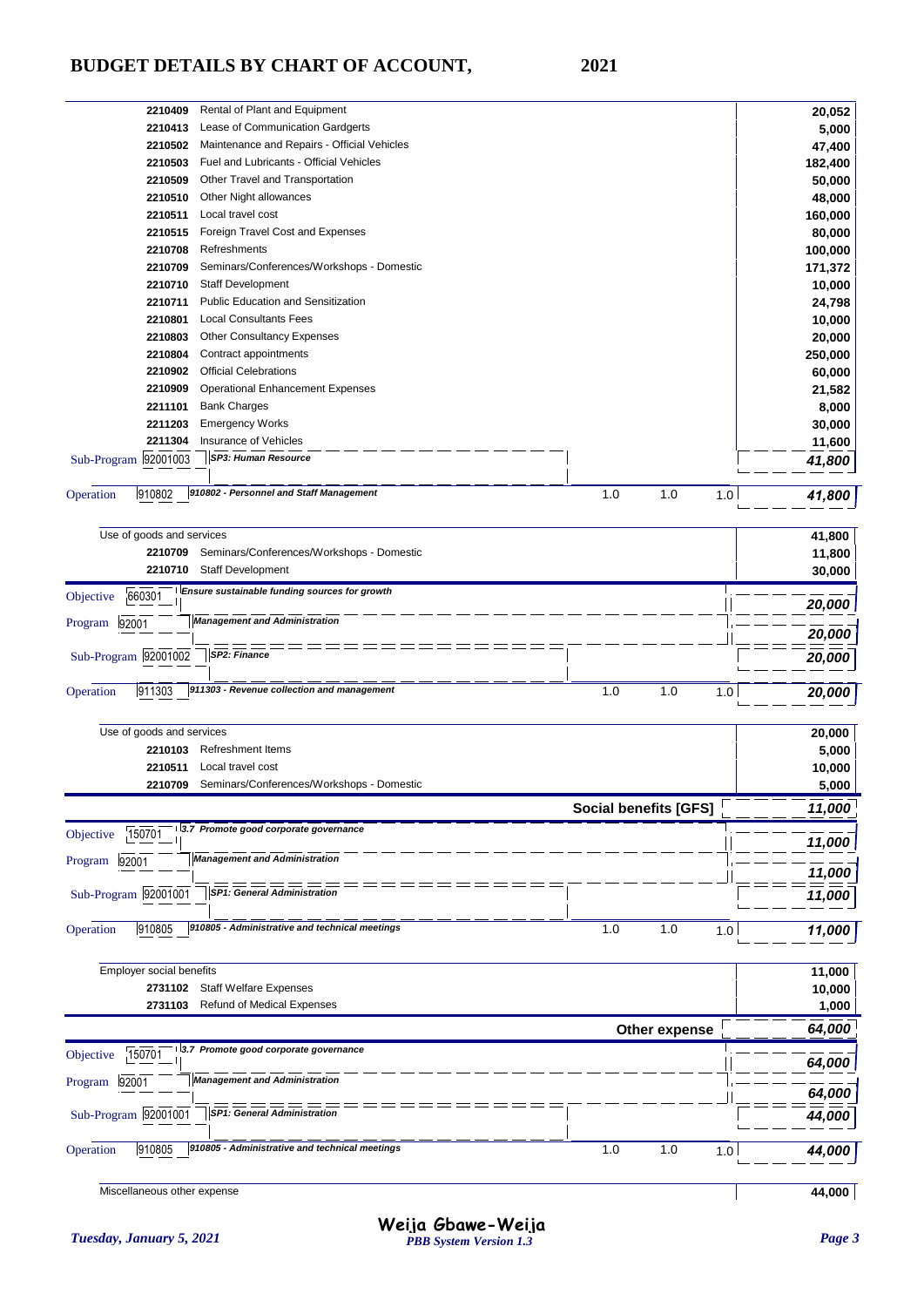| Professional fees<br>2821002                                   |                             | 12,000  |
|----------------------------------------------------------------|-----------------------------|---------|
| Court Expenses<br>2821007                                      |                             | 12,000  |
| <b>Donations</b><br>2821009                                    |                             | 20,000  |
| SP3: Human Resource<br>Sub-Program 92001003                    |                             | 20,000  |
|                                                                |                             |         |
| 910802<br>910802 - Personnel and Staff Management<br>Operation | 1.0<br>1.0<br>1.0           | 20,000  |
| Miscellaneous other expense                                    |                             | 20,000  |
| 2821010<br>Contributions                                       |                             | 20,000  |
|                                                                | <b>Non Financial Assets</b> | 341,000 |
| 3.7 Promote good corporate governance<br>150701<br>Objective   |                             |         |
|                                                                |                             | 341,000 |
| <b>Management and Administration</b><br>Program<br>92001       |                             | 341,000 |
| SP1: General Administration<br>Sub-Program 92001001            |                             | 341,000 |
| 910801<br>910801 - Procurement management<br>Project           | 1.0<br>1.0<br>1.0           | 341,000 |
|                                                                |                             |         |
| <b>Fixed assets</b>                                            |                             | 341,000 |
| Motor Vehicle<br>3112101                                       |                             | 124,000 |
| 3112211<br>Office Equipment                                    |                             | 50,000  |
| Furniture & Fittings<br>3113108                                |                             | 167,000 |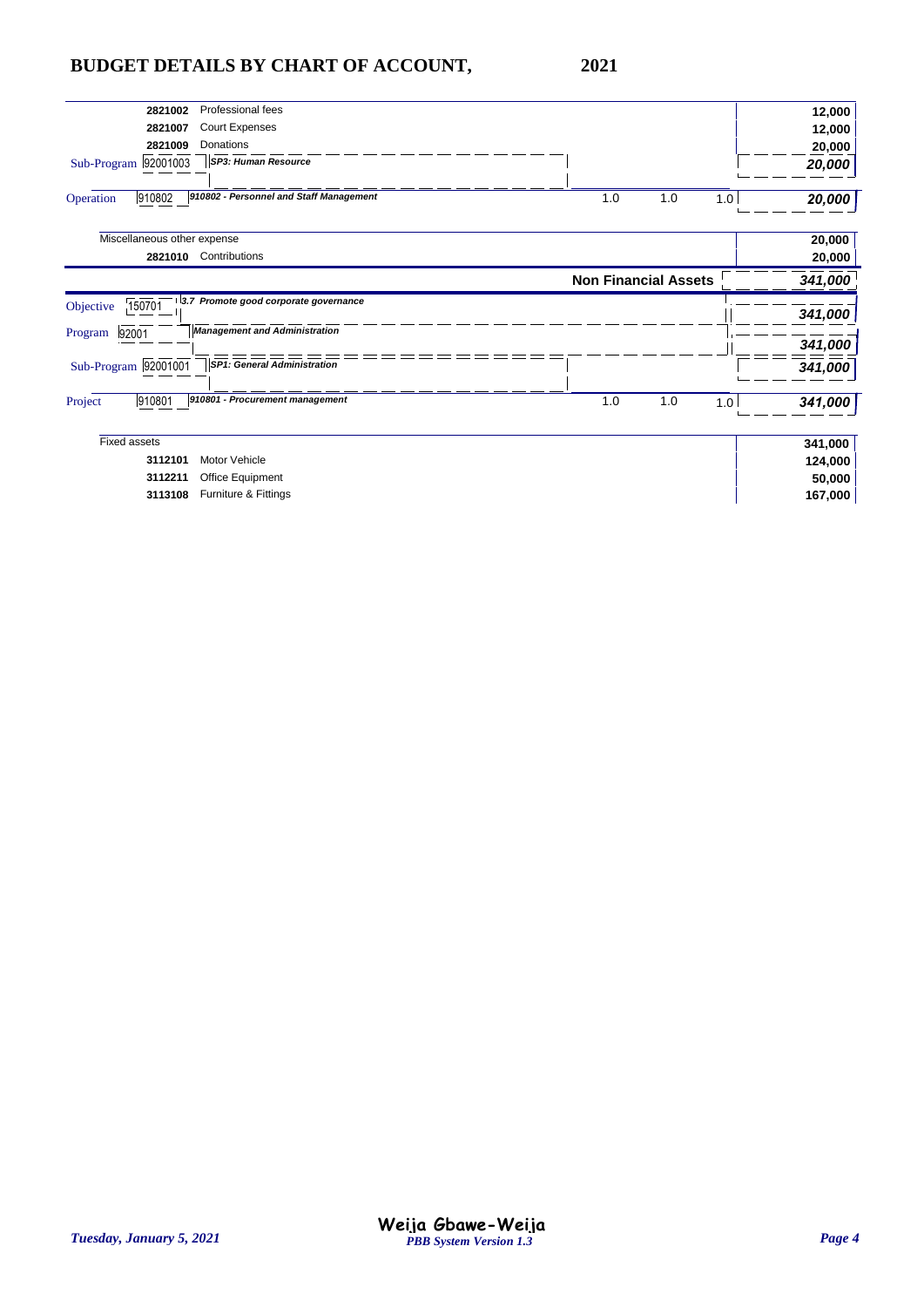|                         |                                    |                                                                                                                                   |                             |            | <b>Amount (GH¢)</b>     |
|-------------------------|------------------------------------|-----------------------------------------------------------------------------------------------------------------------------------|-----------------------------|------------|-------------------------|
| <b>Institution</b>      | 01                                 | <b>Government of Ghana Sector</b>                                                                                                 |                             |            |                         |
| <b>Fund Type/Source</b> | 12603<br>70111                     | <b>DACF ASSEMBLY</b>                                                                                                              | <b>Total By Fund Source</b> |            | 459,684                 |
| <b>Function Code</b>    |                                    | Exec. & leg. Organs (cs)<br><sup>i</sup> Weija Gbawe-Weija_Central Administration_Administration (Assembly Office)__Greater Accra |                             |            |                         |
| <b>Organisation</b>     | 1070101001                         |                                                                                                                                   |                             |            |                         |
| <b>Location Code</b>    | 0301001                            | Weija - MALLAM                                                                                                                    |                             |            |                         |
|                         |                                    |                                                                                                                                   | Use of goods and services   |            | 359,684                 |
| 150701<br>Objective     |                                    | 3.7 Promote good corporate governance                                                                                             |                             |            | 189,684                 |
| 92001<br>Program        |                                    | <b>Management and Administration</b>                                                                                              |                             |            | 189,684                 |
| Sub-Program 92001001    |                                    | <b>SP1: General Administration</b>                                                                                                |                             |            | 109,684                 |
| 910801<br>Operation     |                                    | 910801 - Procurement management                                                                                                   | 1.0                         | 1.0<br>1.0 | 109,684                 |
|                         |                                    |                                                                                                                                   |                             |            |                         |
|                         | Use of goods and services          |                                                                                                                                   |                             |            | 109,684                 |
|                         | 2210509<br>2210702                 | Other Travel and Transportation<br>Seminars/Conferences/Workshops/Meetings Expenses -Foreign                                      |                             |            | 20,000<br>30,000        |
|                         | 2210708<br>Refreshments            |                                                                                                                                   |                             |            | 10,000                  |
|                         | 2211203                            | <b>Emergency Works</b>                                                                                                            |                             |            | 49,684                  |
| Sub-Program 92001003    |                                    | SP3: Human Resource                                                                                                               |                             |            | 80,000                  |
| 910802<br>Operation     |                                    | 910802 - Personnel and Staff Management                                                                                           | 1.0                         | 1.0        | 1.0<br>80,000           |
|                         | Use of goods and services          |                                                                                                                                   |                             |            | 80,000                  |
|                         | 2210710 Staff Development          |                                                                                                                                   |                             |            | 80,000                  |
| 410501<br>Objective     |                                    | 16.7 Ensure resp. incl. participatory rep. decision making                                                                        |                             |            | 170,000                 |
| Program 92001           |                                    | <b>Management and Administration</b>                                                                                              |                             |            | 170,000                 |
| Sub-Program 92001004    |                                    | SP4: Planning, Budgeting, Monitoring and Evaluation                                                                               |                             |            | 170,000                 |
| 910809<br>Operation     |                                    | 910809 - Citizen participation in local governance                                                                                | 1.0                         | 1.0<br>1.0 | 20,000                  |
|                         |                                    |                                                                                                                                   |                             |            |                         |
|                         | Use of goods and services          |                                                                                                                                   |                             |            | 20,000                  |
|                         | 2210711                            | <b>Public Education and Sensitization</b><br>910810 - Plan and budget preparation                                                 |                             |            | 20,000                  |
| Operation<br>910810     |                                    |                                                                                                                                   | 1.0                         | 1.0        | 120,000<br>1.0          |
|                         | Use of goods and services          |                                                                                                                                   |                             |            | 120,000                 |
|                         | 2210511<br>Local travel cost       |                                                                                                                                   |                             |            | 20,000                  |
|                         | Refreshments<br>2210708<br>2210709 | Seminars/Conferences/Workshops - Domestic                                                                                         |                             |            | 10,000                  |
| Operation<br>911201     |                                    | 911201 - Budget preparation and Coordination                                                                                      | 1.0                         | 1.0        | 90,000<br>1.0<br>30,000 |
|                         | Use of goods and services          |                                                                                                                                   |                             |            |                         |
|                         |                                    | 2210709 Seminars/Conferences/Workshops - Domestic                                                                                 |                             |            | 30,000<br>30,000        |
|                         |                                    |                                                                                                                                   | <b>Non Financial Assets</b> |            | 100,000                 |
| 150701<br>Objective     |                                    | 3.7 Promote good corporate governance                                                                                             |                             |            | 100,000                 |
| Program 92001           |                                    | <b>Management and Administration</b>                                                                                              |                             |            | 100,000                 |
| Sub-Program 92001001    |                                    | <b>SP1: General Administration</b>                                                                                                |                             |            | 100,000                 |
| 910801<br>Project       |                                    | 910801 - Procurement management                                                                                                   | 1.0                         | 1.0<br>1.0 | 100,000                 |
| <b>Fixed assets</b>     |                                    |                                                                                                                                   |                             |            | 100,000                 |
|                         | 3112211                            | Office Equipment                                                                                                                  |                             |            | 100,000                 |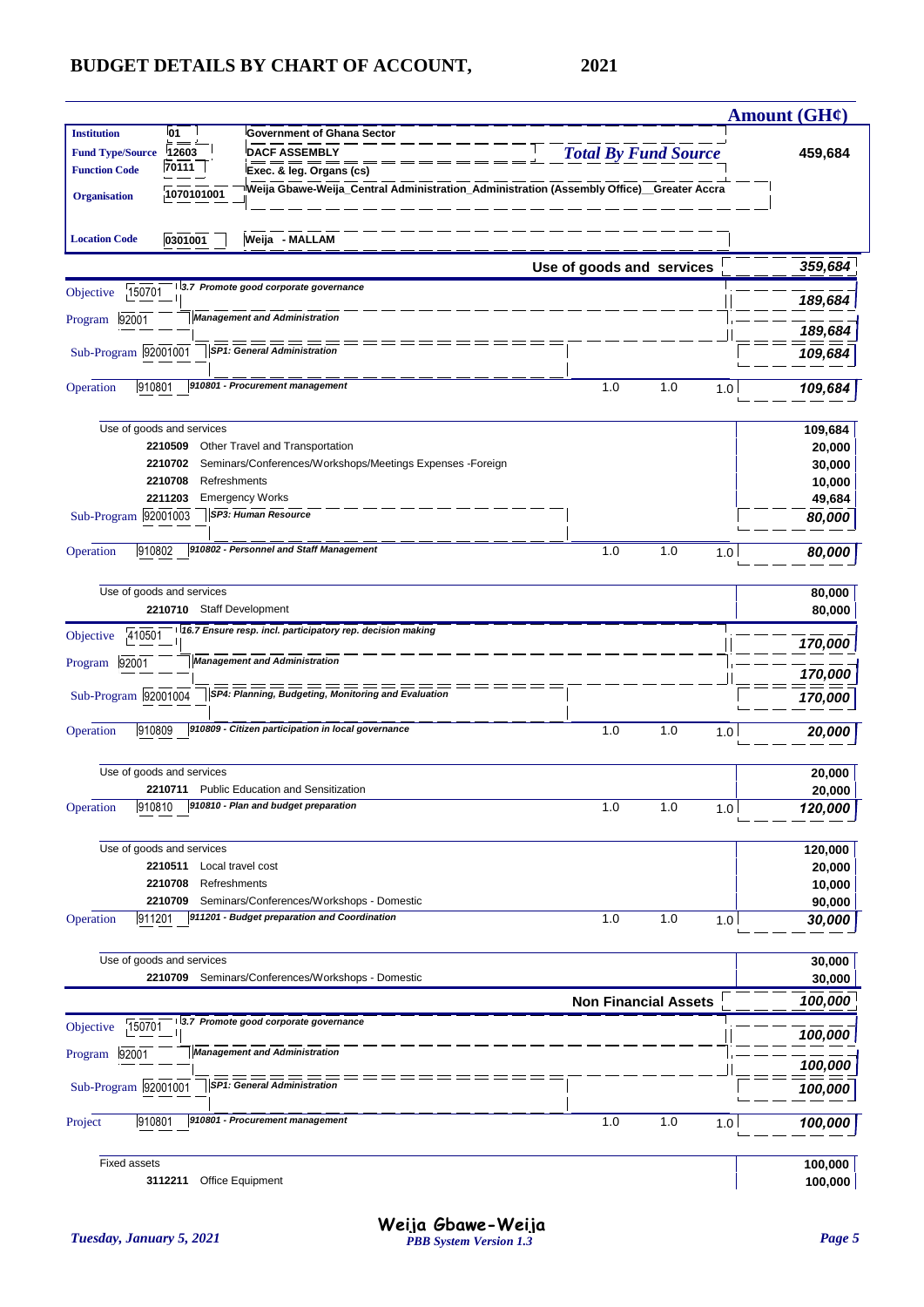|                         |                           |                                             |                                                                                                       | <b>Amount (GH¢)</b> |
|-------------------------|---------------------------|---------------------------------------------|-------------------------------------------------------------------------------------------------------|---------------------|
| <b>Institution</b>      | l01                       | <b>Government of Ghana Sector</b>           |                                                                                                       |                     |
| <b>Fund Type/Source</b> | 14009                     | <b>DDF</b>                                  | <b>Total By Fund Source</b>                                                                           | 45,859              |
| <b>Function Code</b>    | 70111                     | Exec. & leg. Organs (cs)                    |                                                                                                       |                     |
| <b>Organisation</b>     | 1070101001                |                                             | <sup>i</sup> Weija Gbawe-Weija_Central Administration_Administration (Assembly Office)__Greater Accra |                     |
| <b>Location Code</b>    | 0301001                   | Weija - MALLAM                              |                                                                                                       |                     |
|                         |                           |                                             | Use of goods and services                                                                             | 45,859              |
| 150701<br>Objective     |                           | 3.7 Promote good corporate governance       |                                                                                                       | 45,859              |
| 92001<br>Program        |                           | <b>Management and Administration</b>        |                                                                                                       | 45,859              |
| Sub-Program 92001001    |                           | <b>SP1: General Administration</b>          |                                                                                                       | 13,500              |
| 910801<br>Operation     |                           | 910801 - Procurement management             | 1.0<br>1.0                                                                                            | 13,500<br>1.0       |
|                         | Use of goods and services |                                             |                                                                                                       | 13,500              |
|                         | 2210102                   | Office Facilities, Supplies and Accessories |                                                                                                       | 13,500              |
| Sub-Program 92001003    |                           | SP3: Human Resource                         |                                                                                                       | 32,359              |
| 910802<br>Operation     |                           | 910802 - Personnel and Staff Management     | 1.0<br>1.0                                                                                            | 1.0<br>32,359       |
|                         | Use of goods and services |                                             |                                                                                                       | 32,359              |
|                         | 2210710                   | Staff Development                           |                                                                                                       | 32,359              |
|                         |                           |                                             | <b>Total Cost Centre</b>                                                                              | 5,193,404           |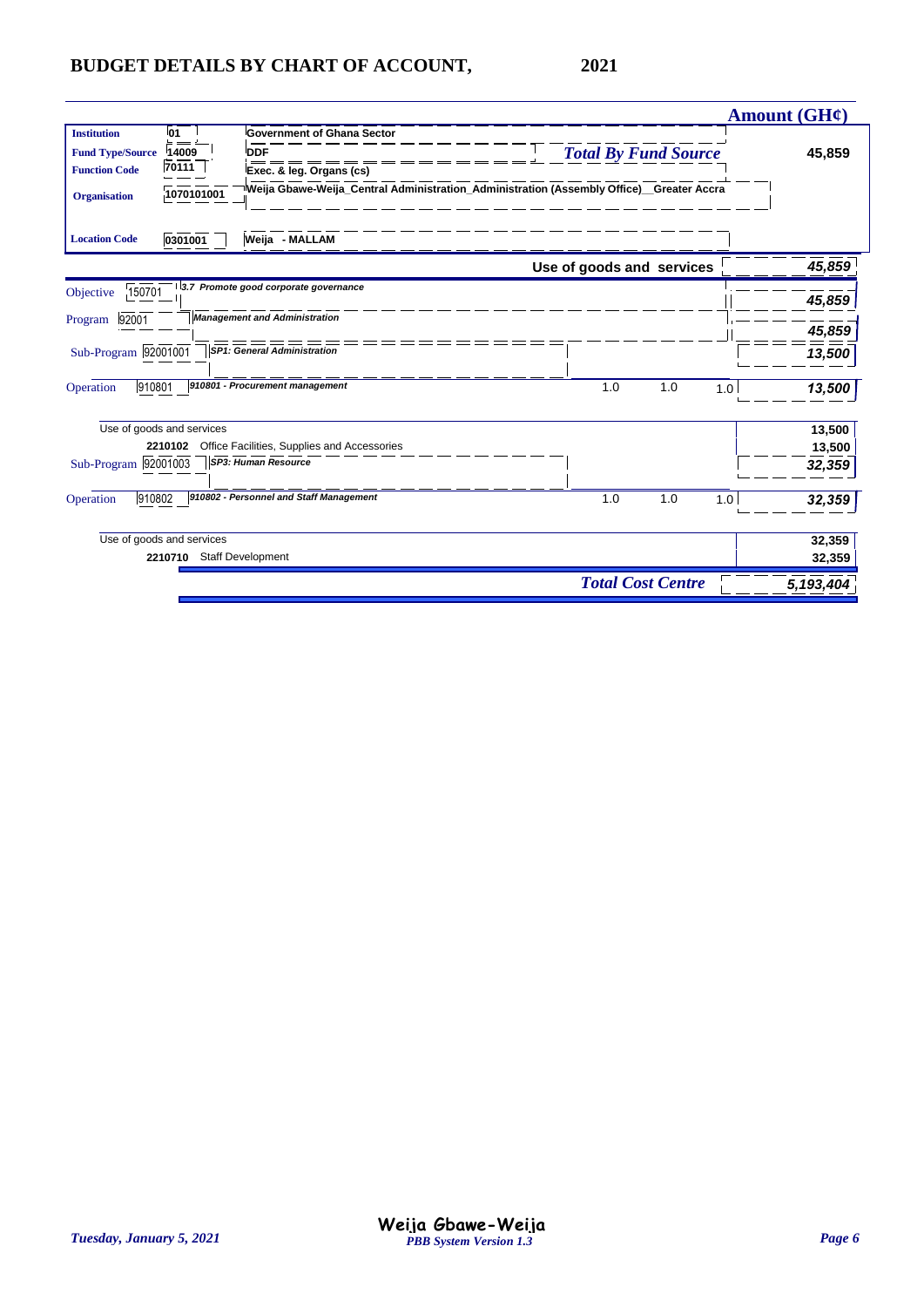|                                   |                                                                |                                                        | <b>Amount (GH¢)</b> |
|-----------------------------------|----------------------------------------------------------------|--------------------------------------------------------|---------------------|
| 01<br><b>Institution</b>          | <b>Government of Ghana Sector</b>                              |                                                        |                     |
| <b>Fund Type/Source</b><br>12200  | <b>IGF</b>                                                     | <b>Total By Fund Source</b>                            | 400,000             |
| 70112<br><b>Function Code</b>     | Financial & fiscal affairs (CS)                                |                                                        |                     |
| 1070200001<br><b>Organisation</b> |                                                                | <sup>∣</sup> Weija Gbawe-Weija_Finance___Greater Accra |                     |
| 0301001<br><b>Location Code</b>   | Weija - MALLAM                                                 |                                                        |                     |
|                                   |                                                                | Use of goods and services                              | 50,000              |
| 130201<br>Objective               | 17.1 strengthen domestic resource mob.                         |                                                        | 50,000              |
| 92001<br>Program                  | <b>Management and Administration</b>                           |                                                        |                     |
|                                   |                                                                |                                                        | 50,000              |
| Sub-Program 92001002              | SP2: Finance                                                   |                                                        | 50,000              |
|                                   | 911301 - Treasury and accounting activities                    |                                                        |                     |
| 911301<br>Operation               |                                                                | 1.0<br>1.0                                             | 1.0<br>50,000       |
|                                   |                                                                |                                                        |                     |
| Use of goods and services         |                                                                |                                                        | 50,000              |
| 2210103                           | <b>Refreshment Items</b>                                       |                                                        | 15,000              |
| 2210511                           | Local travel cost<br>Seminars/Conferences/Workshops - Domestic |                                                        | 20,000              |
| 2210709                           |                                                                |                                                        | 15,000              |
|                                   |                                                                | Other expense                                          | 350,000             |
| 130201<br>Objective               | 17.1 strengthen domestic resource mob.                         |                                                        |                     |
|                                   | <b>Management and Administration</b>                           |                                                        | 350,000             |
| 92001<br>Program                  |                                                                |                                                        | 350,000             |
| Sub-Program 92001002              | SP2: Finance                                                   |                                                        | 350,000             |
|                                   |                                                                |                                                        |                     |
| 910808<br>Operation               | 910808 - Local and international affiliations                  | 1.0<br>1.0                                             | 1.0<br>350,000      |
| Miscellaneous other expense       |                                                                |                                                        | 350,000             |
|                                   | 2821010 Contributions                                          |                                                        | 350,000             |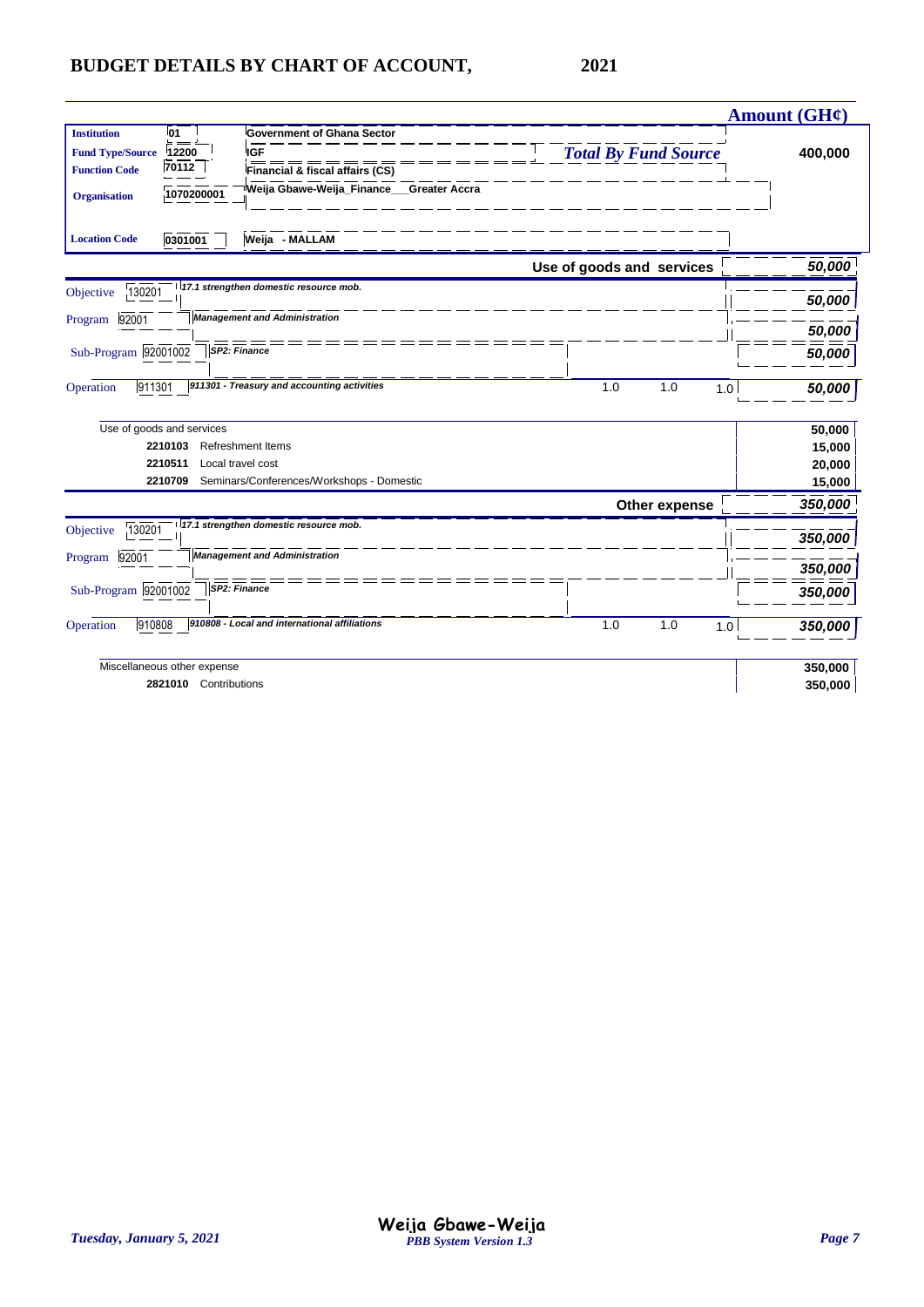|                                               |                             |                                                                                  |                                        |               | Amount (GH¢)   |
|-----------------------------------------------|-----------------------------|----------------------------------------------------------------------------------|----------------------------------------|---------------|----------------|
| <b>Institution</b><br><b>Fund Type/Source</b> | 01<br>13507                 | <b>Government of Ghana Sector</b>                                                | <b>Total By Fund Source</b>            |               | 1,185,000      |
| <b>Function Code</b>                          | 70112                       | Financial & fiscal affairs (CS)                                                  |                                        |               |                |
| <b>Organisation</b>                           | 1070200001                  | Weija Gbawe-Weija_Finance___Greater Accra                                        |                                        |               |                |
|                                               |                             |                                                                                  |                                        |               |                |
| <b>Location Code</b>                          | 0301001                     | Weija - MALLAM                                                                   |                                        |               |                |
|                                               |                             |                                                                                  | <b>Compensation of employees [GFS]</b> |               | 213,120        |
| 000000<br>Objective                           |                             | <b>Compensation of Employees</b>                                                 |                                        |               | 213,120        |
| Program 92001                                 |                             | <b>Management and Administration</b>                                             |                                        |               |                |
| Sub-Program 92001002                          |                             | SP2: Finance                                                                     |                                        |               | 213,120        |
|                                               |                             |                                                                                  |                                        |               | 213,120        |
| 000000<br>Operation                           |                             |                                                                                  | 0.0                                    | 0.0           | 0.0<br>213,120 |
|                                               |                             |                                                                                  |                                        |               |                |
|                                               | Wages and salaries [GFS]    |                                                                                  |                                        |               | 213,120        |
|                                               |                             | 2111102 Monthly paid and casual labour                                           |                                        |               | 213,120        |
|                                               |                             |                                                                                  | Use of goods and services              |               | 821,880        |
| 130201<br>Objective                           |                             | 17.1 strengthen domestic resource mob.                                           |                                        |               | 821,880        |
| 92001<br>Program                              |                             | <b>Management and Administration</b>                                             |                                        |               | 821,880        |
| Sub-Program 92001002                          |                             | SP2: Finance                                                                     |                                        |               | 821,880        |
|                                               |                             |                                                                                  |                                        |               |                |
| 910805<br>Operation                           |                             | 910805 - Administrative and technical meetings                                   | 1.0                                    | 1.0           | 1.0<br>821,880 |
|                                               |                             |                                                                                  |                                        |               |                |
|                                               | Use of goods and services   |                                                                                  |                                        |               | 821,880        |
|                                               | 2210101                     | <b>Printed Material and Stationery</b><br>Other Office Materials and Consumables |                                        |               | 80,000         |
|                                               | 2210111<br>2210203          | Telecommunications                                                               |                                        |               | 100,000        |
|                                               | 2210408                     |                                                                                  |                                        |               | 15,000         |
|                                               |                             | Rental of Furniture and Fittings<br>Maintenance and Repairs - Official Vehicles  |                                        |               | 50,000         |
|                                               | 2210502                     | Fuel and Lubricants - Official Vehicles                                          |                                        |               | 50,000         |
|                                               | 2210503                     | Local travel cost                                                                |                                        |               | 30,000         |
|                                               | 2210511                     |                                                                                  |                                        |               | 120,000        |
|                                               | Refreshments<br>2210708     |                                                                                  |                                        |               | 150,000        |
|                                               | 2210709                     | Seminars/Conferences/Workshops - Domestic<br>Public Education and Sensitization  |                                        |               | 120,000        |
|                                               | 2210711                     |                                                                                  |                                        |               | 80,000         |
|                                               | 2210801                     | <b>Local Consultants Fees</b><br>Insurance of Vehicles                           |                                        |               | 21,880         |
|                                               | 2211304                     |                                                                                  |                                        |               | 5,000          |
|                                               |                             |                                                                                  |                                        | Other expense | 150,000        |
| 130201<br>Objective                           |                             | 17.1 strengthen domestic resource mob.                                           |                                        |               | 150,000        |
| Program 92001                                 |                             | <b>Management and Administration</b>                                             |                                        |               | 150,000        |
| Sub-Program 92001002                          |                             | SP2: Finance                                                                     |                                        |               | 150,000        |
|                                               |                             |                                                                                  |                                        |               |                |
| 910805<br>Operation                           |                             | 910805 - Administrative and technical meetings                                   | 1.0                                    | 1.0           | 1.0<br>150,000 |
|                                               | Miscellaneous other expense |                                                                                  |                                        |               | 150,000        |
|                                               | 2821010 Contributions       |                                                                                  |                                        |               | 150,000        |
|                                               |                             |                                                                                  |                                        |               |                |
|                                               |                             |                                                                                  | <b>Total Cost Centre</b>               |               | 1,585,000      |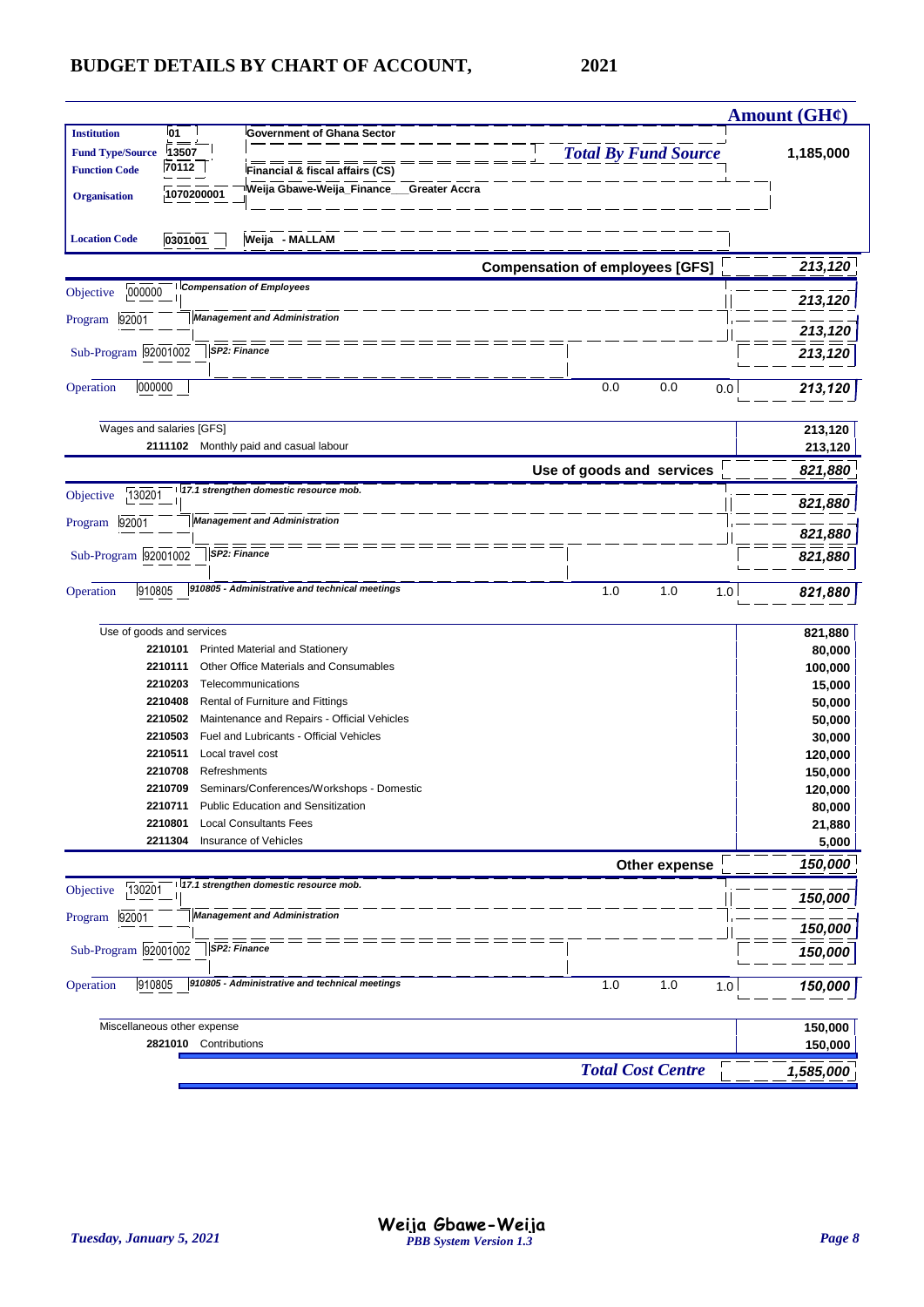|                           |                               |                                                                                                                         |                             |     |     | <b>Amount (GH¢)</b> |
|---------------------------|-------------------------------|-------------------------------------------------------------------------------------------------------------------------|-----------------------------|-----|-----|---------------------|
| <b>Institution</b>        | 01                            | <b>Government of Ghana Sector</b>                                                                                       |                             |     |     |                     |
| <b>Fund Type/Source</b>   | 12200                         | <b>IGF</b>                                                                                                              | <b>Total By Fund Source</b> |     |     | 160,000             |
| <b>Function Code</b>      | 70912                         | <b>Primary education</b>                                                                                                |                             |     |     |                     |
| <b>Organisation</b>       | 1070302002                    | Weija Gbawe-Weija_Education, Youth and Sports_Education_Primary_Greater Accra                                           |                             |     |     |                     |
|                           |                               |                                                                                                                         |                             |     |     |                     |
| <b>Location Code</b>      | 0301001                       | Weija - MALLAM                                                                                                          |                             |     |     |                     |
|                           |                               |                                                                                                                         | Use of goods and services   |     |     | 60,000              |
| 520106<br>Objective       |                               | 4.a Build & upgrade edu. fac. to be child, disable & gender sensitive                                                   |                             |     |     | 60,000              |
| 92002<br>Program          |                               | <b>Social Services Delivery</b>                                                                                         |                             |     |     |                     |
|                           |                               |                                                                                                                         |                             |     |     | 60,000              |
| Sub-Program 92002001      |                               | SP2.1 Education, youth & sports and Library services                                                                    |                             |     |     | 60,000              |
| 910402<br>Operation       |                               | 910402 - Supervision and inspection of Education Delivery                                                               | 1.0                         | 1.0 | 1.0 | 30,000              |
| Use of goods and services |                               |                                                                                                                         |                             |     |     | 30,000              |
|                           | 2210113 Feeding Cost          |                                                                                                                         |                             |     |     | 5,000               |
|                           | 2210511                       | Local travel cost                                                                                                       |                             |     |     | 15,000              |
|                           | 2210709                       | Seminars/Conferences/Workshops - Domestic                                                                               |                             |     |     | 10,000              |
| 910403<br>Operation       |                               | 910403 - Development of youth, sports and culture                                                                       | 1.0                         | 1.0 | 1.0 | 3,000               |
| Use of goods and services |                               |                                                                                                                         |                             |     |     | 3,000               |
|                           | 2210113 Feeding Cost          |                                                                                                                         |                             |     |     | 1,500               |
|                           | 2210511                       | Local travel cost                                                                                                       |                             |     |     | 1,500               |
| 910404<br>Operation       |                               | 910404 - support toteaching and learning delivery (Schools and Teachers award<br>scheme, educational financial support) | 1.0                         | 1.0 | 1.0 | 27,000              |
| Use of goods and services |                               |                                                                                                                         |                             |     |     | 27,000              |
|                           | 2210902 Official Celebrations |                                                                                                                         |                             |     |     | 27,000              |
|                           |                               |                                                                                                                         | <b>Non Financial Assets</b> |     |     | 100,000             |
| 520106<br>Objective       |                               | 4.a Build & upgrade edu. fac. to be child, disable & gender sensitive                                                   |                             |     |     | 100,000             |
| Program 92002             |                               | <b>Social Services Delivery</b>                                                                                         |                             |     |     |                     |
|                           |                               | SP2.1 Education, youth & sports and Library services                                                                    |                             |     |     | 100,000             |
| Sub-Program 92002001      |                               |                                                                                                                         |                             |     |     | 100,000             |
| 910404<br>Project         |                               | 910404 - support toteaching and learning delivery (Schools and Teachers award<br>scheme, educational financial support) | 1.0                         | 1.0 | 1.0 | 100,000             |
| <b>Fixed assets</b>       |                               |                                                                                                                         |                             |     |     | 100,000             |
|                           |                               | 3111256 WIP - School Buildings                                                                                          |                             |     |     | 100,000             |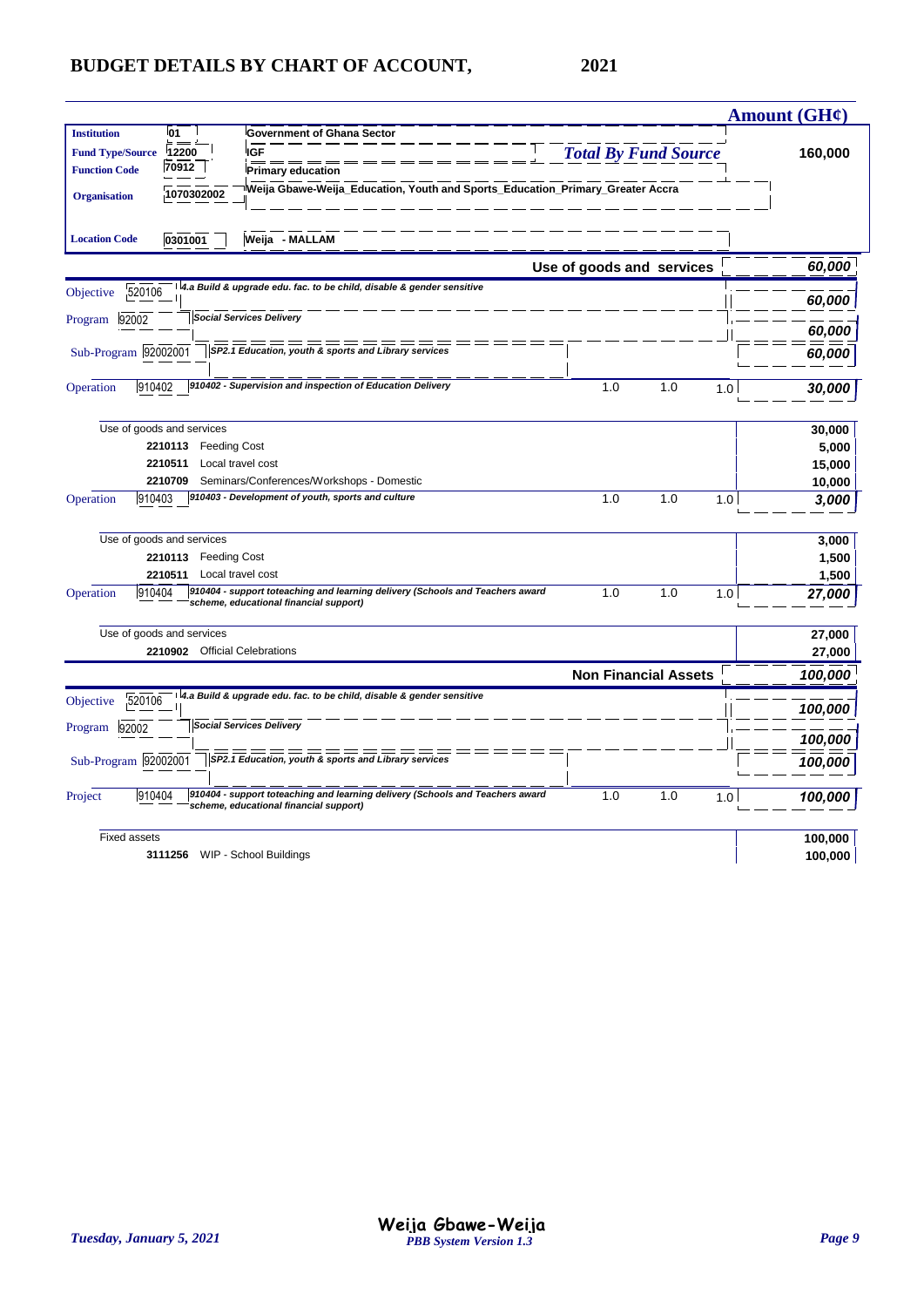|                         |                             |                                                                                                                         |                             | <b>Amount (GH¢)</b> |
|-------------------------|-----------------------------|-------------------------------------------------------------------------------------------------------------------------|-----------------------------|---------------------|
| <b>Institution</b>      | 01                          | <b>Government of Ghana Sector</b>                                                                                       |                             |                     |
| <b>Fund Type/Source</b> | 12602                       | <b>DACF MP</b>                                                                                                          | <b>Total By Fund Source</b> | 490,000             |
| <b>Function Code</b>    | 70912                       | <b>Primary education</b>                                                                                                |                             |                     |
| <b>Organisation</b>     | 1070302002                  | Weija Gbawe-Weija_Education, Youth and Sports_Education_Primary_Greater Accra                                           |                             |                     |
| <b>Location Code</b>    | 0301001                     | Weija - MALLAM                                                                                                          |                             |                     |
|                         |                             |                                                                                                                         | Use of goods and services   | 270,000             |
| 520106<br>Objective     |                             | 4.a Build & upgrade edu. fac. to be child, disable & gender sensitive                                                   |                             | 270,000             |
| Program<br>92002        |                             | <b>Social Services Delivery</b>                                                                                         |                             | 270,000             |
| Sub-Program 92002001    |                             | SP2.1 Education, youth & sports and Library services                                                                    |                             | 270,000             |
| 910404<br>Operation     |                             | 910404 - support toteaching and learning delivery (Schools and Teachers award<br>scheme, educational financial support) | 1.0<br>1.0                  | 1.0<br>270,000      |
|                         | Use of goods and services   |                                                                                                                         |                             | 270,000             |
|                         |                             | 2210102 Office Facilities, Supplies and Accessories                                                                     |                             | 60,000              |
|                         | 2210409                     | Rental of Plant and Equipment                                                                                           |                             | 60,000              |
|                         | 2210902                     | <b>Official Celebrations</b>                                                                                            |                             | 150,000             |
|                         |                             |                                                                                                                         | Other expense               | 180,000             |
| 520106<br>Objective     |                             | 4.a Build & upgrade edu. fac. to be child, disable & gender sensitive                                                   |                             | 180,000             |
| 92002<br>Program        |                             | <b>Social Services Delivery</b>                                                                                         |                             | 180,000             |
| Sub-Program 92002001    |                             | SP2.1 Education, youth & sports and Library services                                                                    |                             | 180,000             |
| 910404<br>Operation     |                             | 910404 - support toteaching and learning delivery (Schools and Teachers award<br>scheme, educational financial support) | 1.0<br>1.0                  | 1.0<br>180,000      |
|                         | Miscellaneous other expense |                                                                                                                         |                             | 180,000             |
|                         | 2821009<br>Donations        |                                                                                                                         |                             | 150,000             |
|                         | 2821019                     | Scholarship and Bursaries                                                                                               |                             | 30,000              |
|                         |                             |                                                                                                                         | <b>Non Financial Assets</b> | 40,000              |
| 520106<br>Objective     |                             | 4.a Build & upgrade edu. fac. to be child, disable & gender sensitive                                                   |                             | 40,000              |
| 92002<br>Program        |                             | <b>Social Services Delivery</b>                                                                                         |                             | 40,000              |
| Sub-Program 92002001    |                             | SP2.1 Education, youth & sports and Library services                                                                    |                             | 40,000              |
| 910404<br>Project       |                             | 910404 - support toteaching and learning delivery (Schools and Teachers award<br>scheme, educational financial support) | 1.0<br>1.0                  | 1.0<br>40,000       |
| <b>Fixed assets</b>     |                             |                                                                                                                         |                             | 40,000              |
|                         |                             | 3111256 WIP - School Buildings                                                                                          |                             | 40,000              |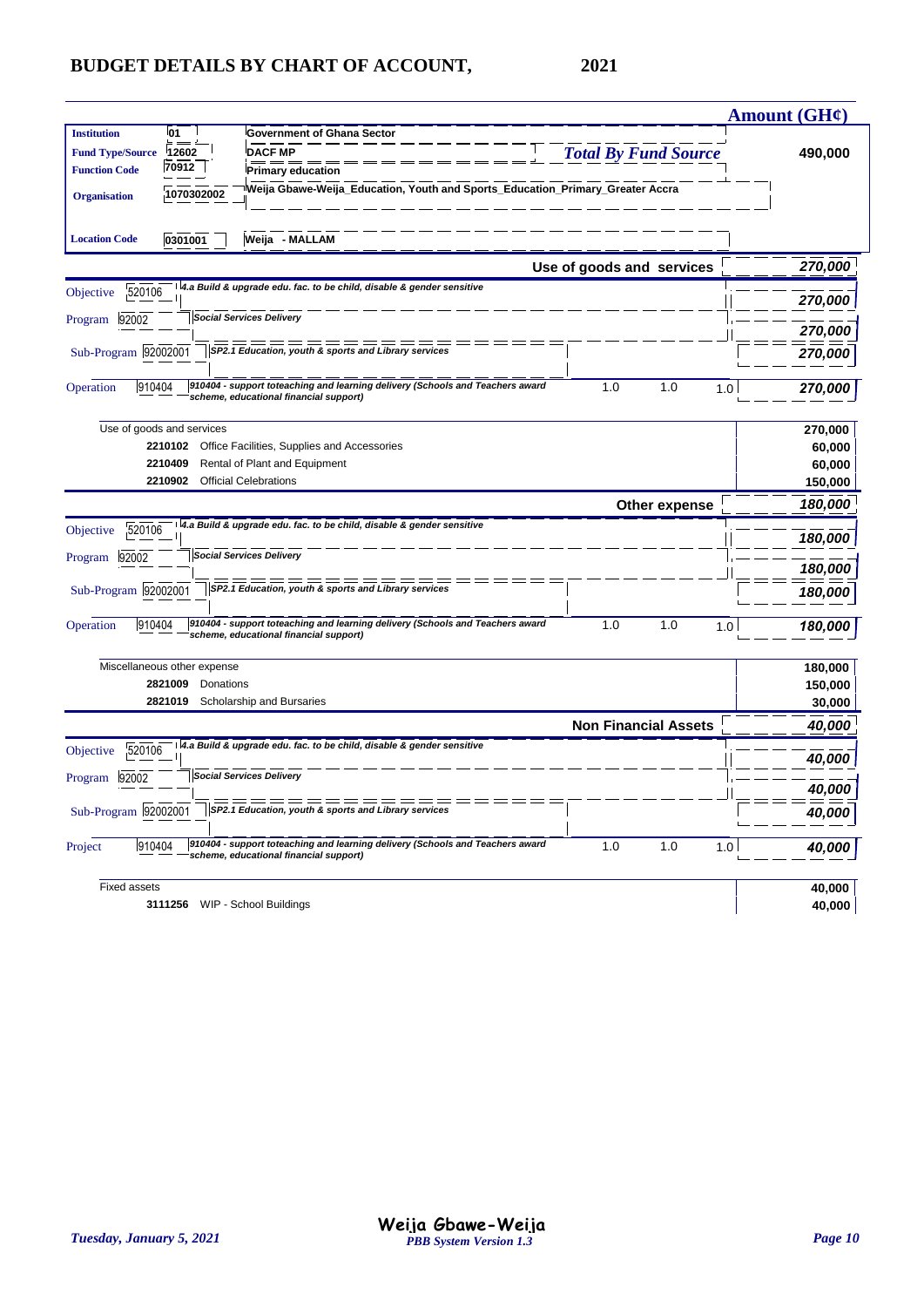|                         |                             |                                                                                                                         |                             | <b>Amount (GH¢)</b> |
|-------------------------|-----------------------------|-------------------------------------------------------------------------------------------------------------------------|-----------------------------|---------------------|
| <b>Institution</b>      | l01                         | <b>Government of Ghana Sector</b>                                                                                       |                             |                     |
| <b>Fund Type/Source</b> | 12603                       | <b>DACF ASSEMBLY</b>                                                                                                    | <b>Total By Fund Source</b> | 1,312,704           |
| <b>Function Code</b>    | 70912                       | <b>Primary education</b>                                                                                                |                             |                     |
| <b>Organisation</b>     | 1070302002                  | Weija Gbawe-Weija_Education, Youth and Sports_Education_Primary_Greater Accra                                           |                             |                     |
| <b>Location Code</b>    | 0301001                     | Weija - MALLAM                                                                                                          |                             |                     |
|                         |                             |                                                                                                                         | Use of goods and services   | 39,569              |
| 520106<br>Objective     |                             | 4.a Build & upgrade edu. fac. to be child, disable & gender sensitive                                                   |                             | 39,569              |
| 92002<br>Program        |                             | <b>Social Services Delivery</b>                                                                                         |                             | 39,569              |
| Sub-Program 92002001    |                             | SP2.1 Education, youth & sports and Library services                                                                    |                             | 39,569              |
| 910404<br>Operation     |                             | 910404 - support toteaching and learning delivery (Schools and Teachers award<br>scheme, educational financial support) | 1.0<br>1.0                  | 1.0<br>39,569       |
|                         | Use of goods and services   |                                                                                                                         |                             | 39,569              |
|                         | 2210702                     | Seminars/Conferences/Workshops/Meetings Expenses -Foreign                                                               |                             | 8,000               |
|                         | 2210902                     | <b>Official Celebrations</b>                                                                                            |                             | 31,569              |
|                         |                             |                                                                                                                         | Other expense               | 63,450              |
| 520106<br>Objective     |                             | 4.a Build & upgrade edu. fac. to be child, disable & gender sensitive                                                   |                             | 63,450              |
| 92002<br>Program        |                             | <b>Social Services Delivery</b>                                                                                         |                             | 63,450              |
| Sub-Program 92002001    |                             | SP2.1 Education, youth & sports and Library services                                                                    |                             | 63,450              |
| 910404<br>Operation     |                             | 910404 - support toteaching and learning delivery (Schools and Teachers award<br>scheme, educational financial support) | 1.0<br>1.0                  | 1.0<br>63,450       |
|                         | Miscellaneous other expense |                                                                                                                         |                             | 63,450              |
|                         | 2821008                     | Awards and Rewards                                                                                                      |                             | 33,450              |
|                         | 2821019                     | Scholarship and Bursaries                                                                                               |                             | 30,000              |
|                         |                             |                                                                                                                         | <b>Non Financial Assets</b> | 1,209,684           |
| 520106<br>Objective     |                             | 4.a Build & upgrade edu. fac. to be child, disable & gender sensitive                                                   |                             | 1,209,684           |
| 92002<br>Program        |                             | <b>Social Services Delivery</b>                                                                                         |                             | 1,209,684           |
| Sub-Program 92002001    |                             | SP2.1 Education, youth & sports and Library services                                                                    |                             | 1,209,684           |
| 910404<br>Project       |                             | 910404 - support toteaching and learning delivery (Schools and Teachers award<br>scheme, educational financial support) | 1.0<br>1.0                  | 1,209,684<br>1.0    |
| <b>Fixed assets</b>     |                             |                                                                                                                         |                             | 1,209,684           |
|                         | 3111256                     | WIP - School Buildings                                                                                                  |                             | 1,109,684           |
|                         | 3113108                     | Furniture & Fittings                                                                                                    |                             | 100,000             |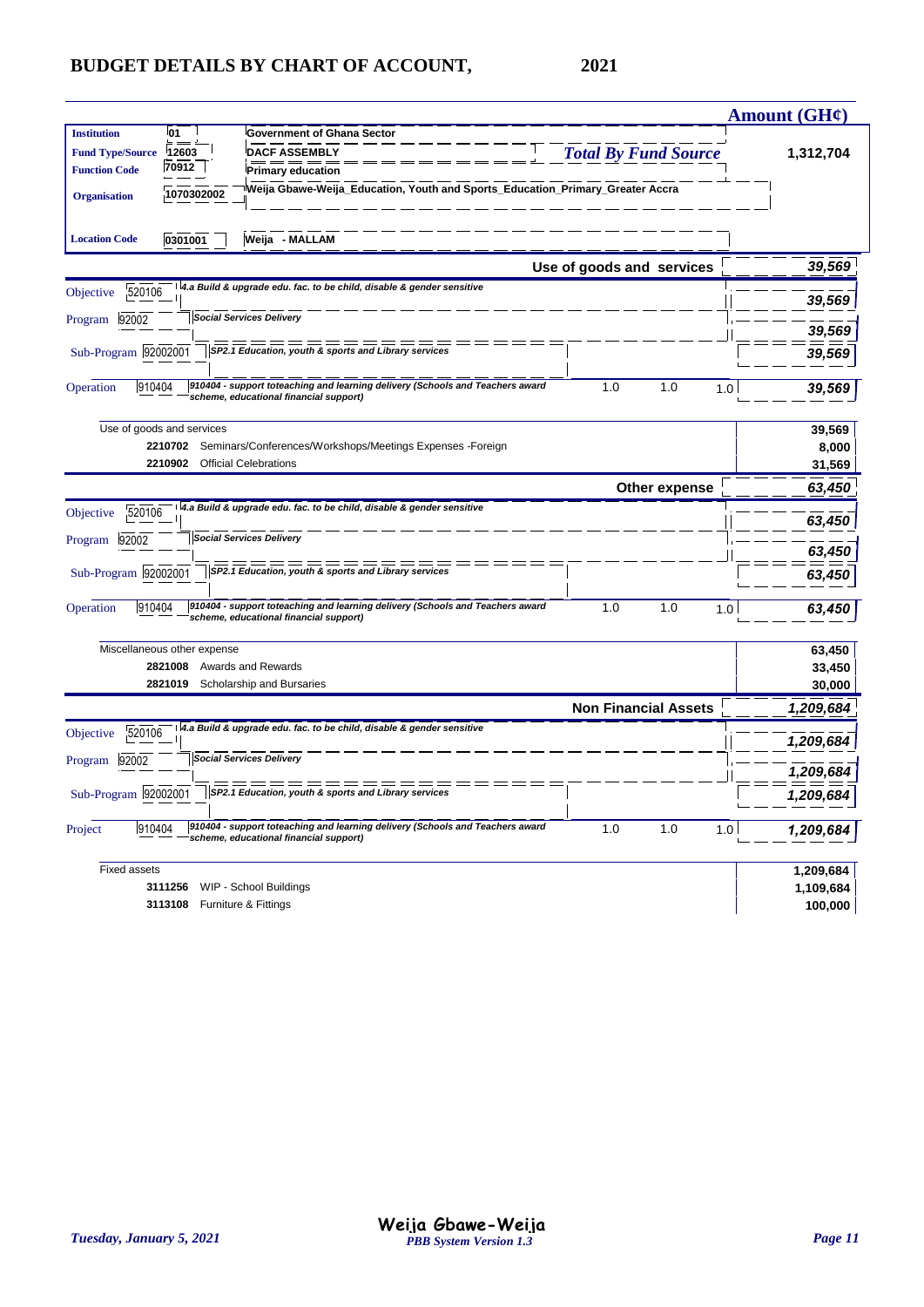|                         |            |                                                                                                                         |                             | Amount (GH¢)     |
|-------------------------|------------|-------------------------------------------------------------------------------------------------------------------------|-----------------------------|------------------|
| <b>Institution</b>      | <b>01</b>  | <b>Government of Ghana Sector</b>                                                                                       |                             |                  |
| <b>Fund Type/Source</b> | 14009      | <b>DDF</b>                                                                                                              | <b>Total By Fund Source</b> | 1,141,658        |
| <b>Function Code</b>    | 70912      | <b>Primary education</b>                                                                                                |                             |                  |
| <b>Organisation</b>     | 1070302002 | Weija Gbawe-Weija_Education, Youth and Sports_Education_Primary_Greater Accra                                           |                             |                  |
| <b>Location Code</b>    | 0301001    | Weija - MALLAM                                                                                                          |                             |                  |
|                         |            |                                                                                                                         | <b>Non Financial Assets</b> | 1,141,658        |
| 520106<br>Objective     |            | 4.a Build & upgrade edu. fac. to be child, disable & gender sensitive                                                   |                             | 1,141,658        |
| 92002<br>Program        |            | <b>Social Services Delivery</b>                                                                                         |                             | 1,141,658        |
| Sub-Program 92002001    |            | SP2.1 Education, youth & sports and Library services                                                                    |                             | 1,141,658        |
| 910404<br>Project       |            | 910404 - support toteaching and learning delivery (Schools and Teachers award<br>scheme, educational financial support) | 1.0<br>1.0                  | 1,141,658<br>1.0 |
| Fixed assets            |            |                                                                                                                         |                             | 1,141,658        |
|                         | 3111256    | WIP - School Buildings                                                                                                  |                             | 1,141,658        |
|                         |            |                                                                                                                         | <b>Total Cost Centre</b>    | 3,104,362        |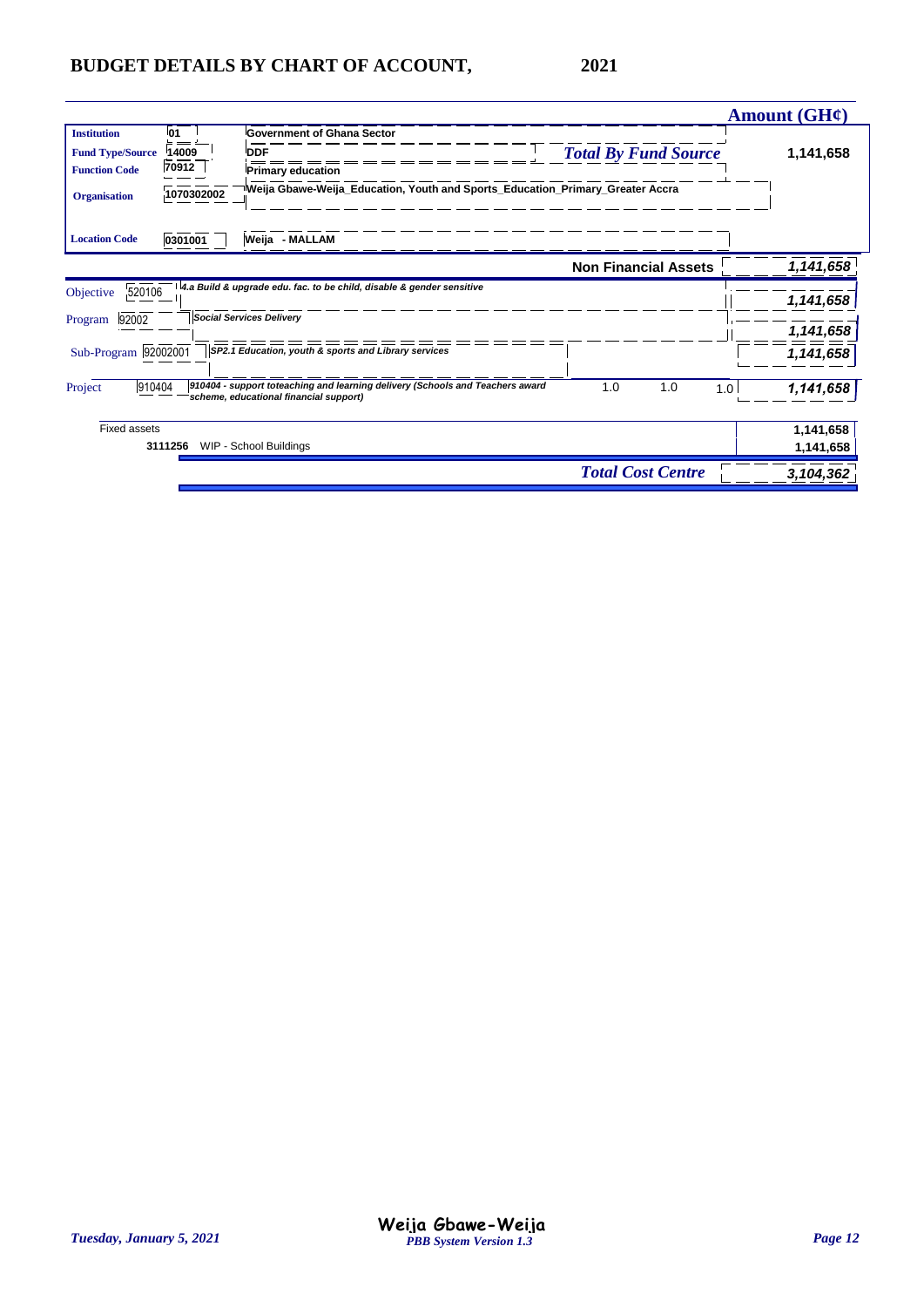| 01<br><b>Institution</b><br><b>Government of Ghana Sector</b>                                          |                                        | Amount $(GH\ell)$ |
|--------------------------------------------------------------------------------------------------------|----------------------------------------|-------------------|
|                                                                                                        |                                        |                   |
| GOG<br><b>Fund Type/Source</b><br>11001                                                                | <b>Total By Fund Source</b>            | 546,925           |
| 70740<br><b>Function Code</b><br>Public health services                                                |                                        |                   |
| Weija Gbawe-Weija_Health_Environmental Health Unit__Greater Accra<br>1070402001<br><b>Organisation</b> |                                        |                   |
|                                                                                                        |                                        |                   |
| Weija - MALLAM<br>0301001<br><b>Location Code</b>                                                      |                                        |                   |
|                                                                                                        | <b>Compensation of employees [GFS]</b> | 546,925           |
| <b>Compensation of Employees</b><br>000000<br>Objective                                                |                                        | 546,925           |
| <b>Social Services Delivery</b><br>92002<br>Program                                                    |                                        | 546,925           |
| Sub-Program 92002003<br>SP2.3 Environmental Health and sanitation Services                             |                                        |                   |
|                                                                                                        |                                        | 546,925           |
| 000000<br>Operation                                                                                    | 0.0<br>0.0<br>0.0                      | 546,925           |
|                                                                                                        |                                        |                   |
| Wages and salaries [GFS]                                                                               |                                        | 546,925           |
| 2111001 Established Post                                                                               |                                        | 546,925           |
|                                                                                                        | <b>Amount (GH¢)</b>                    |                   |
| <b>01</b><br><b>Institution</b><br>Government of Ghana Sector                                          |                                        |                   |
| <b>IGF</b><br><b>Fund Type/Source</b><br>12200                                                         | <b>Total By Fund Source</b>            | 267,344           |
| 70740<br><b>Function Code</b><br><b>Public health services</b>                                         |                                        |                   |
| Weija Gbawe-Weija_Health_Environmental Health Unit__Greater Accra<br>1070402001<br><b>Organisation</b> |                                        |                   |
|                                                                                                        |                                        |                   |
| Weija - MALLAM<br>0301001<br><b>Location Code</b>                                                      |                                        |                   |
|                                                                                                        | Use of goods and services              | 267,344           |
| 6.2 Achieve access to adeq. and equit. Sanitation and hygiene                                          |                                        |                   |
|                                                                                                        |                                        |                   |
| 570201<br>Objective                                                                                    |                                        | 267,344           |
| <b>Social Services Delivery</b><br>92002<br>Program                                                    |                                        |                   |
|                                                                                                        |                                        | 267,344           |
| Sub-Program 92002003<br>SP2.3 Environmental Health and sanitation Services                             |                                        | 267,344           |
| 910901<br>910901 - Environmental sanitation Management<br>Operation                                    | 1.0<br>1.0<br>1.0                      |                   |
|                                                                                                        |                                        | 80,000            |
| Use of goods and services                                                                              |                                        | 80,000            |
| 2210113 Feeding Cost                                                                                   |                                        | 2,160             |
| Rental of Furniture and Fittings<br>2210408                                                            |                                        | 3,960             |
| Maintenance and Repairs - Official Vehicles<br>2210502                                                 |                                        | 8,360             |
| 2210511<br>Local travel cost                                                                           |                                        | 59,640            |
| 2210709<br>Seminars/Conferences/Workshops - Domestic                                                   |                                        | 5,880             |
| 910902<br>910902 - Solid waste management<br>Operation                                                 | 1.0<br>1.0<br>1.0                      | 187,344           |
|                                                                                                        |                                        |                   |
| Use of goods and services                                                                              |                                        | 187,344           |
| 2210113 Feeding Cost<br>Local travel cost<br>2210511                                                   |                                        | 10,000<br>51,344  |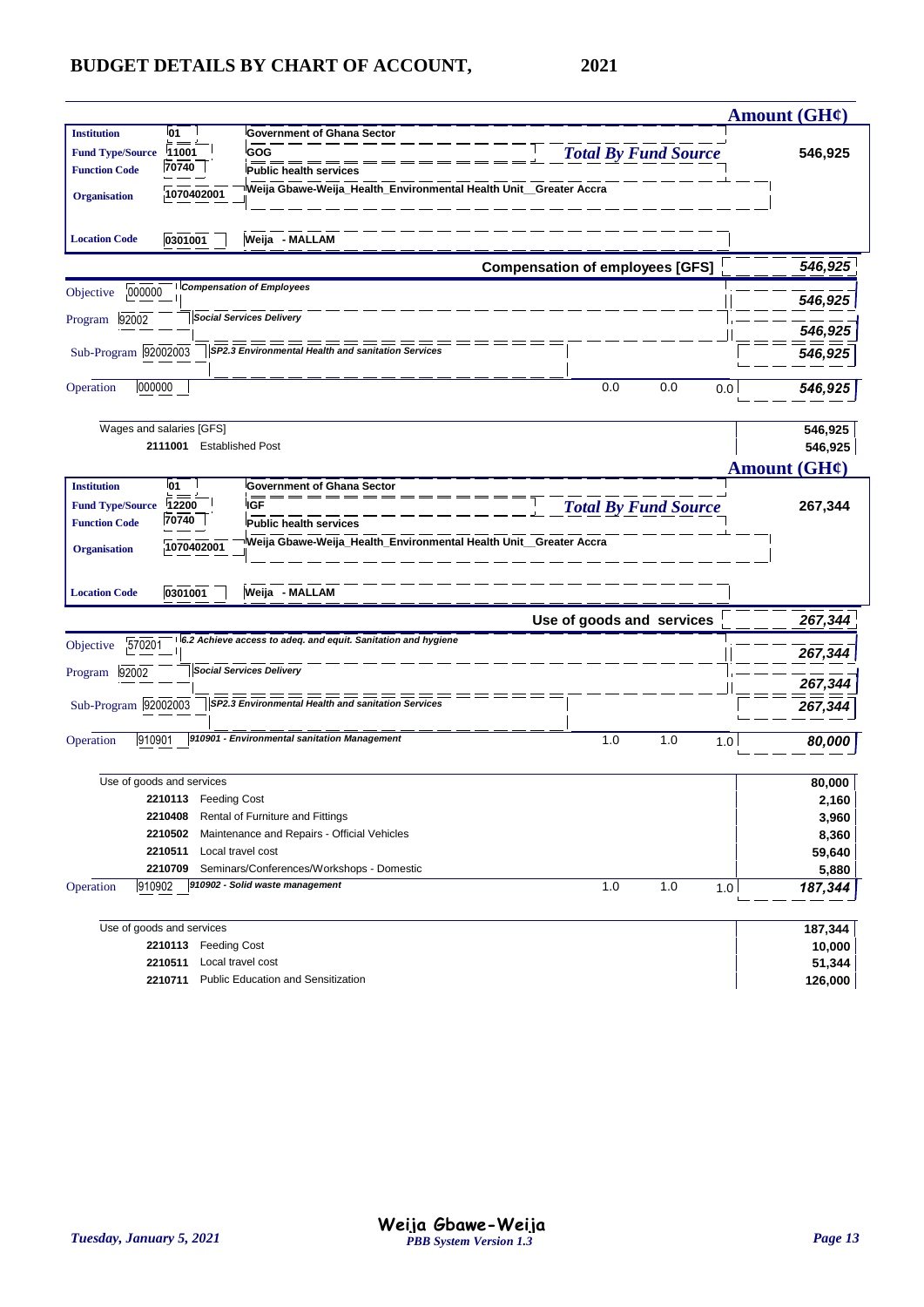|                                                                                                       | <b>Amount (GH¢)</b> |
|-------------------------------------------------------------------------------------------------------|---------------------|
| l01<br><b>Institution</b><br><b>Government of Ghana Sector</b>                                        |                     |
| <b>DACF ASSEMBLY</b><br><b>Total By Fund Source</b><br><b>Fund Type/Source</b><br>12603               | 70,000              |
| $\frac{1}{70740}$<br><b>Function Code</b><br><b>Public health services</b>                            |                     |
| Weija Gbawe-Weija_Health_Environmental Health Unit_Greater Accra<br>1070402001<br><b>Organisation</b> |                     |
|                                                                                                       |                     |
| <b>Location Code</b><br>Weija - MALLAM<br>0301001                                                     |                     |
| Use of goods and services                                                                             | 70,000              |
| 6.2 Achieve access to adeq. and equit. Sanitation and hygiene<br>570201<br>Objective                  | 70,000              |
| <b>Social Services Delivery</b><br>Program 92002                                                      |                     |
|                                                                                                       | 70,000              |
| Sub-Program 92002003<br>SP2.3 Environmental Health and sanitation Services                            | 70,000              |
| 910901<br>910901 - Environmental sanitation Management<br>1.0<br>1.0<br>Operation<br>1.0              |                     |
|                                                                                                       | 70,000              |
| Use of goods and services                                                                             | 70,000              |
| 2210511<br>Local travel cost                                                                          | 20,000              |
| Maintenance of Public Sanitary Facilities<br>2210616                                                  | 20,000              |
| 2210708<br>Refreshments                                                                               | 30,000              |
|                                                                                                       | Amount $(GH\ell)$   |
| <b>Institution</b><br>l01<br><b>Government of Ghana Sector</b>                                        |                     |
| <b>Total By Fund Source</b><br>13026<br><b>Fund Type/Source</b>                                       | 80,000              |
| 70740<br><b>Function Code</b><br><b>Public health services</b>                                        |                     |
| Weija Gbawe-Weija_Health_Environmental Health Unit_Greater Accra<br>1070402001<br><b>Organisation</b> |                     |
|                                                                                                       |                     |
| 0301001<br>Weija - MALLAM<br><b>Location Code</b>                                                     |                     |
| Use of goods and services                                                                             | 80,000              |
| 6.2 Achieve access to adeq. and equit. Sanitation and hygiene<br>570201<br>Objective                  | 80,000              |
| <b>Social Services Delivery</b><br>Program 92002                                                      |                     |
|                                                                                                       | 80,000              |
| Sub-Program 92002003<br>SP2.3 Environmental Health and sanitation Services                            | 80,000              |
| 910901 - Environmental sanitation Management<br>910901<br>1.0<br>1.0<br>Operation<br>1.0              | 80,000              |
|                                                                                                       |                     |
| Use of goods and services                                                                             | 80,000              |
| 2210113 Feeding Cost                                                                                  | 30,000              |
| 2210502 Maintenance and Repairs - Official Vehicles                                                   | 10,000              |
| 2210511 Local travel cost                                                                             | 30,000              |
|                                                                                                       |                     |
| 2210709 Seminars/Conferences/Workshops - Domestic<br><b>Total Cost Centre</b>                         | 10,000<br>964,269   |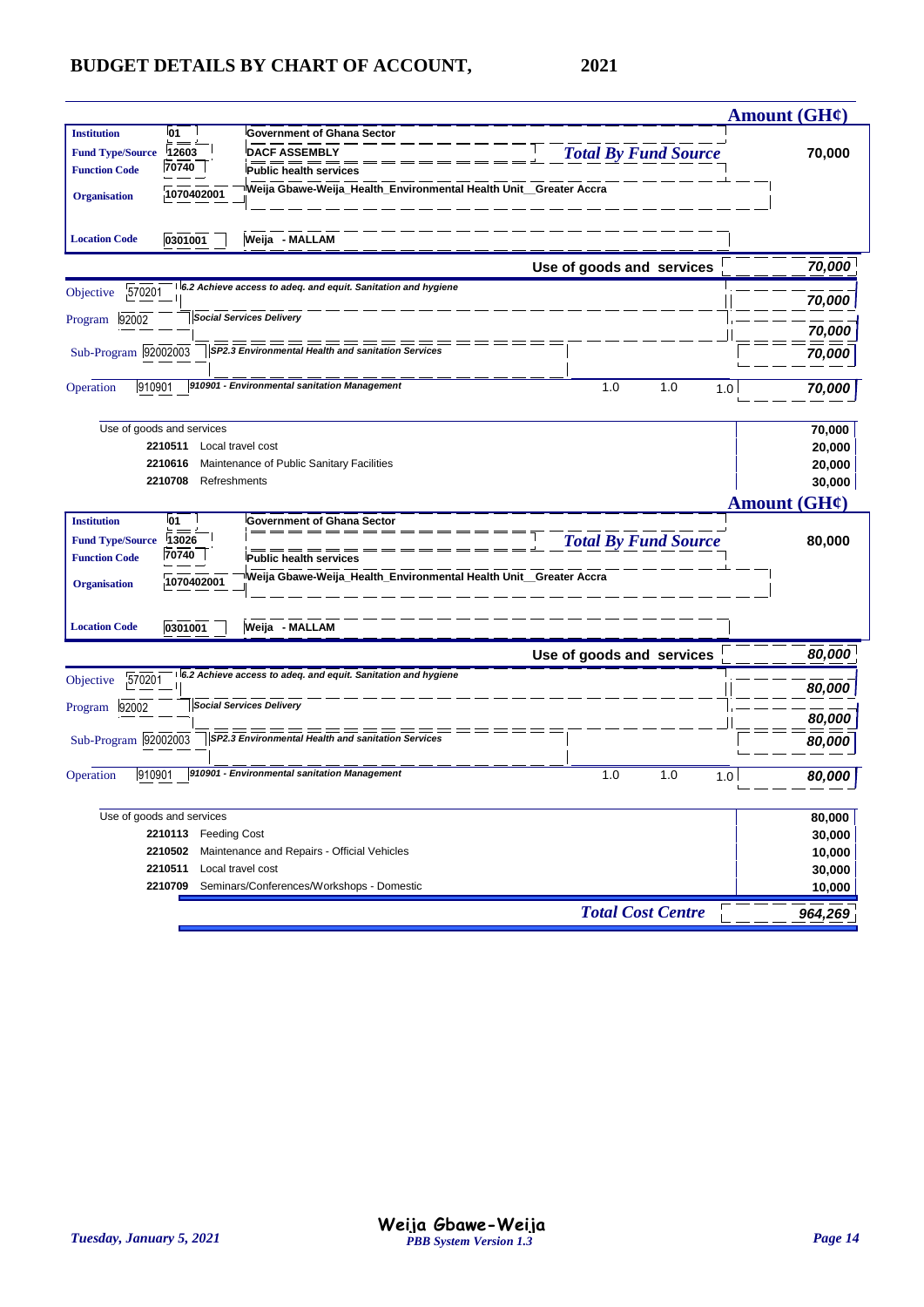|                                                 |                                |                                                                                            |                             | Amount $(GH\mathcal{C})$ |
|-------------------------------------------------|--------------------------------|--------------------------------------------------------------------------------------------|-----------------------------|--------------------------|
| <b>Institution</b>                              | 01                             | <b>Government of Ghana Sector</b>                                                          |                             |                          |
| <b>Fund Type/Source</b>                         | 12200                          | <b>IGF</b>                                                                                 | <b>Total By Fund Source</b> | 20,000                   |
| <b>Function Code</b>                            | 70731                          | General hospital services (IS)                                                             |                             |                          |
| <b>Organisation</b>                             | 1070403001                     | Weija Gbawe-Weija_Health_Hospital services_Greater Accra                                   |                             |                          |
|                                                 |                                |                                                                                            |                             |                          |
| <b>Location Code</b>                            | 0301001                        | Weija - MALLAM                                                                             |                             |                          |
|                                                 |                                |                                                                                            | Use of goods and services   | 20,000                   |
| 530101<br>Objective                             |                                | 3.8 Ach. univ. health coverage, incl. fin. risk prot., access to qual. health-care serv.   |                             |                          |
|                                                 |                                |                                                                                            |                             | 20,000                   |
| Program 92002                                   |                                | <b>Social Services Delivery</b>                                                            |                             | 20,000                   |
| Sub-Program 92002002                            |                                | SP2.2 Public Health Services and management                                                |                             | 20,000                   |
|                                                 |                                |                                                                                            |                             |                          |
| Operation<br>910502                             |                                | 910502 - Clinical services                                                                 | 1.0<br>1.0<br>1.0           | 20,000                   |
|                                                 |                                |                                                                                            |                             |                          |
|                                                 | Use of goods and services      |                                                                                            |                             | 20,000                   |
|                                                 | 2210113<br><b>Feeding Cost</b> |                                                                                            |                             | 16,000                   |
|                                                 | 2210511                        | Local travel cost                                                                          |                             | 1,000                    |
|                                                 | 2210711                        | <b>Public Education and Sensitization</b>                                                  |                             | 3,000                    |
|                                                 |                                |                                                                                            |                             | <b>Amount (GH¢)</b>      |
| <b>Institution</b>                              | 01                             | <b>Government of Ghana Sector</b>                                                          |                             |                          |
| <b>Fund Type/Source</b><br><b>Function Code</b> | 12603<br>70731                 | <b>DACF ASSEMBLY</b>                                                                       | <b>Total By Fund Source</b> | 337,537                  |
|                                                 |                                | General hospital services (IS)<br>Weija Gbawe-Weija_Health_Hospital services_Greater Accra |                             |                          |
| <b>Organisation</b>                             | 1070403001                     |                                                                                            |                             |                          |
|                                                 |                                |                                                                                            |                             |                          |
| <b>Location Code</b>                            | 0301001                        | Weija - MALLAM                                                                             |                             |                          |
|                                                 |                                |                                                                                            | Use of goods and services   | 25,755                   |
| 530101<br>Objective                             |                                | 3.8 Ach. univ. health coverage, incl. fin. risk prot., access to qual. health-care serv.   |                             |                          |
|                                                 |                                |                                                                                            |                             | 25,755                   |
| 92002<br>Program                                |                                | <b>Social Services Delivery</b>                                                            |                             | 25,755                   |
| Sub-Program 92002002                            |                                | SP2.2 Public Health Services and management                                                |                             | 25,755                   |
|                                                 |                                |                                                                                            |                             |                          |
| 910501<br>Operation                             |                                | 910501 - District response initiative (DRI) on HIV/AIDS and Malaria                        | 1.0<br>1.0<br>1.0           | 25,755                   |
|                                                 |                                |                                                                                            |                             |                          |
|                                                 | Use of goods and services      |                                                                                            |                             | 25,755                   |
|                                                 | 2210113 Feeding Cost           |                                                                                            |                             | 5,317                    |
|                                                 | 2210511                        | Local travel cost                                                                          |                             | 5,219                    |
|                                                 | 2210709                        | Seminars/Conferences/Workshops - Domestic                                                  |                             | 10,219                   |
|                                                 | 2210711                        | Public Education and Sensitization                                                         |                             | 5,000                    |
|                                                 |                                |                                                                                            | <b>Non Financial Assets</b> | 311,783                  |
| 530101<br>Objective                             |                                | 3.8 Ach. univ. health coverage, incl. fin. risk prot., access to qual. health-care serv.   |                             | 311,783                  |
| 92002<br>Program                                |                                | <b>Social Services Delivery</b>                                                            |                             |                          |
|                                                 |                                |                                                                                            |                             | 311,783                  |
| Sub-Program 92002002                            |                                | SP2.2 Public Health Services and management                                                |                             | 311,783                  |
|                                                 |                                |                                                                                            |                             |                          |
| 910503<br>Project                               |                                | 910503 - Public Health services                                                            | 1.0<br>1.0<br>1.0           | 311,783                  |
|                                                 |                                |                                                                                            |                             |                          |
| <b>Fixed assets</b>                             |                                |                                                                                            |                             | 311,783                  |
|                                                 | Clinics<br>3111202             |                                                                                            |                             | 250,000                  |
|                                                 | 3111252 WIP - Clinics          |                                                                                            |                             | 61,783                   |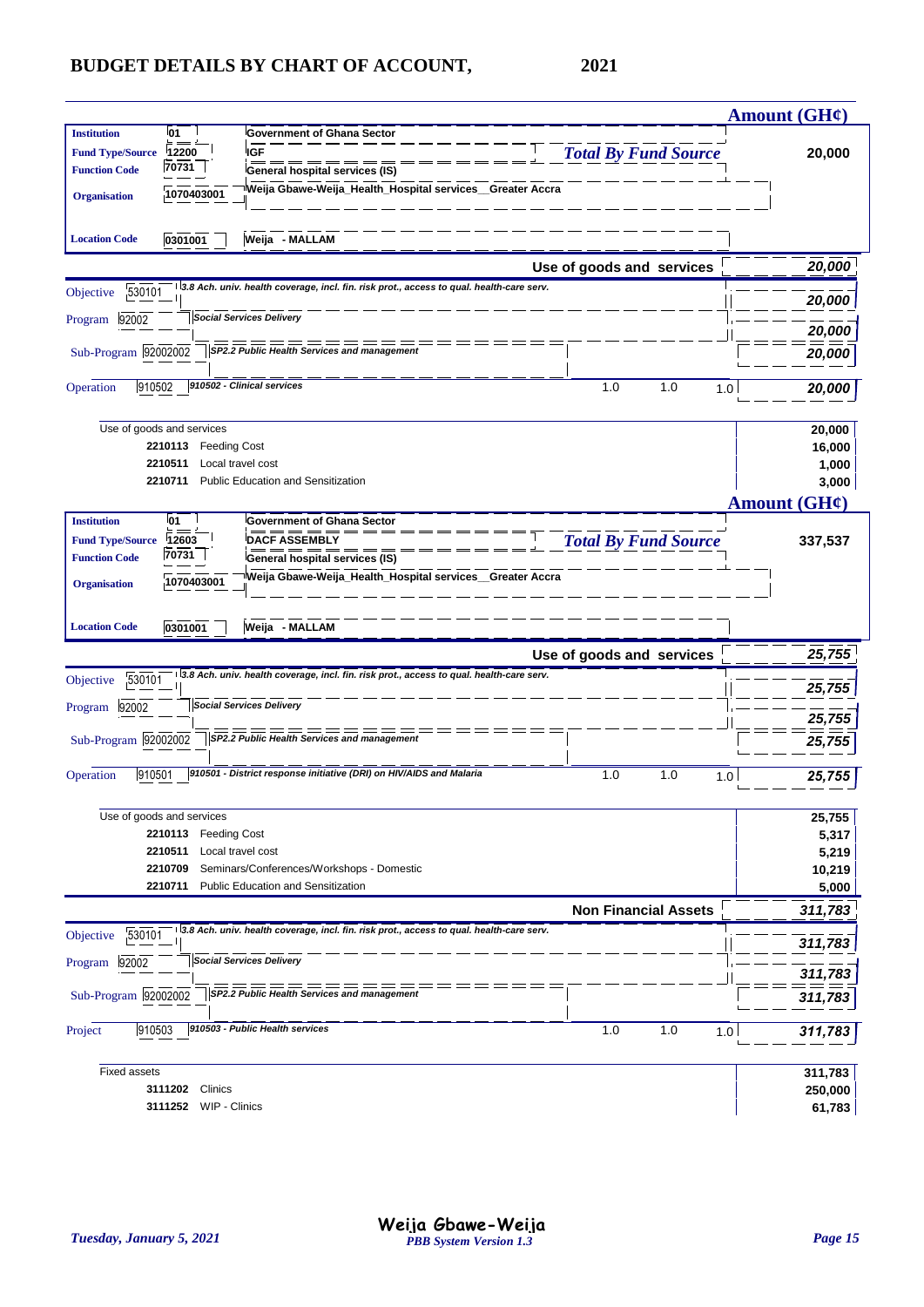|                         |                          |                                                                                          |                             | Amount $(GH\ell)$ |
|-------------------------|--------------------------|------------------------------------------------------------------------------------------|-----------------------------|-------------------|
| <b>Institution</b>      | 01                       | <b>Government of Ghana Sector</b>                                                        |                             |                   |
| <b>Fund Type/Source</b> | 14009                    | <b>DDF</b>                                                                               | <b>Total By Fund Source</b> | 203,515           |
| <b>Function Code</b>    | $\frac{1}{70731}$        | General hospital services (IS)                                                           |                             |                   |
| <b>Organisation</b>     | 1070403001               | Weija Gbawe-Weija_Health_Hospital services__Greater Accra                                |                             |                   |
| <b>Location Code</b>    | 0301001                  | Weija - MALLAM                                                                           |                             |                   |
|                         |                          |                                                                                          | <b>Non Financial Assets</b> | 203,515           |
| 530101<br>Objective     |                          | 3.8 Ach. univ. health coverage, incl. fin. risk prot., access to qual. health-care serv. |                             | 203,515           |
| 92002<br>Program        |                          | <b>Social Services Delivery</b>                                                          |                             | 203,515           |
| Sub-Program 92002002    |                          | SP2.2 Public Health Services and management                                              |                             | 203,515           |
| 910503<br>Project       |                          | 910503 - Public Health services                                                          | 1.0<br>1.0                  | 203,515<br>1.0    |
| <b>Fixed assets</b>     |                          |                                                                                          |                             | 203,515           |
|                         | 3111252<br>WIP - Clinics |                                                                                          |                             | 203,515           |
|                         |                          |                                                                                          | <b>Total Cost Centre</b>    | 561,053           |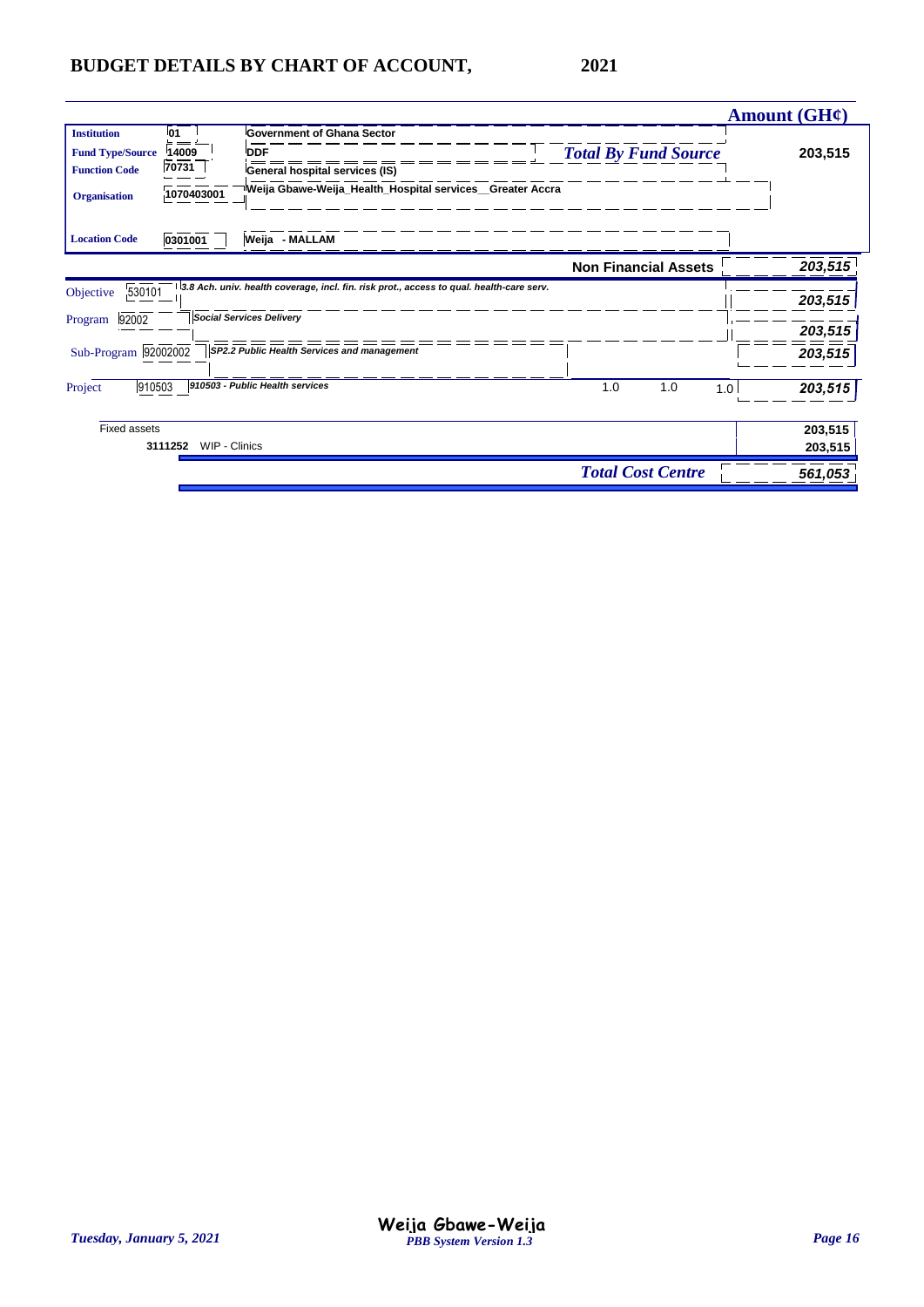| 01<br><b>Government of Ghana Sector</b><br><b>Institution</b><br><b>Total By Fund Source</b><br>GOG<br><b>Fund Type/Source</b><br>11001<br>235,114<br>70421<br><b>Function Code</b><br>Agriculture cs<br>Weija Gbawe-Weija_Agriculture___Greater Accra<br>1070600001<br><b>Organisation</b><br>Weija - MALLAM<br><b>Location Code</b><br>0301001<br><b>Compensation of employees [GFS]</b><br>201,647<br><b>Compensation of Employees</b><br>000000<br>201,647<br><b>Economic Development</b><br>92004<br>201,647<br>Sub-Program 92004001<br>SP4.1 Agricultural Services and Management<br>201,647<br>000000<br>0.0<br>0.0<br>0.0<br>201,647<br>Wages and salaries [GFS]<br>201,647<br>2111001<br><b>Established Post</b><br>201,647<br>Use of goods and services<br>33,467<br>2.3 Dble e agric prdtvty & incms of smll-scle fd prducrs 4 vlue additn<br>150801<br>33,467<br><b>Economic Development</b><br>33,467<br>Sub-Program 92004001<br><b>SP4.1 Agricultural Services and Management</b><br>33,467<br>910301 - Extension Services<br>910301<br>1.0<br>1.0<br>1.0<br>28,467<br>Use of goods and services<br>28,467<br>Other Office Materials and Consumables<br>2210111<br>8,000<br>2210113<br><b>Feeding Cost</b><br>8,000<br>2210203<br>Telecommunications<br>200<br>Maintenance and Repairs - Official Vehicles<br>2210502<br>6,600<br>Seminars/Conferences/Workshops - Domestic<br>2210709<br>5,667<br>910302 - Surveillance and Management of Diseases and Pests<br>910302<br>1.0<br>1.0<br>1.0<br>5,000<br>Use of goods and services<br>5,000<br><b>Feeding Cost</b><br>2,000<br>2210113<br>Local travel cost<br>2210511<br>3,000 |               |  | <b>Amount (GH¢)</b> |
|-----------------------------------------------------------------------------------------------------------------------------------------------------------------------------------------------------------------------------------------------------------------------------------------------------------------------------------------------------------------------------------------------------------------------------------------------------------------------------------------------------------------------------------------------------------------------------------------------------------------------------------------------------------------------------------------------------------------------------------------------------------------------------------------------------------------------------------------------------------------------------------------------------------------------------------------------------------------------------------------------------------------------------------------------------------------------------------------------------------------------------------------------------------------------------------------------------------------------------------------------------------------------------------------------------------------------------------------------------------------------------------------------------------------------------------------------------------------------------------------------------------------------------------------------------------------------------------------------------------------------------------------------|---------------|--|---------------------|
|                                                                                                                                                                                                                                                                                                                                                                                                                                                                                                                                                                                                                                                                                                                                                                                                                                                                                                                                                                                                                                                                                                                                                                                                                                                                                                                                                                                                                                                                                                                                                                                                                                               |               |  |                     |
|                                                                                                                                                                                                                                                                                                                                                                                                                                                                                                                                                                                                                                                                                                                                                                                                                                                                                                                                                                                                                                                                                                                                                                                                                                                                                                                                                                                                                                                                                                                                                                                                                                               |               |  |                     |
|                                                                                                                                                                                                                                                                                                                                                                                                                                                                                                                                                                                                                                                                                                                                                                                                                                                                                                                                                                                                                                                                                                                                                                                                                                                                                                                                                                                                                                                                                                                                                                                                                                               |               |  |                     |
|                                                                                                                                                                                                                                                                                                                                                                                                                                                                                                                                                                                                                                                                                                                                                                                                                                                                                                                                                                                                                                                                                                                                                                                                                                                                                                                                                                                                                                                                                                                                                                                                                                               |               |  |                     |
|                                                                                                                                                                                                                                                                                                                                                                                                                                                                                                                                                                                                                                                                                                                                                                                                                                                                                                                                                                                                                                                                                                                                                                                                                                                                                                                                                                                                                                                                                                                                                                                                                                               |               |  |                     |
|                                                                                                                                                                                                                                                                                                                                                                                                                                                                                                                                                                                                                                                                                                                                                                                                                                                                                                                                                                                                                                                                                                                                                                                                                                                                                                                                                                                                                                                                                                                                                                                                                                               |               |  |                     |
|                                                                                                                                                                                                                                                                                                                                                                                                                                                                                                                                                                                                                                                                                                                                                                                                                                                                                                                                                                                                                                                                                                                                                                                                                                                                                                                                                                                                                                                                                                                                                                                                                                               | Objective     |  |                     |
|                                                                                                                                                                                                                                                                                                                                                                                                                                                                                                                                                                                                                                                                                                                                                                                                                                                                                                                                                                                                                                                                                                                                                                                                                                                                                                                                                                                                                                                                                                                                                                                                                                               | Program       |  |                     |
|                                                                                                                                                                                                                                                                                                                                                                                                                                                                                                                                                                                                                                                                                                                                                                                                                                                                                                                                                                                                                                                                                                                                                                                                                                                                                                                                                                                                                                                                                                                                                                                                                                               |               |  |                     |
|                                                                                                                                                                                                                                                                                                                                                                                                                                                                                                                                                                                                                                                                                                                                                                                                                                                                                                                                                                                                                                                                                                                                                                                                                                                                                                                                                                                                                                                                                                                                                                                                                                               | Operation     |  |                     |
|                                                                                                                                                                                                                                                                                                                                                                                                                                                                                                                                                                                                                                                                                                                                                                                                                                                                                                                                                                                                                                                                                                                                                                                                                                                                                                                                                                                                                                                                                                                                                                                                                                               |               |  |                     |
|                                                                                                                                                                                                                                                                                                                                                                                                                                                                                                                                                                                                                                                                                                                                                                                                                                                                                                                                                                                                                                                                                                                                                                                                                                                                                                                                                                                                                                                                                                                                                                                                                                               |               |  |                     |
|                                                                                                                                                                                                                                                                                                                                                                                                                                                                                                                                                                                                                                                                                                                                                                                                                                                                                                                                                                                                                                                                                                                                                                                                                                                                                                                                                                                                                                                                                                                                                                                                                                               |               |  |                     |
|                                                                                                                                                                                                                                                                                                                                                                                                                                                                                                                                                                                                                                                                                                                                                                                                                                                                                                                                                                                                                                                                                                                                                                                                                                                                                                                                                                                                                                                                                                                                                                                                                                               | Objective     |  |                     |
|                                                                                                                                                                                                                                                                                                                                                                                                                                                                                                                                                                                                                                                                                                                                                                                                                                                                                                                                                                                                                                                                                                                                                                                                                                                                                                                                                                                                                                                                                                                                                                                                                                               | Program 92004 |  |                     |
|                                                                                                                                                                                                                                                                                                                                                                                                                                                                                                                                                                                                                                                                                                                                                                                                                                                                                                                                                                                                                                                                                                                                                                                                                                                                                                                                                                                                                                                                                                                                                                                                                                               |               |  |                     |
|                                                                                                                                                                                                                                                                                                                                                                                                                                                                                                                                                                                                                                                                                                                                                                                                                                                                                                                                                                                                                                                                                                                                                                                                                                                                                                                                                                                                                                                                                                                                                                                                                                               | Operation     |  |                     |
|                                                                                                                                                                                                                                                                                                                                                                                                                                                                                                                                                                                                                                                                                                                                                                                                                                                                                                                                                                                                                                                                                                                                                                                                                                                                                                                                                                                                                                                                                                                                                                                                                                               |               |  |                     |
|                                                                                                                                                                                                                                                                                                                                                                                                                                                                                                                                                                                                                                                                                                                                                                                                                                                                                                                                                                                                                                                                                                                                                                                                                                                                                                                                                                                                                                                                                                                                                                                                                                               |               |  |                     |
|                                                                                                                                                                                                                                                                                                                                                                                                                                                                                                                                                                                                                                                                                                                                                                                                                                                                                                                                                                                                                                                                                                                                                                                                                                                                                                                                                                                                                                                                                                                                                                                                                                               |               |  |                     |
|                                                                                                                                                                                                                                                                                                                                                                                                                                                                                                                                                                                                                                                                                                                                                                                                                                                                                                                                                                                                                                                                                                                                                                                                                                                                                                                                                                                                                                                                                                                                                                                                                                               |               |  |                     |
|                                                                                                                                                                                                                                                                                                                                                                                                                                                                                                                                                                                                                                                                                                                                                                                                                                                                                                                                                                                                                                                                                                                                                                                                                                                                                                                                                                                                                                                                                                                                                                                                                                               |               |  |                     |
|                                                                                                                                                                                                                                                                                                                                                                                                                                                                                                                                                                                                                                                                                                                                                                                                                                                                                                                                                                                                                                                                                                                                                                                                                                                                                                                                                                                                                                                                                                                                                                                                                                               |               |  |                     |
|                                                                                                                                                                                                                                                                                                                                                                                                                                                                                                                                                                                                                                                                                                                                                                                                                                                                                                                                                                                                                                                                                                                                                                                                                                                                                                                                                                                                                                                                                                                                                                                                                                               | Operation     |  |                     |
|                                                                                                                                                                                                                                                                                                                                                                                                                                                                                                                                                                                                                                                                                                                                                                                                                                                                                                                                                                                                                                                                                                                                                                                                                                                                                                                                                                                                                                                                                                                                                                                                                                               |               |  |                     |
|                                                                                                                                                                                                                                                                                                                                                                                                                                                                                                                                                                                                                                                                                                                                                                                                                                                                                                                                                                                                                                                                                                                                                                                                                                                                                                                                                                                                                                                                                                                                                                                                                                               |               |  |                     |
|                                                                                                                                                                                                                                                                                                                                                                                                                                                                                                                                                                                                                                                                                                                                                                                                                                                                                                                                                                                                                                                                                                                                                                                                                                                                                                                                                                                                                                                                                                                                                                                                                                               |               |  |                     |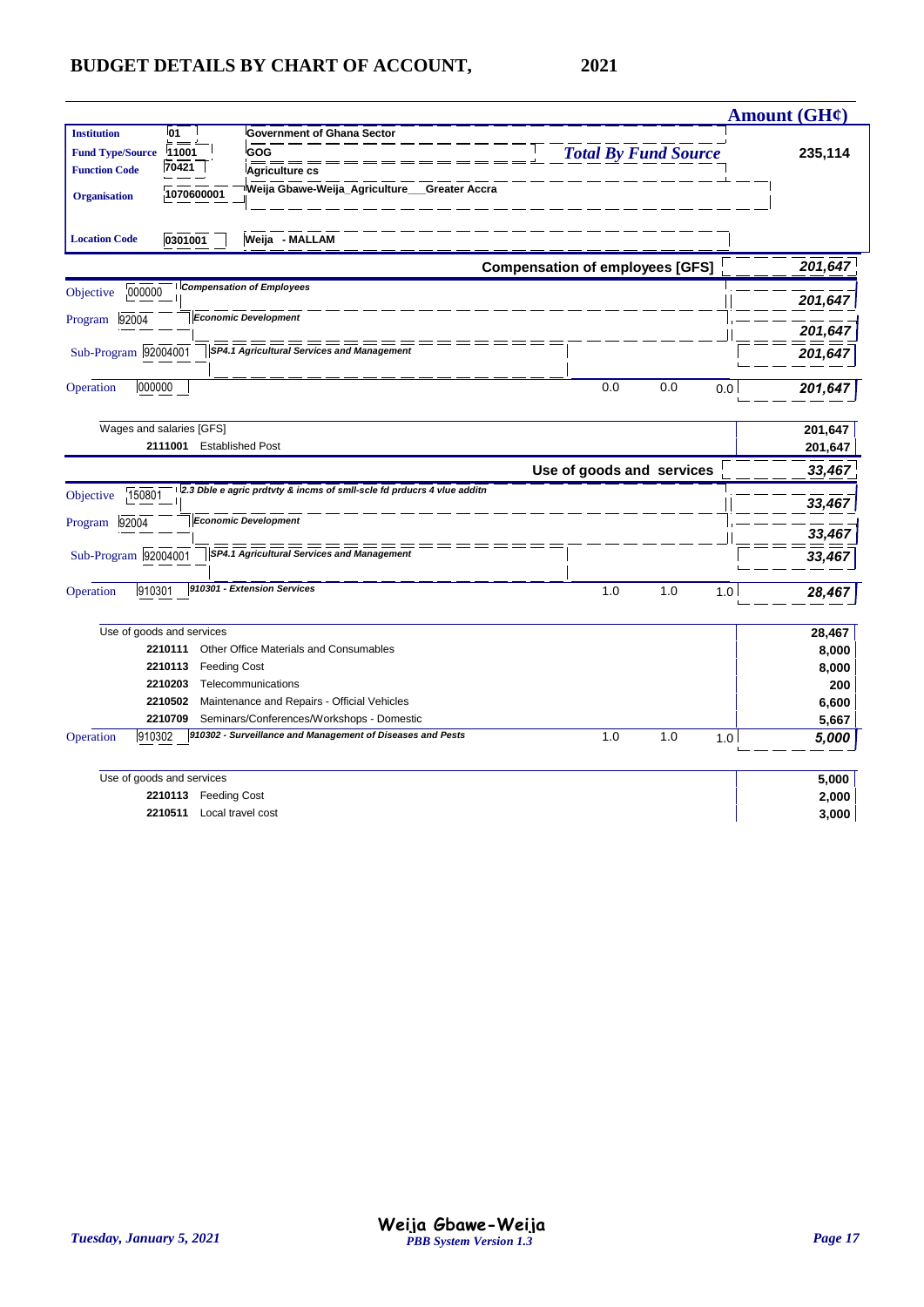|                         |                                |                                                                        |                             |            | Amount (GH¢) |
|-------------------------|--------------------------------|------------------------------------------------------------------------|-----------------------------|------------|--------------|
| <b>Institution</b>      | <sup>1</sup> 01                | <b>Government of Ghana Sector</b>                                      |                             |            |              |
| <b>Fund Type/Source</b> | 12200                          | <b>IGF</b>                                                             | <b>Total By Fund Source</b> |            | 20,000       |
| <b>Function Code</b>    | $\frac{1}{70421}$              | Agriculture cs                                                         |                             |            |              |
| <b>Organisation</b>     | 1070600001                     | Weija Gbawe-Weija_Agriculture___Greater Accra                          |                             |            |              |
| <b>Location Code</b>    | 0301001                        | Weija - MALLAM                                                         |                             |            |              |
|                         |                                |                                                                        | Use of goods and services   |            | 20,000       |
| 150801<br>Objective     |                                | 2.3 Dble e agric prdtvty & incms of smll-scle fd prducrs 4 vlue additn |                             |            | 20,000       |
| 92004<br>Program        |                                | <b>Economic Development</b>                                            |                             |            | 20,000       |
| Sub-Program 92004001    |                                | SP4.1 Agricultural Services and Management                             |                             |            | 20,000       |
| 910301<br>Operation     |                                | 910301 - Extension Services                                            | 1.0                         | 1.0<br>1.0 | 5,000        |
|                         | Use of goods and services      |                                                                        |                             |            | 5,000        |
|                         | 2210110                        | <b>Specialised Stock</b>                                               |                             |            | 2,000        |
|                         | 2210709                        | Seminars/Conferences/Workshops - Domestic                              |                             |            | 3,000        |
| 910302<br>Operation     |                                | 910302 - Surveillance and Management of Diseases and Pests             | 1.0                         | 1.0<br>1.0 | 5,450        |
|                         | Use of goods and services      |                                                                        |                             |            | 5,450        |
|                         | <b>Feeding Cost</b><br>2210113 |                                                                        |                             |            | 2,450        |
|                         | 2210511                        | Local travel cost                                                      |                             |            | 3,000        |
| 910304<br>Operation     |                                | 910304 - Agricultural Research and Demonstration Farms                 | 1.0                         | 1.0<br>1.0 | 9,550        |
|                         | Use of goods and services      |                                                                        |                             |            | 9,550        |
|                         | 2210111                        | Other Office Materials and Consumables                                 |                             |            | 4,550        |
|                         | <b>Feeding Cost</b><br>2210113 |                                                                        |                             |            | 1,000        |
|                         | 2210511                        | Local travel cost                                                      |                             |            | 1,000        |
|                         | 2210709                        | Seminars/Conferences/Workshops - Domestic                              |                             |            | 3,000        |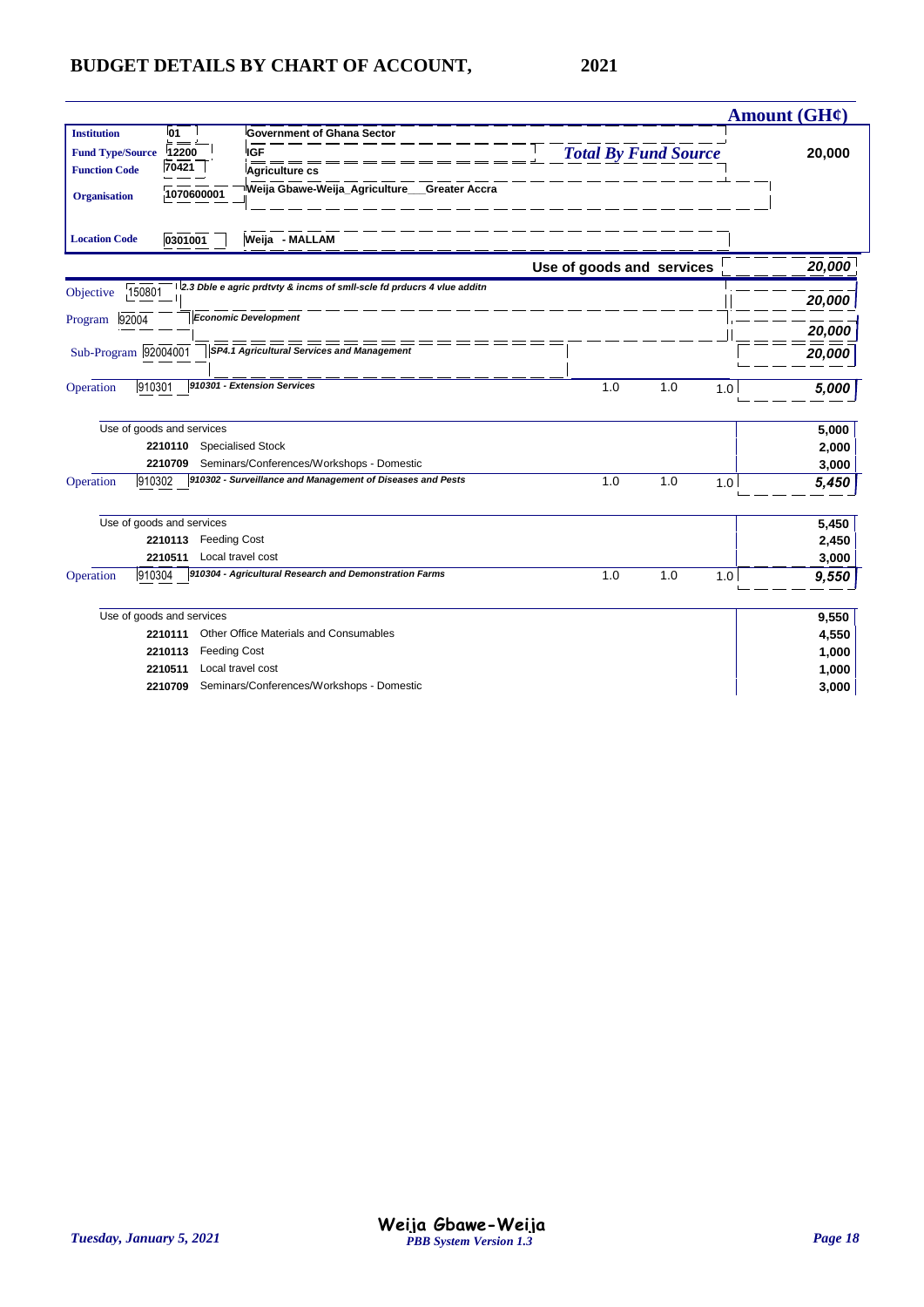|                                                                                              |                                     |                                                                                                                            |                             | Amount (GH¢) |
|----------------------------------------------------------------------------------------------|-------------------------------------|----------------------------------------------------------------------------------------------------------------------------|-----------------------------|--------------|
| <b>Institution</b><br><b>Fund Type/Source</b><br><b>Function Code</b><br><b>Organisation</b> | l01<br>12603<br>70421<br>1070600001 | <b>Government of Ghana Sector</b><br><b>DACF ASSEMBLY</b><br>Agriculture cs<br>Weija Gbawe-Weija Agriculture Greater Accra | <b>Total By Fund Source</b> | 360,000      |
| <b>Location Code</b>                                                                         | 0301001                             | Weija - MALLAM                                                                                                             |                             |              |
|                                                                                              |                                     |                                                                                                                            | Use of goods and services   | 60,000       |
| 150801<br>Objective                                                                          |                                     | 2.3 Dble e agric prdtvty & incms of smil-scle fd prducrs 4 viue additn                                                     |                             | 60,000       |
| 92004<br>Program                                                                             |                                     | <b>Economic Development</b>                                                                                                |                             | 60,000       |
| Sub-Program 92004001                                                                         |                                     | SP4.1 Agricultural Services and Management                                                                                 |                             | 60,000       |
| 910304<br>Operation                                                                          |                                     | 910304 - Agricultural Research and Demonstration Farms                                                                     | 1.0<br>1.0<br>1.0           | 60.000       |
|                                                                                              | Use of goods and services           |                                                                                                                            |                             | 60,000       |
|                                                                                              | 2210902 Official Celebrations       |                                                                                                                            |                             | 60,000       |
|                                                                                              |                                     |                                                                                                                            | <b>Non Financial Assets</b> | 300,000      |
| 150801<br>Objective                                                                          |                                     | 2.3 Dble e agric prdtvty & incms of smil-scle fd prducrs 4 viue additn                                                     |                             | 300,000      |
| 92004<br>Program                                                                             |                                     | <b>Economic Development</b>                                                                                                |                             | 300,000      |
| Sub-Program 92004001                                                                         |                                     | SP4.1 Agricultural Services and Management                                                                                 |                             | 300,000      |
| 910305<br>Project                                                                            |                                     | 910305 - Production and acquisition of improved agricultural inputs (operationalise<br>agricultural inputs at glossary)    | 1.0<br>1.0<br>1.0           | 300,000      |
| <b>Fixed assets</b>                                                                          |                                     |                                                                                                                            |                             | 300,000      |
|                                                                                              | 3111304<br>Markets                  |                                                                                                                            |                             | 300,000      |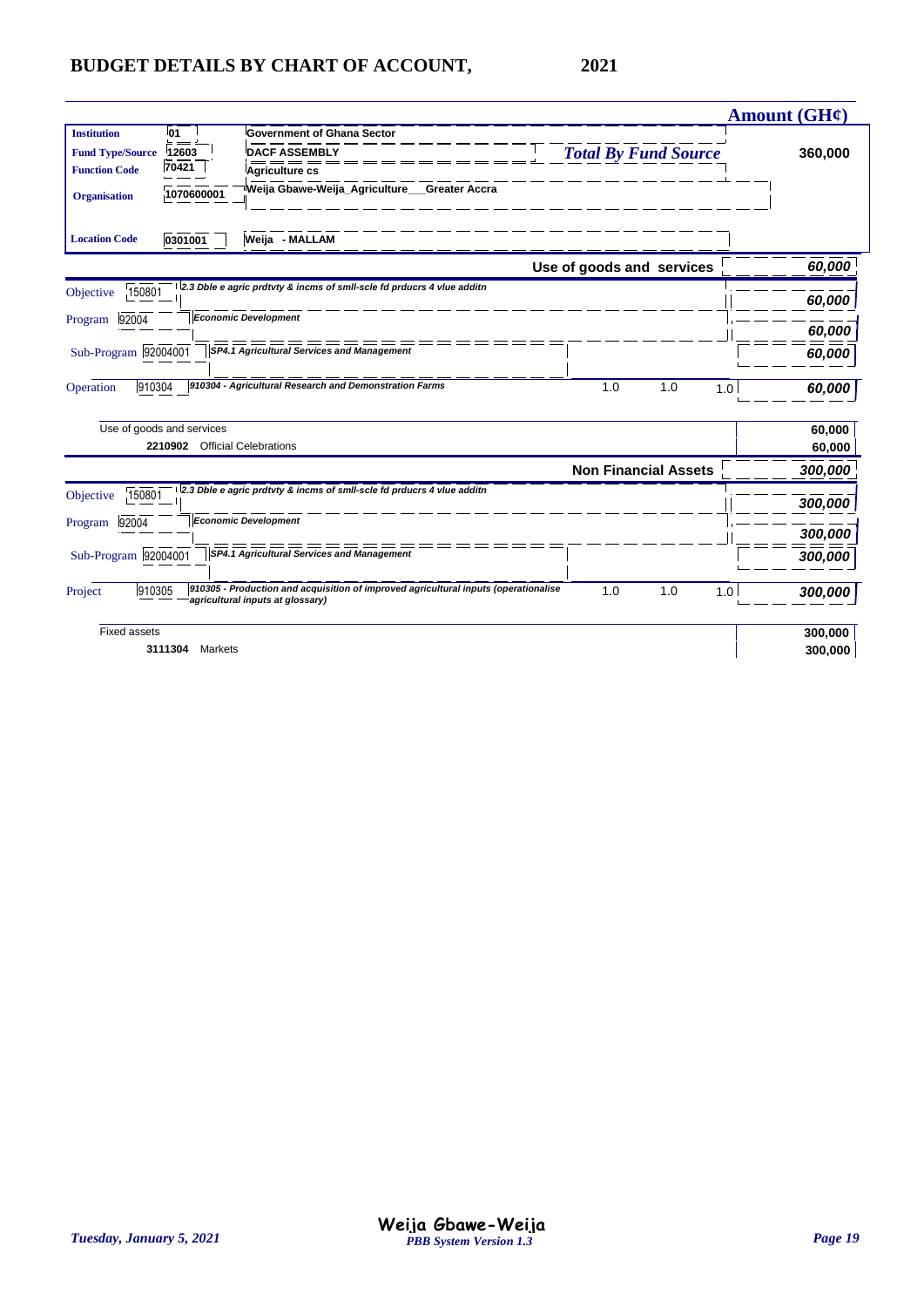|                                                 |                                                                |                                                                                     |                             | Amount (GH¢)      |
|-------------------------------------------------|----------------------------------------------------------------|-------------------------------------------------------------------------------------|-----------------------------|-------------------|
| <b>Institution</b><br><b>Fund Type/Source</b>   | <b>01</b><br>13132                                             | <b>Government of Ghana Sector</b><br><b>CIDA</b>                                    | <b>Total By Fund Source</b> | 80,000            |
| <b>Function Code</b>                            | 70421                                                          | <b>Agriculture cs</b>                                                               |                             |                   |
| <b>Organisation</b>                             | 1070600001                                                     | Weija Gbawe-Weija_Agriculture___Greater Accra                                       |                             |                   |
| <b>Location Code</b>                            | 0301001                                                        | Weija - MALLAM                                                                      |                             |                   |
|                                                 |                                                                |                                                                                     | Use of goods and services   | 80,000            |
| 150801<br>Objective                             |                                                                | 2.3 Dble e agric prdtvty & incms of smll-scle fd prducrs 4 vlue additn              |                             | 80,000            |
| 92004<br>Program                                |                                                                | <b>Economic Development</b>                                                         |                             | 80,000            |
| Sub-Program 92004001                            |                                                                | SP4.1 Agricultural Services and Management                                          |                             | 80,000            |
|                                                 |                                                                |                                                                                     |                             |                   |
| 910301<br>Operation                             |                                                                | 910301 - Extension Services                                                         | 1.0<br>1.0<br>1.0           | 28,599            |
|                                                 | Use of goods and services                                      |                                                                                     |                             | 28,599            |
|                                                 | <b>Feeding Cost</b><br>2210113                                 |                                                                                     |                             | 5,000             |
|                                                 | 2210203                                                        | Telecommunications                                                                  |                             | 100               |
|                                                 | 2210505                                                        | Running Cost - Official Vehicles                                                    |                             | 4,373             |
|                                                 | 2210510<br>Local travel cost<br>2210511                        | Other Night allowances                                                              |                             | 4,000<br>15,126   |
| 910302<br>Operation                             |                                                                | 910302 - Surveillance and Management of Diseases and Pests                          | 1.0<br>1.0<br>1.0           | 15,000            |
|                                                 |                                                                |                                                                                     |                             |                   |
|                                                 | Use of goods and services<br><b>Feeding Cost</b><br>2210113    |                                                                                     |                             | 15,000<br>5,000   |
|                                                 | 2210509                                                        | Other Travel and Transportation                                                     |                             | 10,000            |
| 910304<br>Operation                             |                                                                | 910304 - Agricultural Research and Demonstration Farms                              | 1.0<br>1.0<br>1.0           | 36,401            |
|                                                 |                                                                |                                                                                     |                             |                   |
|                                                 | Use of goods and services                                      |                                                                                     |                             | 36,401            |
|                                                 | 2210111                                                        | Other Office Materials and Consumables                                              |                             | 8,960             |
|                                                 | 2210113<br><b>Feeding Cost</b><br>Local travel cost<br>2210511 |                                                                                     |                             | 17,037<br>10,404  |
|                                                 |                                                                |                                                                                     |                             | Amount $(GH\ell)$ |
| <b>Institution</b>                              | 01                                                             | <b>Government of Ghana Sector</b>                                                   |                             |                   |
| <b>Fund Type/Source</b><br><b>Function Code</b> | 13507<br>70421                                                 |                                                                                     | <b>Total By Fund Source</b> | 965,922           |
|                                                 |                                                                | Agriculture c<br>'Weija Gbawe-Weija_Agriculture___Greater Accra                     |                             |                   |
| <b>Organisation</b>                             | 1070600001                                                     |                                                                                     |                             |                   |
| <b>Location Code</b>                            | 0301001                                                        | Weija - MALLAM                                                                      |                             |                   |
|                                                 |                                                                |                                                                                     | <b>Non Financial Assets</b> | 965,922           |
| 150801<br>Objective                             |                                                                | 2.3 Dble e agric prdtvty & incms of smil-scle fd prducrs 4 vlue additn              |                             | 965,922           |
| 92004<br>Program                                |                                                                | <b>Economic Development</b>                                                         |                             | 965,922           |
| Sub-Program 92004001                            |                                                                | =========<br>SP4.1 Agricultural Services and Management                             |                             | 965,922           |
| 910305<br>Project                               |                                                                | 910305 - Production and acquisition of improved agricultural inputs (operationalise | 1.0<br>1.0<br>1.0           |                   |
|                                                 |                                                                | agricultural inputs at glossary)                                                    |                             | 965,922           |
| <b>Fixed assets</b>                             |                                                                |                                                                                     |                             | 965,922           |
|                                                 | 3111255                                                        | WIP - Office Buildings                                                              |                             | 12,681            |
|                                                 | 3112202                                                        | <b>Agricultural Machinery</b>                                                       |                             | 953,240           |
|                                                 |                                                                |                                                                                     | <b>Total Cost Centre</b>    | 1,661,036         |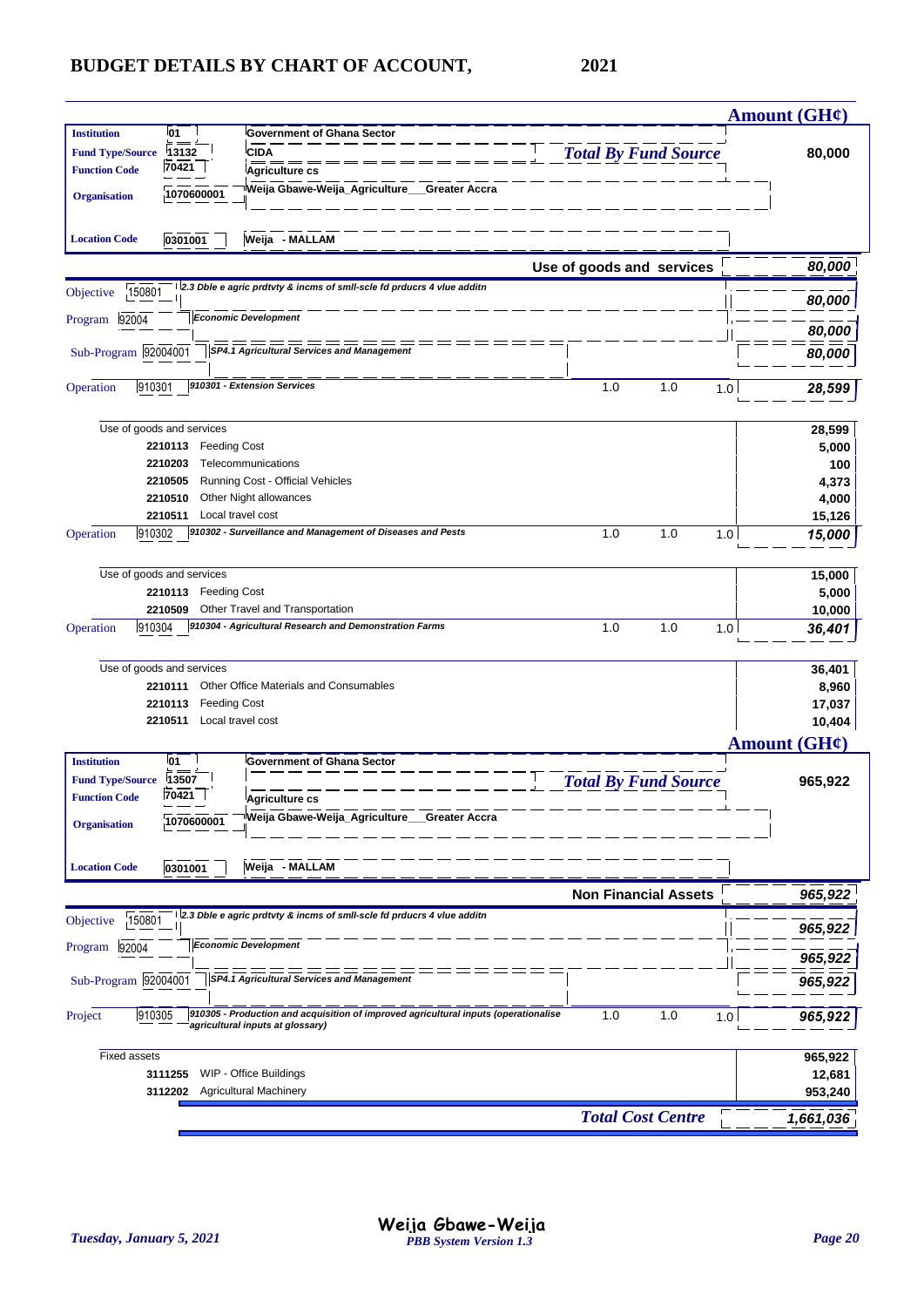|                         |                                |                                                                                                    |                                        | <b>Amount (GH¢)</b>      |
|-------------------------|--------------------------------|----------------------------------------------------------------------------------------------------|----------------------------------------|--------------------------|
| <b>Institution</b>      | 01                             | <b>Government of Ghana Sector</b>                                                                  |                                        |                          |
| <b>Fund Type/Source</b> | 11001                          | GOG                                                                                                | <b>Total By Fund Source</b>            | 72,266                   |
| <b>Function Code</b>    | 70133                          | Overall planning & statistical services (CS)                                                       |                                        |                          |
| <b>Organisation</b>     | 1070702001                     | Weija Gbawe-Weija_Physical Planning_Town and Country Planning_Greater Accra                        |                                        |                          |
| <b>Location Code</b>    | 0301001                        | Weija - MALLAM                                                                                     |                                        |                          |
|                         |                                |                                                                                                    | <b>Compensation of employees [GFS]</b> | 64,642                   |
| 000000<br>Objective     |                                | <b>Compensation of Employees</b>                                                                   |                                        | 64,642                   |
| 92003<br>Program        |                                | <b>Infrastructure Delivery and Management</b>                                                      |                                        |                          |
|                         |                                |                                                                                                    |                                        | 64,642                   |
| Sub-Program 92003002    |                                | SP3.2 Physical and Spatial Planning                                                                |                                        | 64,642                   |
| 000000<br>Operation     |                                |                                                                                                    | 0.0<br>0.0<br>0.0                      | 64,642                   |
|                         | Wages and salaries [GFS]       |                                                                                                    |                                        | 64,642                   |
|                         | 2111001                        | <b>Established Post</b>                                                                            |                                        | 64,642                   |
|                         |                                |                                                                                                    | Use of goods and services              | 7,624                    |
| 310102<br>Objective     |                                | 11.3 Enhance inclusive urbanization & capacity for settlement planning                             |                                        | 7,624                    |
| 92003<br>Program        |                                | <b>Infrastructure Delivery and Management</b>                                                      |                                        | 7,624                    |
| Sub-Program 92003002    |                                | ===<br>SP3.2 Physical and Spatial Planning                                                         |                                        | 7,624                    |
| 911002<br>Operation     |                                | 911002 - Land use and Spatial planning                                                             | 1.0<br>1.0<br>1.0                      | 7,624                    |
|                         |                                |                                                                                                    |                                        |                          |
|                         | Use of goods and services      | 2210503 Fuel and Lubricants - Official Vehicles                                                    |                                        | 7,624                    |
|                         |                                |                                                                                                    |                                        | 7,624                    |
| <b>Institution</b>      | 01                             | <b>Government of Ghana Sector</b>                                                                  |                                        | Amount $(GH\mathcal{C})$ |
| <b>Fund Type/Source</b> | 12200                          | IGF                                                                                                | <b>Total By Fund Source</b>            | 80,000                   |
| <b>Function Code</b>    | 70133                          | Overall planning & statistical services (CS)                                                       |                                        |                          |
| <b>Organisation</b>     | 1070702001                     | Weija Gbawe-Weija_Physical Planning_Town and Country Planning__Greater Accra                       |                                        |                          |
|                         |                                |                                                                                                    |                                        |                          |
| <b>Location Code</b>    | 0301001                        | Weija - MALLAM                                                                                     | Use of goods and services              | 80,000                   |
| 310102<br>Objective     |                                | 11.3 Enhance inclusive urbanization & capacity for settlement planning                             |                                        |                          |
| 92003<br>Program        |                                | <b>Infrastructure Delivery and Management</b>                                                      |                                        | 80,000                   |
| Sub-Program 92003002    |                                | SP3.2 Physical and Spatial Planning                                                                |                                        | 80,000<br>80,000         |
|                         |                                |                                                                                                    |                                        |                          |
| 911002<br>Operation     |                                | 911002 - Land use and Spatial planning                                                             | 1.0<br>1.0<br>1.0                      | 50,000                   |
|                         | Use of goods and services      |                                                                                                    |                                        | 50,000                   |
|                         | 2210113<br><b>Feeding Cost</b> |                                                                                                    |                                        | 10,000                   |
|                         | 2210511                        | Local travel cost                                                                                  |                                        | 25,000                   |
| 911003<br>Operation     | 2210709                        | Seminars/Conferences/Workshops - Domestic<br>911003 - Street Naming and Property Addressing System | 1.0<br>1.0<br>1.0                      | 15,000                   |
|                         |                                |                                                                                                    |                                        | 30,000                   |
|                         |                                |                                                                                                    |                                        |                          |
|                         | Use of goods and services      | 2210709 Seminars/Conferences/Workshops - Domestic                                                  |                                        | 30,000<br>30,000         |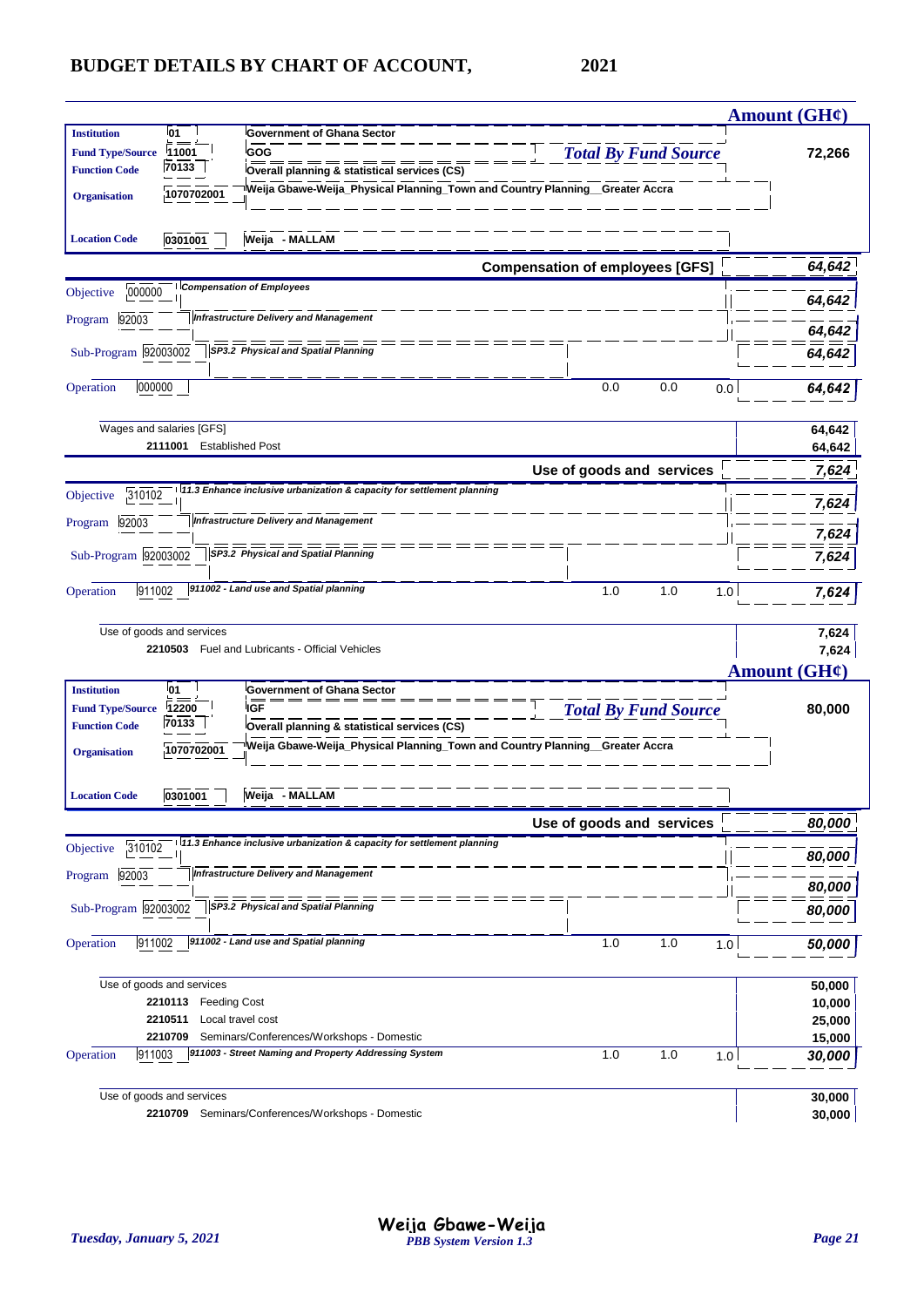|                         |                                |                                                                             |                             | Amount $(GH\ell)$ |
|-------------------------|--------------------------------|-----------------------------------------------------------------------------|-----------------------------|-------------------|
| <b>Institution</b>      | 01                             | <b>Government of Ghana Sector</b>                                           |                             |                   |
| <b>Fund Type/Source</b> | 12603                          | <b>DACF ASSEMBLY</b>                                                        | <b>Total By Fund Source</b> | 50,000            |
| <b>Function Code</b>    | 70133                          | Overall planning & statistical services (CS)                                |                             |                   |
| <b>Organisation</b>     | 1070702001                     | Weija Gbawe-Weija_Physical Planning_Town and Country Planning_Greater Accra |                             |                   |
| <b>Location Code</b>    | 0301001                        | Weija - MALLAM                                                              |                             |                   |
|                         |                                |                                                                             | Use of goods and services   | 50,000            |
| 310102<br>Objective     |                                | 11.3 Enhance inclusive urbanization & capacity for settlement planning      |                             | 50,000            |
| 92003<br>Program        |                                | <b>Infrastructure Delivery and Management</b>                               |                             | 50,000            |
| Sub-Program 92003002    |                                | SP3.2 Physical and Spatial Planning                                         |                             | 50,000            |
| 911003<br>Operation     |                                | 911003 - Street Naming and Property Addressing System                       | 1.0<br>1.0                  | 1.0<br>50,000     |
|                         | Use of goods and services      |                                                                             |                             | 50,000            |
|                         | 2210113<br><b>Feeding Cost</b> |                                                                             |                             | 5,000             |
|                         | 2210509                        | Other Travel and Transportation                                             |                             | 5,000             |
|                         | 2210709                        | Seminars/Conferences/Workshops - Domestic                                   |                             | 40,000            |
|                         |                                |                                                                             | <b>Total Cost Centre</b>    | 202,266           |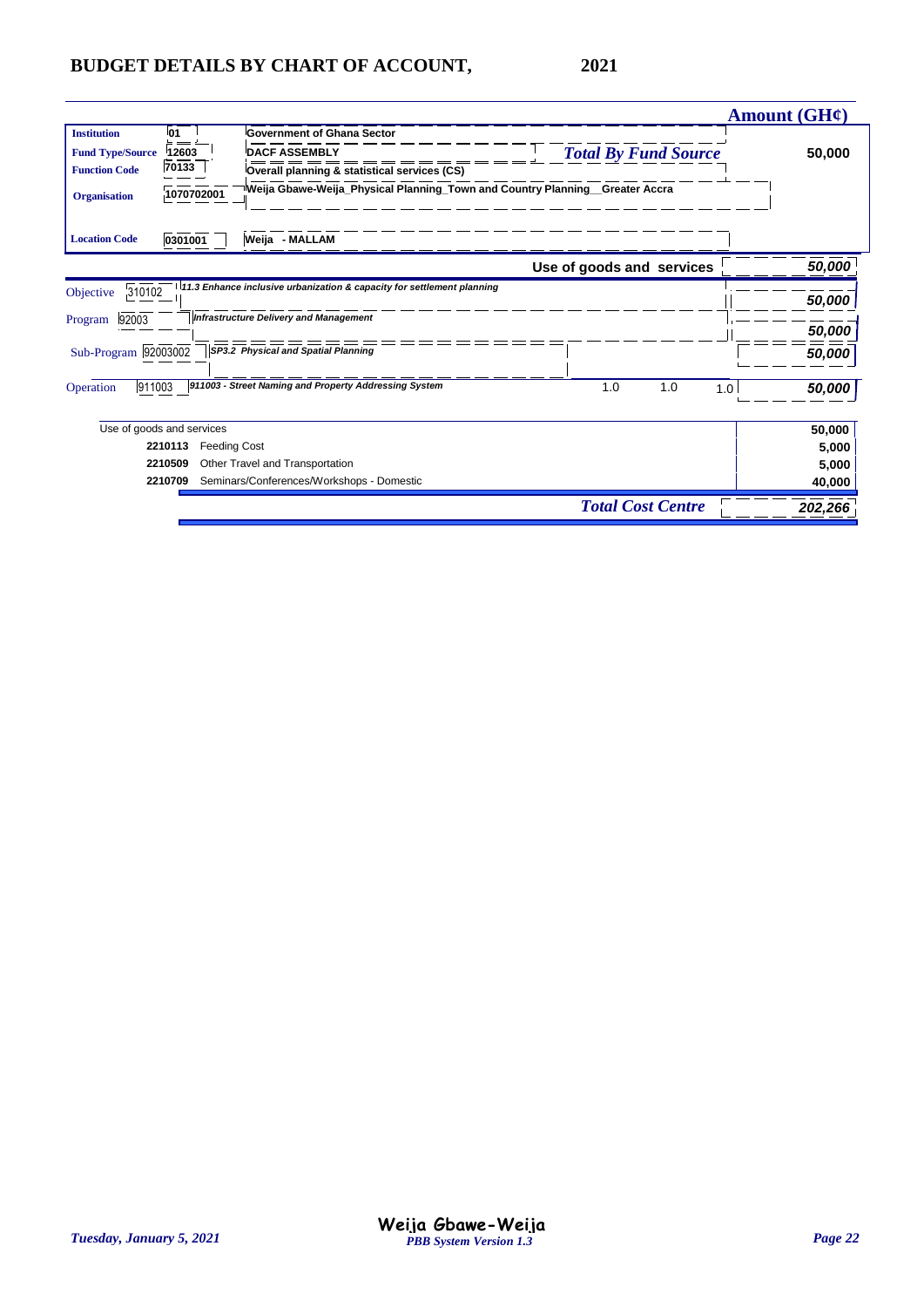|                                   |                                                                                       |                                        |     |                             |     | Amount (GH¢) |
|-----------------------------------|---------------------------------------------------------------------------------------|----------------------------------------|-----|-----------------------------|-----|--------------|
| <b>Institution</b><br>l01         | <b>Government of Ghana Sector</b>                                                     |                                        |     |                             |     |              |
| 11001<br><b>Fund Type/Source</b>  | GOG                                                                                   |                                        |     | <b>Total By Fund Source</b> |     | 529,588      |
| 71040<br><b>Function Code</b>     | <b>Family and children</b>                                                            |                                        |     |                             |     |              |
| 1070802001<br><b>Organisation</b> | Weija Gbawe-Weija_Social Welfare & Community Development_Social Welfare_Greater Accra |                                        |     |                             |     |              |
| 0301001<br><b>Location Code</b>   | Weija - MALLAM                                                                        |                                        |     |                             |     |              |
|                                   |                                                                                       | <b>Compensation of employees [GFS]</b> |     |                             |     | 512,149      |
| 000000<br>Objective               | <b>Compensation of Employees</b>                                                      |                                        |     |                             |     |              |
|                                   |                                                                                       |                                        |     |                             |     | 512,149      |
| 92002<br>Program                  | <b>Social Services Delivery</b>                                                       |                                        |     |                             |     | 512,149      |
| Sub-Program 92002005              | SP2.5 Social Welfare and community services                                           |                                        |     |                             |     | 512,149      |
|                                   |                                                                                       |                                        |     |                             |     |              |
| 000000<br>Operation               |                                                                                       |                                        | 0.0 | 0.0                         | 0.0 | 512,149      |
|                                   |                                                                                       |                                        |     |                             |     |              |
| Wages and salaries [GFS]          |                                                                                       |                                        |     |                             |     | 512,149      |
| 2111001 Established Post          |                                                                                       |                                        |     |                             |     | 512,149      |
|                                   |                                                                                       | Use of goods and services              |     |                             |     | 17,439       |
| 610103<br>Objective               | 5.5 Ensure full & effect. particip fo women                                           |                                        |     |                             |     |              |
|                                   | <b>Social Services Delivery</b>                                                       |                                        |     |                             |     | 17,439       |
| 92002<br>Program                  |                                                                                       |                                        |     |                             |     | 17,439       |
| Sub-Program 92002005              | SP2.5 Social Welfare and community services                                           |                                        |     |                             |     | 17,439       |
|                                   |                                                                                       |                                        |     |                             |     |              |
| 910602<br>Operation               | 910602 - Gender empowerment and mainstreaming                                         |                                        | 1.0 | 1.0                         | 1.0 | 3,280        |
|                                   |                                                                                       |                                        |     |                             |     |              |
| Use of goods and services         |                                                                                       |                                        |     |                             |     | 3,280        |
| 2210113                           | <b>Feeding Cost</b>                                                                   |                                        |     |                             |     | 1,440        |
| 2210511                           | Local travel cost                                                                     |                                        |     |                             |     | 640          |
| 2210709                           | Seminars/Conferences/Workshops - Domestic                                             |                                        |     |                             |     | 1,200        |
| 910603<br>Operation               | 910603 - Community mobilization                                                       |                                        | 1.0 | 1.0                         | 1.0 | 1,255        |
|                                   |                                                                                       |                                        |     |                             |     |              |
| Use of goods and services         |                                                                                       |                                        |     |                             |     | 1,255        |
| 2210511 Local travel cost         | 910604 - Child right promotion and protection                                         |                                        |     |                             |     | 1,255        |
| 910604<br>Operation               |                                                                                       |                                        | 1.0 | 1.0                         | 1.0 | 12,904       |
| Use of goods and services         |                                                                                       |                                        |     |                             |     | 12,904       |
| 2210113 Feeding Cost              |                                                                                       |                                        |     |                             |     | 504          |
| 2210511 Local travel cost         |                                                                                       |                                        |     |                             |     | 12,400       |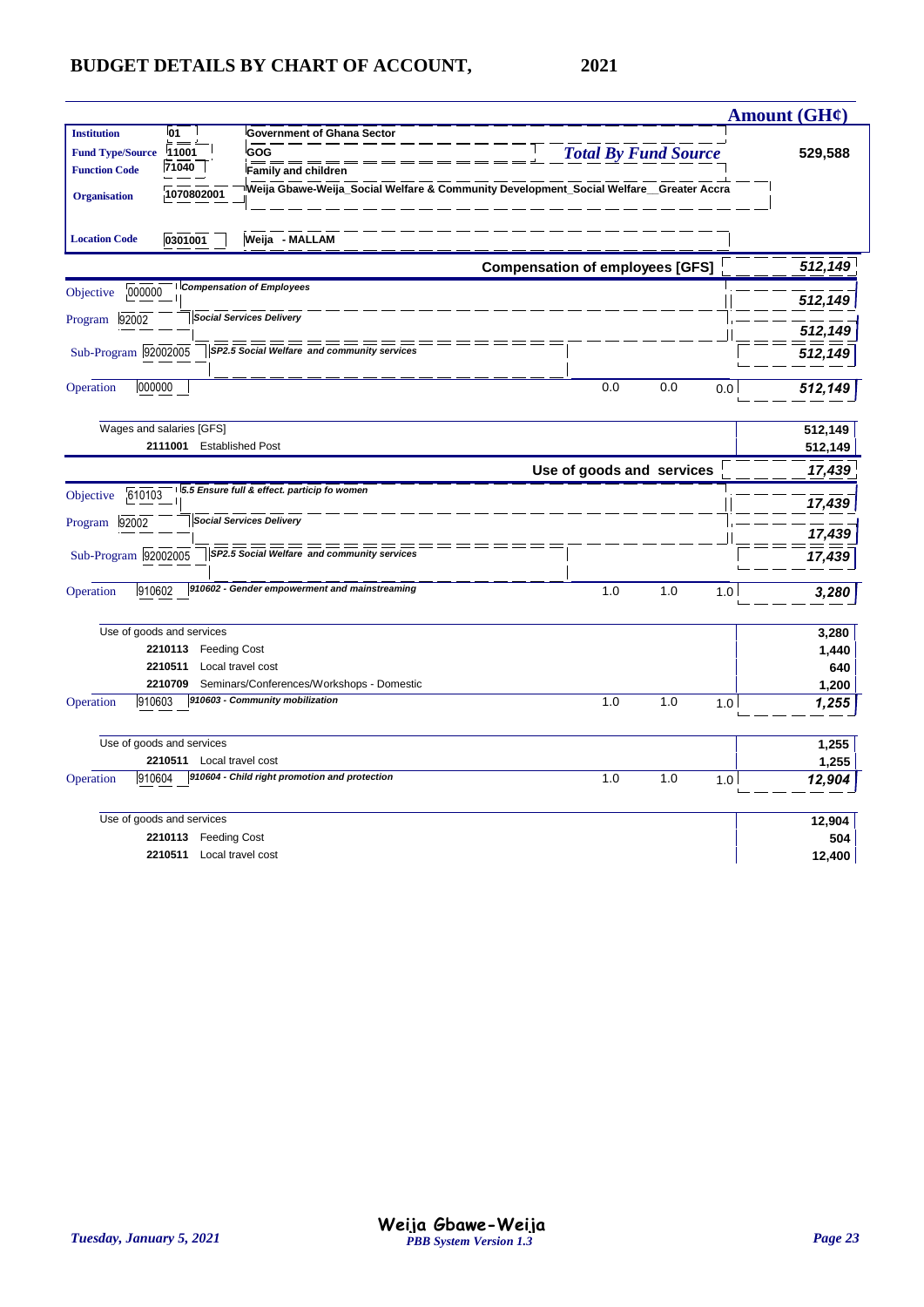|                         |                           |                                                                                       |     |                             |     | Amount $(GH\mathcal{C})$ |
|-------------------------|---------------------------|---------------------------------------------------------------------------------------|-----|-----------------------------|-----|--------------------------|
| <b>Institution</b>      | 01                        | <b>Government of Ghana Sector</b>                                                     |     |                             |     |                          |
| <b>Fund Type/Source</b> | 12200                     | <b>IGF</b>                                                                            |     | <b>Total By Fund Source</b> |     | 60,000                   |
| <b>Function Code</b>    | $\frac{1}{71040}$         | Family and children                                                                   |     |                             |     |                          |
| <b>Organisation</b>     | 1070802001                | Weija Gbawe-Weija_Social Welfare & Community Development_Social Welfare_Greater Accra |     |                             |     |                          |
| <b>Location Code</b>    | 0301001                   | Weija - MALLAM                                                                        |     |                             |     |                          |
|                         |                           |                                                                                       |     | Use of goods and services   |     | 60,000                   |
| Objective               | 610103                    | 5.5 Ensure full & effect. particip fo women                                           |     |                             |     | 60,000                   |
| 92002<br>Program        |                           | <b>Social Services Delivery</b>                                                       |     |                             |     |                          |
|                         |                           |                                                                                       |     |                             |     | 60,000                   |
| Sub-Program 92002005    |                           | SP2.5 Social Welfare and community services                                           |     |                             |     | 60,000                   |
| Operation               | 910602                    | 910602 - Gender empowerment and mainstreaming                                         | 1.0 | 1.0                         | 1.0 | 31,920                   |
|                         | Use of goods and services |                                                                                       |     |                             |     | 31,920                   |
|                         | 2210113                   | <b>Feeding Cost</b>                                                                   |     |                             |     | 2,720                    |
|                         | 2210511                   | Local travel cost                                                                     |     |                             |     | 15,000                   |
|                         | 2210709                   | Seminars/Conferences/Workshops - Domestic                                             |     |                             |     | 14,200                   |
| Operation               | 910603                    | 910603 - Community mobilization                                                       | 1.0 | 1.0                         | 1.0 | 10,280                   |
|                         | Use of goods and services |                                                                                       |     |                             |     | 10,280                   |
|                         | 2210113                   | <b>Feeding Cost</b>                                                                   |     |                             |     | 3,280                    |
|                         | 2210511                   | Local travel cost                                                                     |     |                             |     | 7,000                    |
| Operation               | 910604                    | 910604 - Child right promotion and protection                                         | 1.0 | 1.0                         | 1.0 | 17,800                   |
|                         | Use of goods and services |                                                                                       |     |                             |     | 17,800                   |
|                         | 2210113                   | Feeding Cost                                                                          |     |                             |     | 2,000                    |
|                         | 2210511                   | Local travel cost                                                                     |     |                             |     | 5,200                    |
|                         | 2210709                   | Seminars/Conferences/Workshops - Domestic                                             |     |                             |     | 600                      |
|                         | 2210711                   | <b>Public Education and Sensitization</b>                                             |     |                             |     | 10,000                   |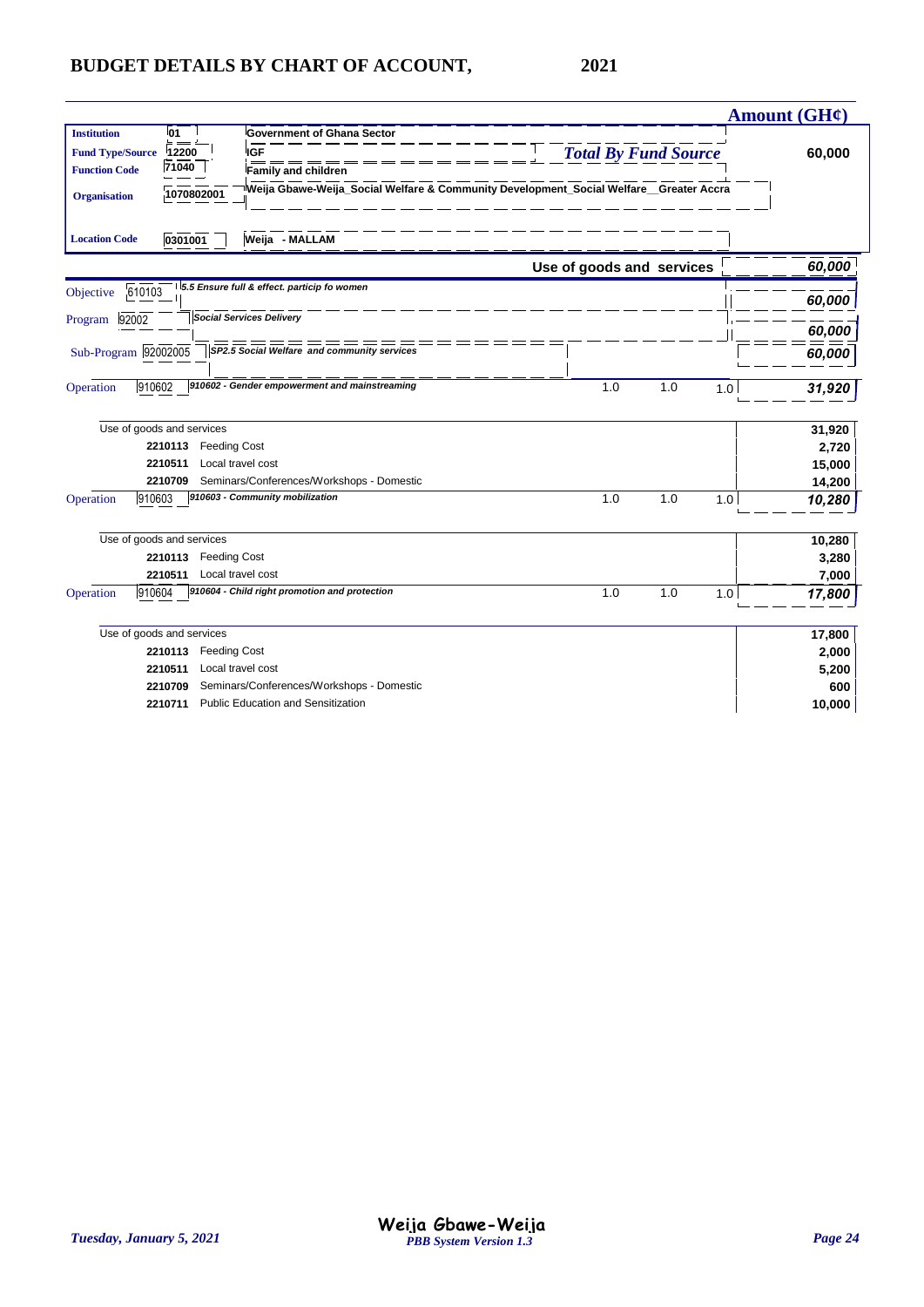|                          |                                    |                                                                                        |                              | <b>Amount (GH¢)</b> |
|--------------------------|------------------------------------|----------------------------------------------------------------------------------------|------------------------------|---------------------|
| <b>Institution</b>       | 01                                 | Government of Ghana Sector                                                             |                              |                     |
| <b>Fund Type/Source</b>  | 12607                              | <b>DACF PWD</b>                                                                        | <b>Total By Fund Source</b>  | 146,257             |
| <b>Function Code</b>     | 71040                              | <b>Family and children</b>                                                             |                              |                     |
| <b>Organisation</b>      | 1070802001                         | Weija Gbawe-Weija_Social Welfare & Community Development_Social Welfare__Greater Accra |                              |                     |
|                          |                                    |                                                                                        |                              |                     |
| <b>Location Code</b>     | 0301001                            | Weija - MALLAM                                                                         |                              |                     |
|                          |                                    |                                                                                        |                              |                     |
|                          |                                    |                                                                                        | Use of goods and services    | 135,000             |
| 610101<br>Objective      |                                    | 5.c Adopt and strgthen legislatna & policies for gender equality                       |                              | 135,000             |
| 92002<br>Program         |                                    | <b>Social Services Delivery</b>                                                        |                              |                     |
|                          |                                    |                                                                                        |                              | 135,000             |
| Sub-Program 92002005     |                                    | SP2.5 Social Welfare and community services                                            |                              | 135,000             |
|                          |                                    |                                                                                        |                              |                     |
| 910601<br>Operation      |                                    | 910601 - Social intervention programmes                                                | 1.0<br>1.0<br>1.0            | 135,000             |
|                          |                                    |                                                                                        |                              |                     |
|                          | Use of goods and services          |                                                                                        |                              | 135,000             |
|                          | 2210111                            | Other Office Materials and Consumables                                                 |                              | 100,000             |
|                          | 2210511                            | Local travel cost                                                                      |                              | 15,000              |
|                          | 2210708<br>Refreshments<br>2210709 |                                                                                        |                              | 5,000               |
|                          |                                    | Seminars/Conferences/Workshops - Domestic                                              |                              | 15,000              |
|                          |                                    |                                                                                        | <b>Social benefits [GFS]</b> | 5,000               |
| 610101<br>Objective      |                                    | 15.c Adopt and strgthen legislatna & policies for gender equality                      |                              | 5,000               |
| 92002<br>Program         |                                    | <b>Social Services Delivery</b>                                                        |                              |                     |
|                          |                                    | =====                                                                                  |                              | 5,000               |
| Sub-Program 92002005     |                                    | SP2.5 Social Welfare and community services                                            |                              | 5,000               |
|                          |                                    | 910601 - Social intervention programmes                                                |                              |                     |
| 910601<br>Operation      |                                    |                                                                                        | 1.0<br>1.0<br>1.0            | 5,000               |
|                          |                                    |                                                                                        |                              |                     |
| Employer social benefits |                                    |                                                                                        |                              | 5,000               |
|                          |                                    | 2731103 Refund of Medical Expenses                                                     |                              | 5,000               |
|                          |                                    |                                                                                        | Other expense                | 6,257               |
| 610101<br>Objective      |                                    | 15.c Adopt and strgthen legislatna & policies for gender equality                      |                              | 6,257               |
| 92002<br>Program         |                                    | <b>Social Services Delivery</b>                                                        |                              |                     |
|                          |                                    |                                                                                        |                              | 6,257               |
| Sub-Program 92002005     |                                    | SP2.5 Social Welfare and community services                                            |                              | 6,257               |
|                          |                                    |                                                                                        |                              |                     |
| 910601<br>Operation      |                                    | 910601 - Social intervention programmes                                                | 1.0<br>1.0<br>1.0            | 6,25                |
|                          |                                    |                                                                                        |                              |                     |
|                          | Miscellaneous other expense        |                                                                                        |                              | 6,257               |
|                          |                                    | 2821019 Scholarship and Bursaries                                                      |                              | 6,257               |
|                          |                                    |                                                                                        | <b>Total Cost Centre</b>     | 735,845             |
|                          |                                    |                                                                                        |                              |                     |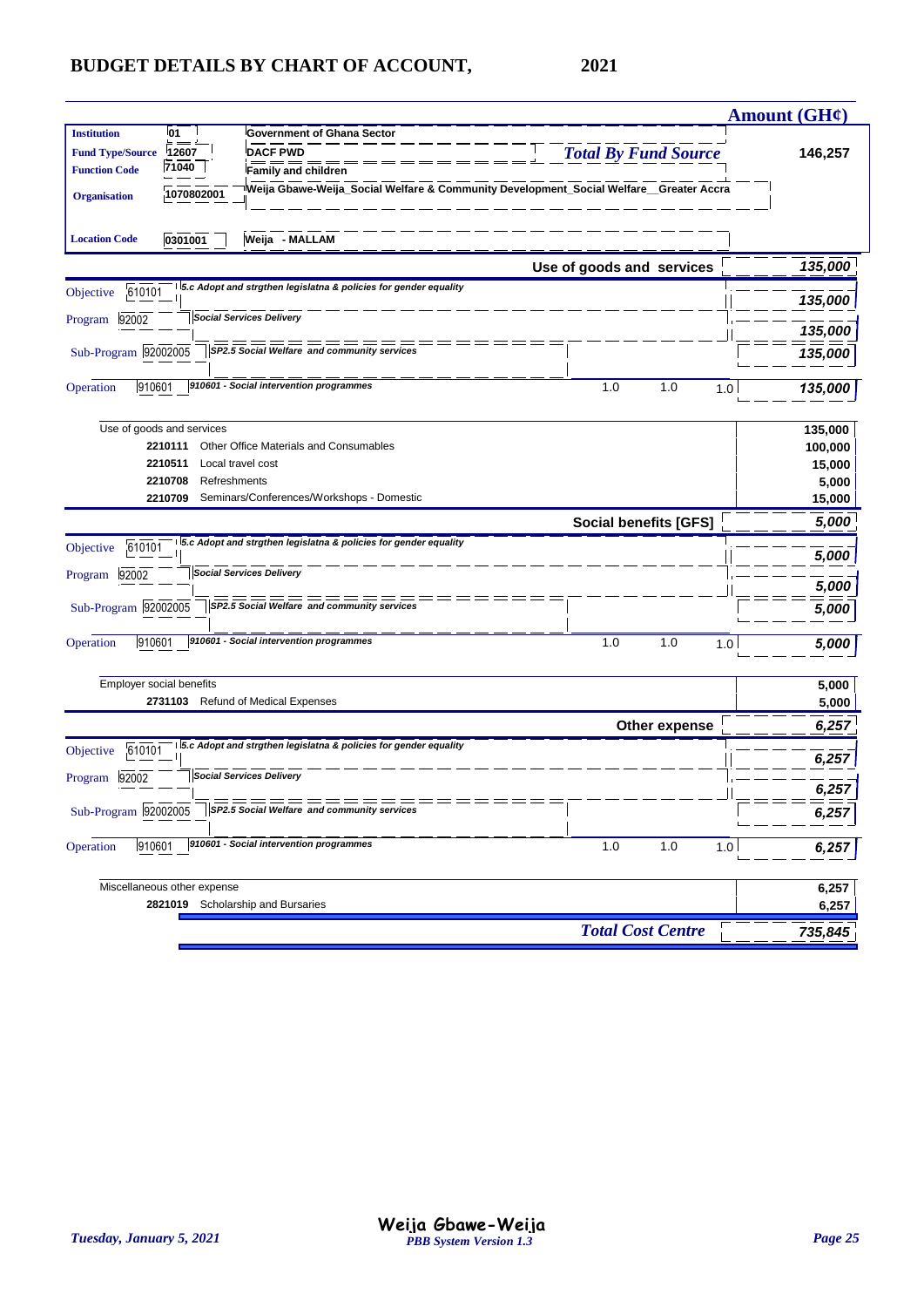|                         |                           |                                                                                 |                                        | <b>Amount (GH¢)</b>      |
|-------------------------|---------------------------|---------------------------------------------------------------------------------|----------------------------------------|--------------------------|
| <b>Institution</b>      | l01                       | <b>Government of Ghana Sector</b>                                               |                                        |                          |
| <b>Fund Type/Source</b> | 11001                     | <b>GOG</b>                                                                      | <b>Total By Fund Source</b>            | 350,769                  |
| <b>Function Code</b>    | 70610                     | <b>Housing development</b>                                                      |                                        |                          |
| <b>Organisation</b>     | 1071002001                | Weija Gbawe-Weija_Works_Public Works_Greater Accra                              |                                        |                          |
|                         |                           |                                                                                 |                                        |                          |
|                         |                           |                                                                                 |                                        |                          |
| <b>Location Code</b>    | 0301001                   | Weija - MALLAM                                                                  |                                        |                          |
|                         |                           |                                                                                 | <b>Compensation of employees [GFS]</b> | 350,769                  |
|                         |                           | <b>Compensation of Employees</b>                                                |                                        |                          |
| 000000<br>Objective     |                           |                                                                                 |                                        | 350,769                  |
| 92003<br>Program        |                           | <b>Infrastructure Delivery and Management</b>                                   |                                        |                          |
|                         |                           |                                                                                 |                                        | 350,769                  |
| Sub-Program 92003003    |                           | SP3.3 Public Works, rural housing and water management                          |                                        | 350,769                  |
|                         |                           |                                                                                 |                                        |                          |
| 000000<br>Operation     |                           |                                                                                 | 0.0<br>0.0<br>0.0                      | 350,769                  |
|                         |                           |                                                                                 |                                        |                          |
|                         | Wages and salaries [GFS]  |                                                                                 |                                        | 350,769                  |
|                         | 2111001                   | <b>Established Post</b>                                                         |                                        | 350,769                  |
|                         |                           |                                                                                 |                                        | Amount $(GH\mathcal{C})$ |
| <b>Institution</b>      | <b>01</b>                 | <b>Government of Ghana Sector</b>                                               |                                        |                          |
| <b>Fund Type/Source</b> | 12200                     | <b>IGF</b>                                                                      | <b>Total By Fund Source</b>            | 373,000                  |
| <b>Function Code</b>    | 70610                     | <b>Housing development</b>                                                      |                                        |                          |
|                         | 1071002001                | Weija Gbawe-Weija_Works_Public Works_Greater Accra                              |                                        |                          |
| <b>Organisation</b>     |                           |                                                                                 |                                        |                          |
|                         |                           |                                                                                 |                                        |                          |
| <b>Location Code</b>    | 0301001                   | Weija - MALLAM                                                                  |                                        |                          |
|                         |                           |                                                                                 | Use of goods and services              | 123,000                  |
| 270101                  |                           | 9.a Facilitate sus. and resilent infrastructure dev.                            |                                        |                          |
| Objective               |                           |                                                                                 |                                        | 123,000                  |
| Program 92003           |                           | <b>Infrastructure Delivery and Management</b>                                   |                                        |                          |
|                         |                           |                                                                                 |                                        | 123,000                  |
| Sub-Program 92003003    |                           | SP3.3 Public Works, rural housing and water management                          |                                        | 123,000                  |
|                         |                           | 911101 - Supervision and regulation of infrastructure development               |                                        |                          |
| 911101<br>Operation     |                           |                                                                                 | 1.0<br>1.0<br>1.0                      | 123,000                  |
|                         |                           |                                                                                 |                                        |                          |
|                         | Use of goods and services |                                                                                 |                                        | 123,000                  |
|                         | 2210113 Feeding Cost      |                                                                                 |                                        | 15,000                   |
|                         | 2210511                   | Local travel cost                                                               |                                        | 20,000                   |
|                         | 2210601<br>2210602        | Roads, Driveways and Grounds<br>Repairs of Residential Buildings                |                                        | 10,000                   |
|                         | 2210603                   | Repairs of Office Buildings                                                     |                                        | 10,000                   |
|                         | 2210604                   | Maintenance of Furniture and Fixtures                                           |                                        | 10,000<br>5,000          |
|                         |                           |                                                                                 |                                        |                          |
|                         |                           |                                                                                 |                                        |                          |
|                         | 2210606<br>2210607        | Maintenance of General Equipment                                                |                                        | 20,000                   |
|                         | 2210612                   | Repairs of Schools/Colleges<br>Maintenance of Public Toilet/Urinals/Bath houses |                                        | 5,000                    |
|                         | 2210616                   | Maintenance of Public Sanitary Facilities                                       |                                        | 2,000<br>1,000           |
|                         | 2210617                   | Street Lights/Traffic Lights                                                    |                                        | 10,000                   |
|                         | 2210709                   | Seminars/Conferences/Workshops - Domestic                                       |                                        | 15,000                   |
|                         |                           |                                                                                 |                                        |                          |
|                         |                           | 9.a Facilitate sus. and resilent infrastructure dev.                            | <b>Non Financial Assets</b>            | 250,000                  |
| 270101<br>Objective     |                           |                                                                                 |                                        | 250,000                  |
| 92003<br>Program        |                           | <b>Infrastructure Delivery and Management</b>                                   |                                        |                          |
|                         |                           |                                                                                 |                                        | 250,000                  |
| Sub-Program 92003003    |                           | SP3.3 Public Works, rural housing and water management                          |                                        | 250,000                  |
|                         |                           |                                                                                 |                                        |                          |
| 911101<br>Project       |                           | 911101 - Supervision and regulation of infrastructure development               | 1.0<br>1.0<br>1.0                      | 250,000                  |
|                         |                           |                                                                                 |                                        |                          |

**3111255** WIP - Office Buildings **250,000**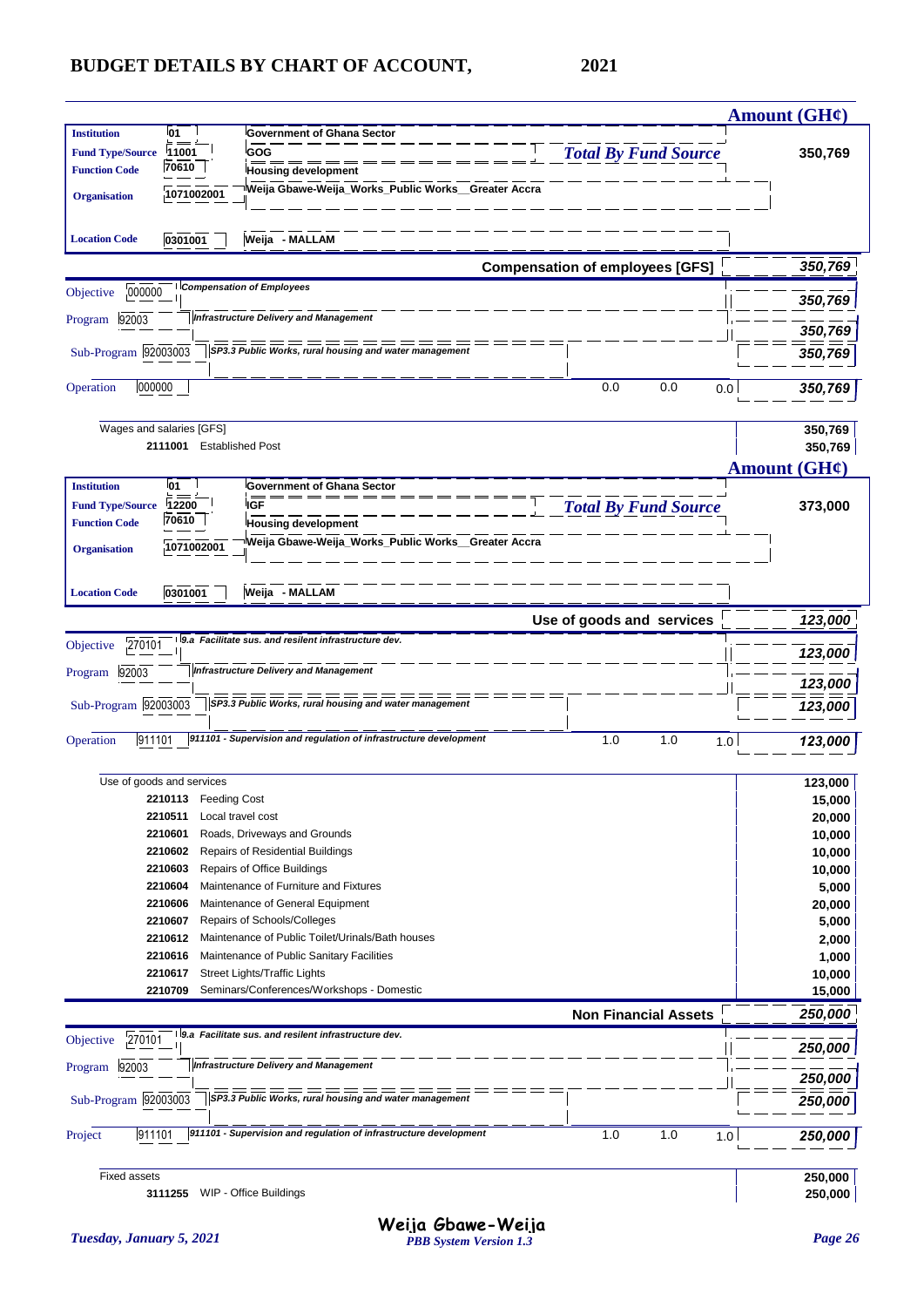| <b>Institution</b><br>01<br><b>Government of Ghana Sector</b><br><b>Total By Fund Source</b><br><b>Fund Type/Source</b><br>12603<br><b>DACF ASSEMBLY</b><br>70610<br><b>Function Code</b><br><b>Housing development</b><br>Weija Gbawe-Weija_Works_Public Works__Greater Accra<br>1071002001<br><b>Organisation</b><br>Weija - MALLAM<br><b>Location Code</b><br>0301001<br>Other expense<br>9.a Facilitate sus. and resilent infrastructure dev.<br>270101<br>Objective<br>257,548<br><b>Infrastructure Delivery and Management</b><br>92003<br>Program<br>$=$ $=$<br>Sub-Program 92003003<br>SP3.3 Public Works, rural housing and water management<br>911101 - Supervision and regulation of infrastructure development<br>911101<br>1.0<br>1.0<br>Operation<br>1.0<br>Miscellaneous other expense<br>2821010 Contributions<br><b>Non Financial Assets</b><br>1,760,137<br>9.a Facilitate sus. and resilent infrastructure dev.<br>270101<br>Objective<br><b>Infrastructure Delivery and Management</b><br>92003<br>Program<br>Sub-Program 92003003<br>SP3.3 Public Works, rural housing and water management<br>911101 - Supervision and regulation of infrastructure development<br>911101<br>1.0<br>1.0<br>Project<br>1.0<br><b>Fixed assets</b><br>3111153 |                       | <b>Amount (GH¢)</b> |
|-------------------------------------------------------------------------------------------------------------------------------------------------------------------------------------------------------------------------------------------------------------------------------------------------------------------------------------------------------------------------------------------------------------------------------------------------------------------------------------------------------------------------------------------------------------------------------------------------------------------------------------------------------------------------------------------------------------------------------------------------------------------------------------------------------------------------------------------------------------------------------------------------------------------------------------------------------------------------------------------------------------------------------------------------------------------------------------------------------------------------------------------------------------------------------------------------------------------------------------------------------------------|-----------------------|---------------------|
|                                                                                                                                                                                                                                                                                                                                                                                                                                                                                                                                                                                                                                                                                                                                                                                                                                                                                                                                                                                                                                                                                                                                                                                                                                                                   |                       |                     |
|                                                                                                                                                                                                                                                                                                                                                                                                                                                                                                                                                                                                                                                                                                                                                                                                                                                                                                                                                                                                                                                                                                                                                                                                                                                                   |                       | 2,017,686           |
|                                                                                                                                                                                                                                                                                                                                                                                                                                                                                                                                                                                                                                                                                                                                                                                                                                                                                                                                                                                                                                                                                                                                                                                                                                                                   |                       |                     |
|                                                                                                                                                                                                                                                                                                                                                                                                                                                                                                                                                                                                                                                                                                                                                                                                                                                                                                                                                                                                                                                                                                                                                                                                                                                                   |                       |                     |
|                                                                                                                                                                                                                                                                                                                                                                                                                                                                                                                                                                                                                                                                                                                                                                                                                                                                                                                                                                                                                                                                                                                                                                                                                                                                   |                       |                     |
|                                                                                                                                                                                                                                                                                                                                                                                                                                                                                                                                                                                                                                                                                                                                                                                                                                                                                                                                                                                                                                                                                                                                                                                                                                                                   |                       | 257,548             |
|                                                                                                                                                                                                                                                                                                                                                                                                                                                                                                                                                                                                                                                                                                                                                                                                                                                                                                                                                                                                                                                                                                                                                                                                                                                                   |                       |                     |
|                                                                                                                                                                                                                                                                                                                                                                                                                                                                                                                                                                                                                                                                                                                                                                                                                                                                                                                                                                                                                                                                                                                                                                                                                                                                   |                       |                     |
|                                                                                                                                                                                                                                                                                                                                                                                                                                                                                                                                                                                                                                                                                                                                                                                                                                                                                                                                                                                                                                                                                                                                                                                                                                                                   |                       | 257,548             |
|                                                                                                                                                                                                                                                                                                                                                                                                                                                                                                                                                                                                                                                                                                                                                                                                                                                                                                                                                                                                                                                                                                                                                                                                                                                                   |                       | 257,548             |
|                                                                                                                                                                                                                                                                                                                                                                                                                                                                                                                                                                                                                                                                                                                                                                                                                                                                                                                                                                                                                                                                                                                                                                                                                                                                   |                       |                     |
|                                                                                                                                                                                                                                                                                                                                                                                                                                                                                                                                                                                                                                                                                                                                                                                                                                                                                                                                                                                                                                                                                                                                                                                                                                                                   |                       | 257,548             |
|                                                                                                                                                                                                                                                                                                                                                                                                                                                                                                                                                                                                                                                                                                                                                                                                                                                                                                                                                                                                                                                                                                                                                                                                                                                                   |                       |                     |
|                                                                                                                                                                                                                                                                                                                                                                                                                                                                                                                                                                                                                                                                                                                                                                                                                                                                                                                                                                                                                                                                                                                                                                                                                                                                   |                       | 257,548             |
|                                                                                                                                                                                                                                                                                                                                                                                                                                                                                                                                                                                                                                                                                                                                                                                                                                                                                                                                                                                                                                                                                                                                                                                                                                                                   |                       | 257,548             |
|                                                                                                                                                                                                                                                                                                                                                                                                                                                                                                                                                                                                                                                                                                                                                                                                                                                                                                                                                                                                                                                                                                                                                                                                                                                                   |                       |                     |
|                                                                                                                                                                                                                                                                                                                                                                                                                                                                                                                                                                                                                                                                                                                                                                                                                                                                                                                                                                                                                                                                                                                                                                                                                                                                   |                       |                     |
|                                                                                                                                                                                                                                                                                                                                                                                                                                                                                                                                                                                                                                                                                                                                                                                                                                                                                                                                                                                                                                                                                                                                                                                                                                                                   |                       | 1,760,137           |
|                                                                                                                                                                                                                                                                                                                                                                                                                                                                                                                                                                                                                                                                                                                                                                                                                                                                                                                                                                                                                                                                                                                                                                                                                                                                   |                       |                     |
|                                                                                                                                                                                                                                                                                                                                                                                                                                                                                                                                                                                                                                                                                                                                                                                                                                                                                                                                                                                                                                                                                                                                                                                                                                                                   |                       | 1,760,137           |
|                                                                                                                                                                                                                                                                                                                                                                                                                                                                                                                                                                                                                                                                                                                                                                                                                                                                                                                                                                                                                                                                                                                                                                                                                                                                   |                       | 1,760,137           |
|                                                                                                                                                                                                                                                                                                                                                                                                                                                                                                                                                                                                                                                                                                                                                                                                                                                                                                                                                                                                                                                                                                                                                                                                                                                                   |                       |                     |
|                                                                                                                                                                                                                                                                                                                                                                                                                                                                                                                                                                                                                                                                                                                                                                                                                                                                                                                                                                                                                                                                                                                                                                                                                                                                   |                       | 1,760,137           |
|                                                                                                                                                                                                                                                                                                                                                                                                                                                                                                                                                                                                                                                                                                                                                                                                                                                                                                                                                                                                                                                                                                                                                                                                                                                                   |                       |                     |
|                                                                                                                                                                                                                                                                                                                                                                                                                                                                                                                                                                                                                                                                                                                                                                                                                                                                                                                                                                                                                                                                                                                                                                                                                                                                   |                       | 1,760,137           |
|                                                                                                                                                                                                                                                                                                                                                                                                                                                                                                                                                                                                                                                                                                                                                                                                                                                                                                                                                                                                                                                                                                                                                                                                                                                                   | WIP - Bungalows/Flats | 227,118             |
| WIP - Office Buildings<br>3111255                                                                                                                                                                                                                                                                                                                                                                                                                                                                                                                                                                                                                                                                                                                                                                                                                                                                                                                                                                                                                                                                                                                                                                                                                                 |                       | 1,053,019           |
| WIP - Road Signals<br>3111359                                                                                                                                                                                                                                                                                                                                                                                                                                                                                                                                                                                                                                                                                                                                                                                                                                                                                                                                                                                                                                                                                                                                                                                                                                     |                       | 100,000             |
| 3111361<br><b>WIP-Urban Roads</b>                                                                                                                                                                                                                                                                                                                                                                                                                                                                                                                                                                                                                                                                                                                                                                                                                                                                                                                                                                                                                                                                                                                                                                                                                                 |                       | 180,000             |
| <b>Agricultural Machinery</b><br>3112202                                                                                                                                                                                                                                                                                                                                                                                                                                                                                                                                                                                                                                                                                                                                                                                                                                                                                                                                                                                                                                                                                                                                                                                                                          |                       | 100,000             |
| WIP - Landscaping and Gardening<br>3113153                                                                                                                                                                                                                                                                                                                                                                                                                                                                                                                                                                                                                                                                                                                                                                                                                                                                                                                                                                                                                                                                                                                                                                                                                        |                       | 100,000             |
| <b>Total Cost Centre</b>                                                                                                                                                                                                                                                                                                                                                                                                                                                                                                                                                                                                                                                                                                                                                                                                                                                                                                                                                                                                                                                                                                                                                                                                                                          |                       | 2,741,455           |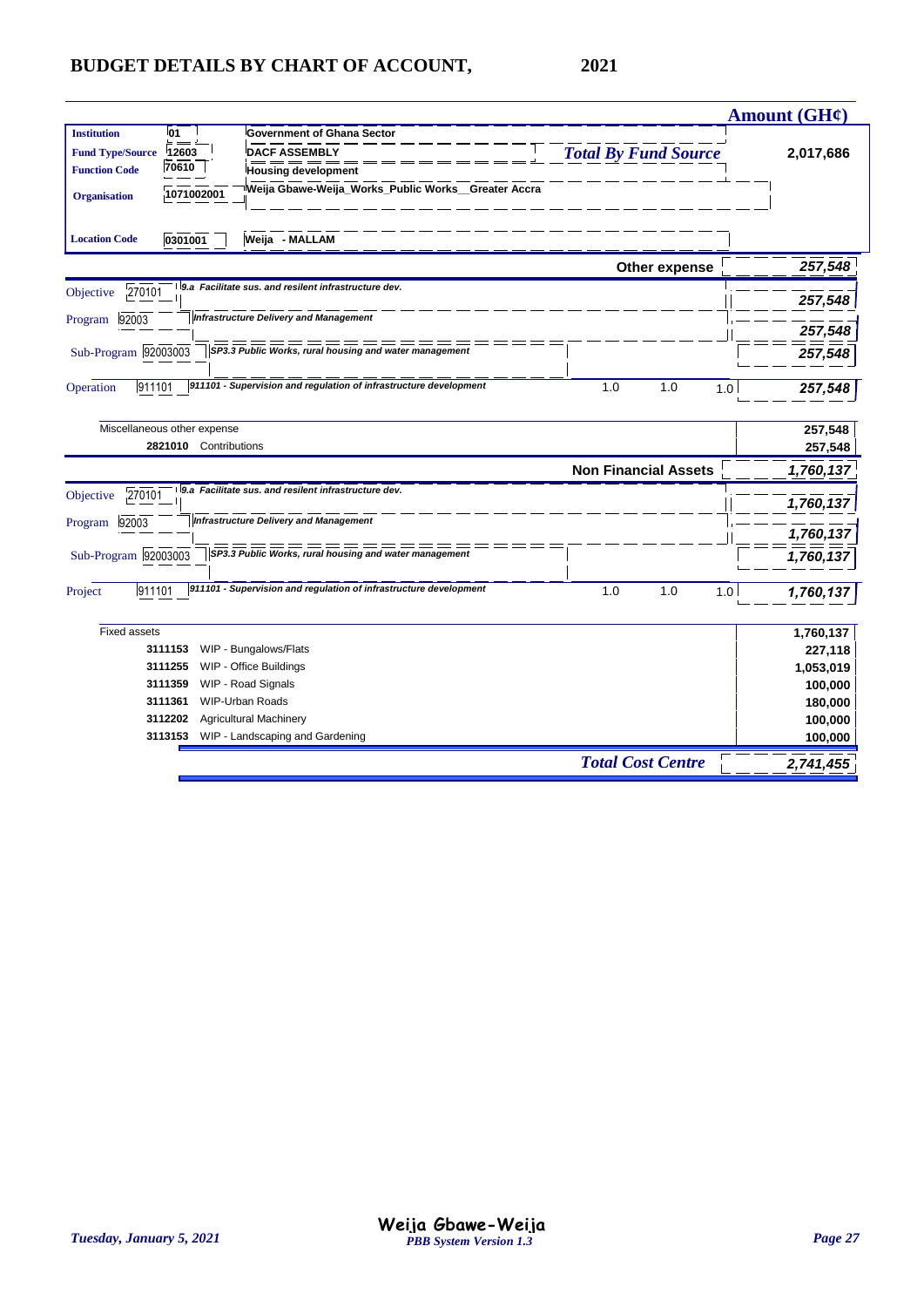|                                  |                                                                                  |                             | <b>Amount (GH¢)</b> |
|----------------------------------|----------------------------------------------------------------------------------|-----------------------------|---------------------|
| <b>Institution</b><br>01<br>$=$  | <b>Government of Ghana Sector</b>                                                |                             |                     |
| 12200<br><b>Fund Type/Source</b> | <b>IGF</b>                                                                       | <b>Total By Fund Source</b> | 35,000              |
| 70411<br><b>Function Code</b>    | General Commercial & economic affairs (CS)                                       |                             |                     |
| <b>Organisation</b>              | Weija Gbawe-Weija_Trade, Industry and Tourism_Trade__Greater Accra<br>1071102001 |                             |                     |
| <b>Location Code</b><br>0301001  | Weija - MALLAM                                                                   |                             |                     |
|                                  |                                                                                  | Use of goods and services   | 35,000              |
| 150301<br>Objective              | 8.3 Promote dev't-oriented plicies tht supprt prdctive activities                |                             |                     |
|                                  | <b>Economic Development</b>                                                      |                             | 35,000              |
| 92004<br>Program                 |                                                                                  |                             | 35,000              |
| Sub-Program 92004002             | SP4.2 Trade, Industry and Tourism Services                                       |                             | 35,000              |
| 910201<br>Operation              | 910201 - Promotion of Small, Medium and Large scale enterprises                  | 1.0<br>1.0                  | 1.0<br>25,000       |
| Use of goods and services        |                                                                                  |                             | 25,000              |
| 2210113                          | <b>Feeding Cost</b>                                                              |                             | 5,600               |
| 2210511                          | Local travel cost                                                                |                             | 13,400              |
| 2210709                          | Seminars/Conferences/Workshops - Domestic                                        |                             | 6,000               |
| Operation<br>910202              | 910202 - Trade Development and Promotion                                         | 1.0<br>1.0                  | 10,000<br>1.0       |
| Use of goods and services        |                                                                                  |                             | 10,000              |
| 2210113                          | <b>Feeding Cost</b>                                                              |                             | 4,250               |
| 2210511                          | Local travel cost                                                                |                             | 3,000               |
| 2210709                          | Seminars/Conferences/Workshops - Domestic                                        |                             | 2,750               |
|                                  |                                                                                  | <b>Total Cost Centre</b>    | 35,000              |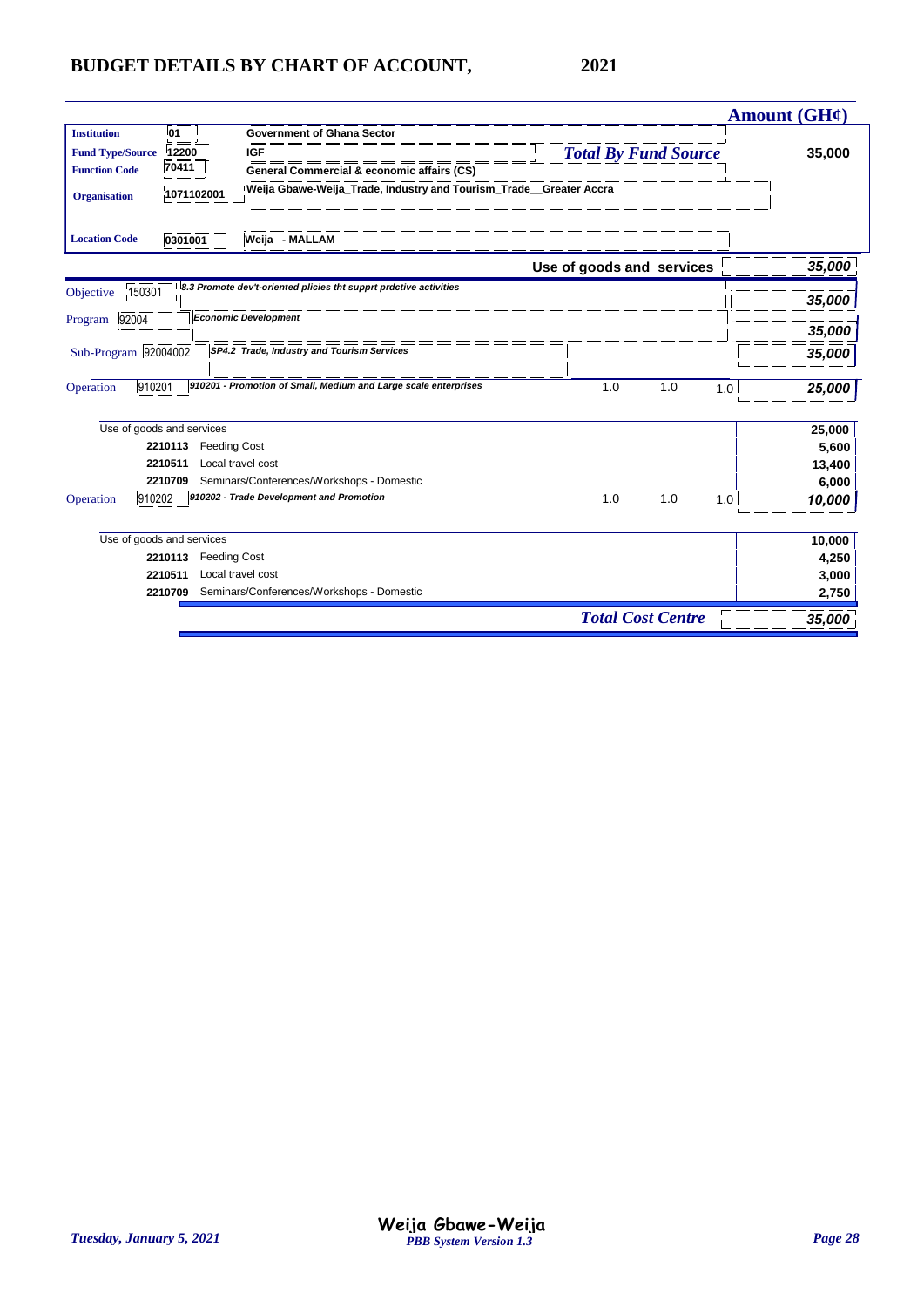| <b>Institution</b><br>01<br><b>Government of Ghana Sector</b><br><b>Total By Fund Source</b><br><b>IGF</b><br>12200<br><b>Fund Type/Source</b><br>80,000<br>70360<br><b>Function Code</b><br>Public order and safety n.e.c<br>Weija Gbawe-Weija_Disaster Prevention_<br>Greater Accra<br>1071500001<br><b>Organisation</b><br>Weija - MALLAM<br>0301001<br><b>Location Code</b><br>80,000<br>Use of goods and services<br>13.3 Imprv. educ. towards climate change mitigation<br>370201<br>Objective<br>80,000<br><b>Environmental Management</b><br>Program 92005<br>80,000<br>Sub-Program 92005001<br>SP5.1 Disaster prevention and Management<br>80,000<br>910701<br>910701 - Disaster management<br>1.0<br>1.0<br>Operation<br>1.0<br>80,000<br>Use of goods and services<br>80,000<br>2210113 Feeding Cost<br>12,000<br>2210408<br>Rental of Furniture and Fittings<br>500<br>2210511<br>Local travel cost<br>25,000<br>Seminars/Conferences/Workshops - Domestic<br>12,500<br>2210709<br>30,000<br>2211203<br><b>Emergency Works</b><br>Amount $(GH\ell)$<br><b>Institution</b><br>01<br><b>Government of Ghana Sector</b><br><b>Total By Fund Source</b><br><b>Fund Type/Source</b><br>12603<br>50,000<br><b>DACF ASSEMBLY</b><br>70360<br><b>Function Code</b><br>Public order and safety n.e.c<br>Weija Gbawe-Weija_Disaster Prevention__<br><b>Greater Accra</b><br>1071500001<br><b>Organisation</b><br>Weija - MALLAM<br>0301001<br><b>Location Code</b><br>Use of goods and services<br>50,000<br>13.3 Imprv. educ. towards climate change mitigation<br>370201<br>Objective<br>50,000<br><b>Environmental Management</b><br>92005<br>Program<br>50,000 |                          |        |
|----------------------------------------------------------------------------------------------------------------------------------------------------------------------------------------------------------------------------------------------------------------------------------------------------------------------------------------------------------------------------------------------------------------------------------------------------------------------------------------------------------------------------------------------------------------------------------------------------------------------------------------------------------------------------------------------------------------------------------------------------------------------------------------------------------------------------------------------------------------------------------------------------------------------------------------------------------------------------------------------------------------------------------------------------------------------------------------------------------------------------------------------------------------------------------------------------------------------------------------------------------------------------------------------------------------------------------------------------------------------------------------------------------------------------------------------------------------------------------------------------------------------------------------------------------------------------------------------------------------------------------------------------------------------|--------------------------|--------|
|                                                                                                                                                                                                                                                                                                                                                                                                                                                                                                                                                                                                                                                                                                                                                                                                                                                                                                                                                                                                                                                                                                                                                                                                                                                                                                                                                                                                                                                                                                                                                                                                                                                                      |                          |        |
|                                                                                                                                                                                                                                                                                                                                                                                                                                                                                                                                                                                                                                                                                                                                                                                                                                                                                                                                                                                                                                                                                                                                                                                                                                                                                                                                                                                                                                                                                                                                                                                                                                                                      |                          |        |
|                                                                                                                                                                                                                                                                                                                                                                                                                                                                                                                                                                                                                                                                                                                                                                                                                                                                                                                                                                                                                                                                                                                                                                                                                                                                                                                                                                                                                                                                                                                                                                                                                                                                      |                          |        |
|                                                                                                                                                                                                                                                                                                                                                                                                                                                                                                                                                                                                                                                                                                                                                                                                                                                                                                                                                                                                                                                                                                                                                                                                                                                                                                                                                                                                                                                                                                                                                                                                                                                                      |                          |        |
|                                                                                                                                                                                                                                                                                                                                                                                                                                                                                                                                                                                                                                                                                                                                                                                                                                                                                                                                                                                                                                                                                                                                                                                                                                                                                                                                                                                                                                                                                                                                                                                                                                                                      |                          |        |
|                                                                                                                                                                                                                                                                                                                                                                                                                                                                                                                                                                                                                                                                                                                                                                                                                                                                                                                                                                                                                                                                                                                                                                                                                                                                                                                                                                                                                                                                                                                                                                                                                                                                      |                          |        |
|                                                                                                                                                                                                                                                                                                                                                                                                                                                                                                                                                                                                                                                                                                                                                                                                                                                                                                                                                                                                                                                                                                                                                                                                                                                                                                                                                                                                                                                                                                                                                                                                                                                                      |                          |        |
|                                                                                                                                                                                                                                                                                                                                                                                                                                                                                                                                                                                                                                                                                                                                                                                                                                                                                                                                                                                                                                                                                                                                                                                                                                                                                                                                                                                                                                                                                                                                                                                                                                                                      |                          |        |
|                                                                                                                                                                                                                                                                                                                                                                                                                                                                                                                                                                                                                                                                                                                                                                                                                                                                                                                                                                                                                                                                                                                                                                                                                                                                                                                                                                                                                                                                                                                                                                                                                                                                      |                          |        |
|                                                                                                                                                                                                                                                                                                                                                                                                                                                                                                                                                                                                                                                                                                                                                                                                                                                                                                                                                                                                                                                                                                                                                                                                                                                                                                                                                                                                                                                                                                                                                                                                                                                                      |                          |        |
|                                                                                                                                                                                                                                                                                                                                                                                                                                                                                                                                                                                                                                                                                                                                                                                                                                                                                                                                                                                                                                                                                                                                                                                                                                                                                                                                                                                                                                                                                                                                                                                                                                                                      |                          |        |
|                                                                                                                                                                                                                                                                                                                                                                                                                                                                                                                                                                                                                                                                                                                                                                                                                                                                                                                                                                                                                                                                                                                                                                                                                                                                                                                                                                                                                                                                                                                                                                                                                                                                      |                          |        |
|                                                                                                                                                                                                                                                                                                                                                                                                                                                                                                                                                                                                                                                                                                                                                                                                                                                                                                                                                                                                                                                                                                                                                                                                                                                                                                                                                                                                                                                                                                                                                                                                                                                                      |                          |        |
|                                                                                                                                                                                                                                                                                                                                                                                                                                                                                                                                                                                                                                                                                                                                                                                                                                                                                                                                                                                                                                                                                                                                                                                                                                                                                                                                                                                                                                                                                                                                                                                                                                                                      |                          |        |
|                                                                                                                                                                                                                                                                                                                                                                                                                                                                                                                                                                                                                                                                                                                                                                                                                                                                                                                                                                                                                                                                                                                                                                                                                                                                                                                                                                                                                                                                                                                                                                                                                                                                      |                          |        |
|                                                                                                                                                                                                                                                                                                                                                                                                                                                                                                                                                                                                                                                                                                                                                                                                                                                                                                                                                                                                                                                                                                                                                                                                                                                                                                                                                                                                                                                                                                                                                                                                                                                                      |                          |        |
|                                                                                                                                                                                                                                                                                                                                                                                                                                                                                                                                                                                                                                                                                                                                                                                                                                                                                                                                                                                                                                                                                                                                                                                                                                                                                                                                                                                                                                                                                                                                                                                                                                                                      |                          |        |
|                                                                                                                                                                                                                                                                                                                                                                                                                                                                                                                                                                                                                                                                                                                                                                                                                                                                                                                                                                                                                                                                                                                                                                                                                                                                                                                                                                                                                                                                                                                                                                                                                                                                      |                          |        |
|                                                                                                                                                                                                                                                                                                                                                                                                                                                                                                                                                                                                                                                                                                                                                                                                                                                                                                                                                                                                                                                                                                                                                                                                                                                                                                                                                                                                                                                                                                                                                                                                                                                                      |                          |        |
|                                                                                                                                                                                                                                                                                                                                                                                                                                                                                                                                                                                                                                                                                                                                                                                                                                                                                                                                                                                                                                                                                                                                                                                                                                                                                                                                                                                                                                                                                                                                                                                                                                                                      |                          |        |
|                                                                                                                                                                                                                                                                                                                                                                                                                                                                                                                                                                                                                                                                                                                                                                                                                                                                                                                                                                                                                                                                                                                                                                                                                                                                                                                                                                                                                                                                                                                                                                                                                                                                      |                          |        |
|                                                                                                                                                                                                                                                                                                                                                                                                                                                                                                                                                                                                                                                                                                                                                                                                                                                                                                                                                                                                                                                                                                                                                                                                                                                                                                                                                                                                                                                                                                                                                                                                                                                                      |                          |        |
|                                                                                                                                                                                                                                                                                                                                                                                                                                                                                                                                                                                                                                                                                                                                                                                                                                                                                                                                                                                                                                                                                                                                                                                                                                                                                                                                                                                                                                                                                                                                                                                                                                                                      |                          |        |
|                                                                                                                                                                                                                                                                                                                                                                                                                                                                                                                                                                                                                                                                                                                                                                                                                                                                                                                                                                                                                                                                                                                                                                                                                                                                                                                                                                                                                                                                                                                                                                                                                                                                      |                          |        |
|                                                                                                                                                                                                                                                                                                                                                                                                                                                                                                                                                                                                                                                                                                                                                                                                                                                                                                                                                                                                                                                                                                                                                                                                                                                                                                                                                                                                                                                                                                                                                                                                                                                                      |                          |        |
|                                                                                                                                                                                                                                                                                                                                                                                                                                                                                                                                                                                                                                                                                                                                                                                                                                                                                                                                                                                                                                                                                                                                                                                                                                                                                                                                                                                                                                                                                                                                                                                                                                                                      |                          |        |
|                                                                                                                                                                                                                                                                                                                                                                                                                                                                                                                                                                                                                                                                                                                                                                                                                                                                                                                                                                                                                                                                                                                                                                                                                                                                                                                                                                                                                                                                                                                                                                                                                                                                      |                          |        |
|                                                                                                                                                                                                                                                                                                                                                                                                                                                                                                                                                                                                                                                                                                                                                                                                                                                                                                                                                                                                                                                                                                                                                                                                                                                                                                                                                                                                                                                                                                                                                                                                                                                                      |                          |        |
|                                                                                                                                                                                                                                                                                                                                                                                                                                                                                                                                                                                                                                                                                                                                                                                                                                                                                                                                                                                                                                                                                                                                                                                                                                                                                                                                                                                                                                                                                                                                                                                                                                                                      |                          |        |
|                                                                                                                                                                                                                                                                                                                                                                                                                                                                                                                                                                                                                                                                                                                                                                                                                                                                                                                                                                                                                                                                                                                                                                                                                                                                                                                                                                                                                                                                                                                                                                                                                                                                      |                          |        |
|                                                                                                                                                                                                                                                                                                                                                                                                                                                                                                                                                                                                                                                                                                                                                                                                                                                                                                                                                                                                                                                                                                                                                                                                                                                                                                                                                                                                                                                                                                                                                                                                                                                                      |                          |        |
| Sub-Program 92005001<br>SP5.1 Disaster prevention and Management<br><i><b>50,000</b></i>                                                                                                                                                                                                                                                                                                                                                                                                                                                                                                                                                                                                                                                                                                                                                                                                                                                                                                                                                                                                                                                                                                                                                                                                                                                                                                                                                                                                                                                                                                                                                                             |                          |        |
| 910701 - Disaster management<br>910701<br>1.0<br>1.0<br>Operation<br>1.0<br>50,000                                                                                                                                                                                                                                                                                                                                                                                                                                                                                                                                                                                                                                                                                                                                                                                                                                                                                                                                                                                                                                                                                                                                                                                                                                                                                                                                                                                                                                                                                                                                                                                   |                          |        |
|                                                                                                                                                                                                                                                                                                                                                                                                                                                                                                                                                                                                                                                                                                                                                                                                                                                                                                                                                                                                                                                                                                                                                                                                                                                                                                                                                                                                                                                                                                                                                                                                                                                                      |                          |        |
| Use of goods and services<br>50,000                                                                                                                                                                                                                                                                                                                                                                                                                                                                                                                                                                                                                                                                                                                                                                                                                                                                                                                                                                                                                                                                                                                                                                                                                                                                                                                                                                                                                                                                                                                                                                                                                                  |                          |        |
| 2210404<br><b>Hotel Accommodations</b><br>5,000                                                                                                                                                                                                                                                                                                                                                                                                                                                                                                                                                                                                                                                                                                                                                                                                                                                                                                                                                                                                                                                                                                                                                                                                                                                                                                                                                                                                                                                                                                                                                                                                                      |                          |        |
| 2210509<br>Other Travel and Transportation                                                                                                                                                                                                                                                                                                                                                                                                                                                                                                                                                                                                                                                                                                                                                                                                                                                                                                                                                                                                                                                                                                                                                                                                                                                                                                                                                                                                                                                                                                                                                                                                                           |                          | 15,000 |
|                                                                                                                                                                                                                                                                                                                                                                                                                                                                                                                                                                                                                                                                                                                                                                                                                                                                                                                                                                                                                                                                                                                                                                                                                                                                                                                                                                                                                                                                                                                                                                                                                                                                      |                          | 30,000 |
| Seminars/Conferences/Workshops - Domestic<br>2210709                                                                                                                                                                                                                                                                                                                                                                                                                                                                                                                                                                                                                                                                                                                                                                                                                                                                                                                                                                                                                                                                                                                                                                                                                                                                                                                                                                                                                                                                                                                                                                                                                 | <b>Total Cost Centre</b> |        |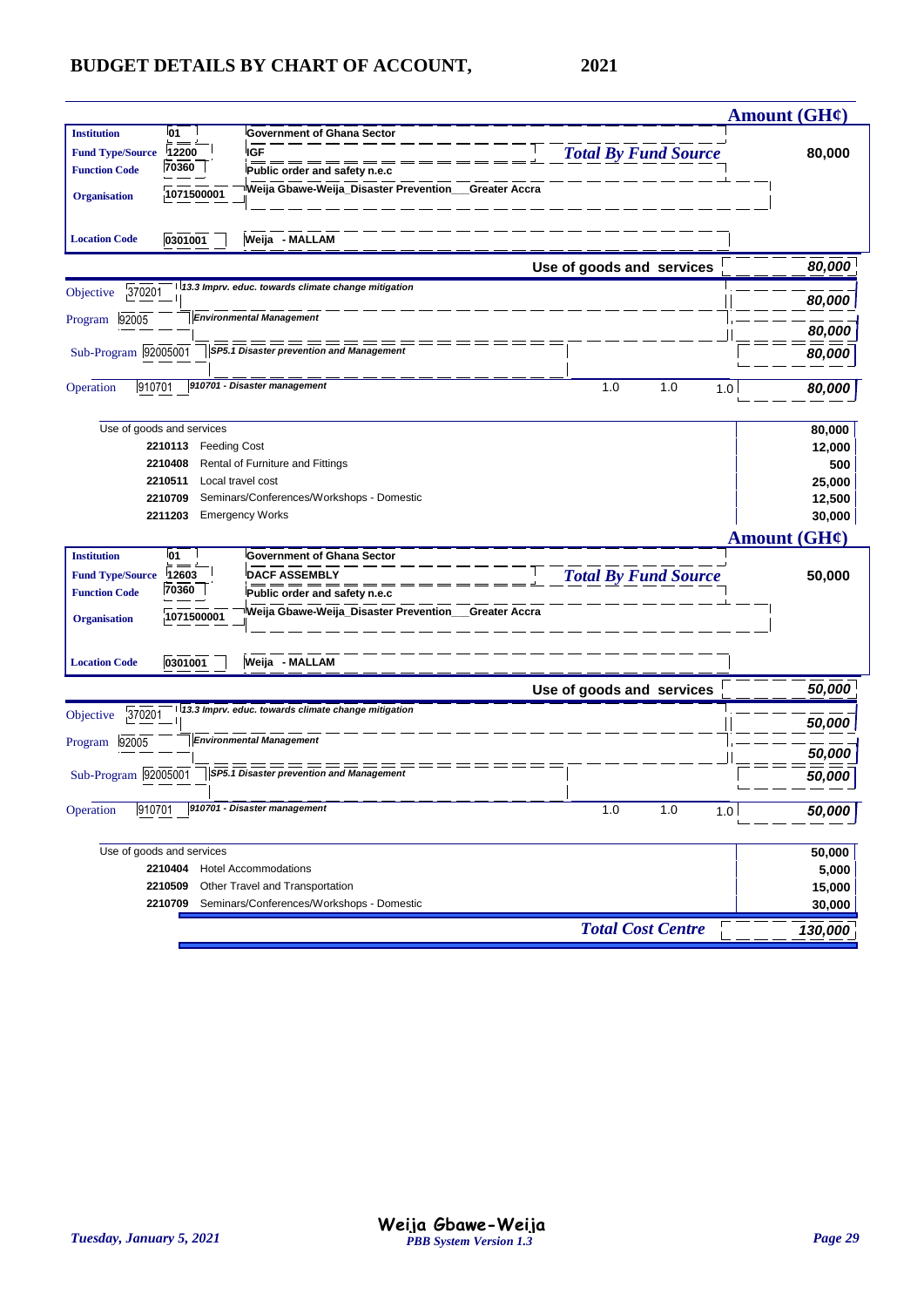|                                                                                                                                                                                                                                                                                                | <b>Amount (GH¢)</b>                                 |                    |
|------------------------------------------------------------------------------------------------------------------------------------------------------------------------------------------------------------------------------------------------------------------------------------------------|-----------------------------------------------------|--------------------|
| 01<br><b>Institution</b><br><b>Government of Ghana Sector</b><br>11001<br>GOG<br><b>Fund Type/Source</b><br>70451<br><b>Function Code</b><br><b>Road transport</b><br>Weija Gbawe-Weija_Urban Roads_<br>1071600001<br><b>Organisation</b><br>0301001<br>Weija - MALLAM<br><b>Location Code</b> | <b>Total By Fund Source</b><br><b>Greater Accra</b> | 158,356            |
|                                                                                                                                                                                                                                                                                                | <b>Compensation of employees [GFS]</b>              | 114,790            |
| <b>Compensation of Employees</b><br>000000<br>Objective                                                                                                                                                                                                                                        |                                                     | 114,790            |
| <b>Infrastructure Delivery and Management</b><br>92003<br>Program                                                                                                                                                                                                                              |                                                     | 114,790            |
| Sub-Program 92003001<br>SP3.1 Urban Roads and Transport services                                                                                                                                                                                                                               |                                                     | 114,790            |
| 000000<br>Operation                                                                                                                                                                                                                                                                            | 0.0<br>0.0<br>0.0                                   | 114,790            |
| Wages and salaries [GFS]<br>2111001<br><b>Established Post</b>                                                                                                                                                                                                                                 |                                                     | 114,790<br>114,790 |
|                                                                                                                                                                                                                                                                                                | Use of goods and services                           | 43,566             |
| 11.2 Improve transport and road safety<br>390202<br>Objective                                                                                                                                                                                                                                  |                                                     | 43,566             |
| <b>Infrastructure Delivery and Management</b><br>92003<br>Program                                                                                                                                                                                                                              |                                                     | 43,566             |
| Sub-Program 92003001<br>SP3.1 Urban Roads and Transport services                                                                                                                                                                                                                               |                                                     | 43,566             |
| 911501 - Management of transport services<br>911501<br>Operation                                                                                                                                                                                                                               | 1.0<br>1.0<br>1.0                                   | 43,566             |
| Use of goods and services                                                                                                                                                                                                                                                                      |                                                     | 43,566             |
| Maintenance and Repairs - Official Vehicles<br>2210502                                                                                                                                                                                                                                         |                                                     | 35,565             |
| Fuel and Lubricants - Official Vehicles<br>2210503                                                                                                                                                                                                                                             |                                                     | 8,001              |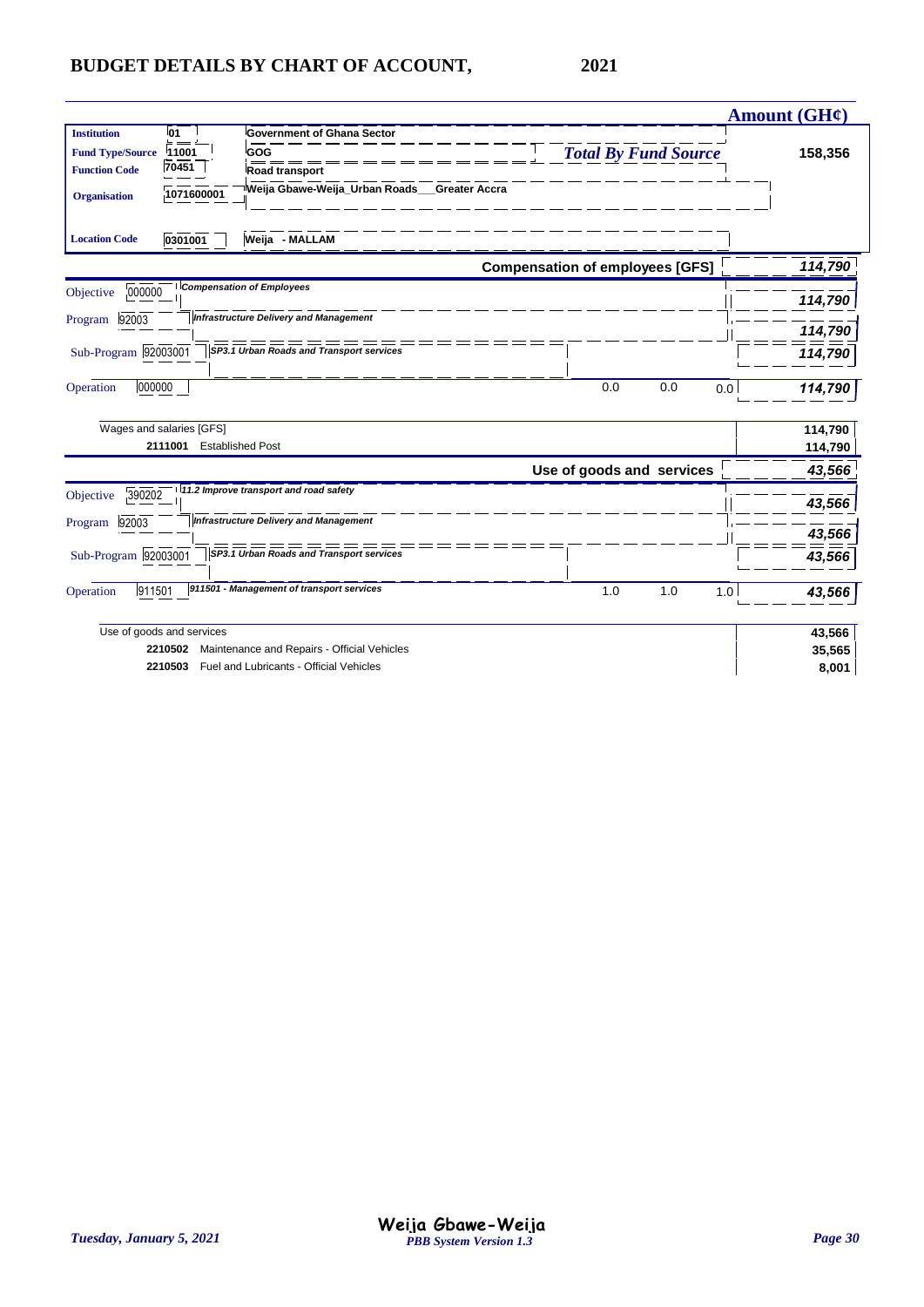|                         |                                    |                                                     |                             | <b>Amount (GH¢)</b>      |
|-------------------------|------------------------------------|-----------------------------------------------------|-----------------------------|--------------------------|
| <b>Institution</b>      | 01                                 | <b>Government of Ghana Sector</b>                   |                             |                          |
| <b>Fund Type/Source</b> | 12200                              | <b>IGF</b>                                          | <b>Total By Fund Source</b> | 350,000                  |
| <b>Function Code</b>    | 70451                              | Road transport                                      |                             |                          |
| <b>Organisation</b>     | 1071600001                         | Weija Gbawe-Weija_Urban Roads__Greater Accra        |                             |                          |
| <b>Location Code</b>    | 0301001                            | Weija - MALLAM                                      |                             |                          |
|                         |                                    |                                                     | Use of goods and services   | 18,000                   |
| 390202<br>Objective     |                                    | 11.2 Improve transport and road safety              |                             |                          |
| 92003<br>Program        |                                    | <b>Infrastructure Delivery and Management</b>       |                             | 18,000                   |
|                         |                                    |                                                     |                             | 18,000                   |
| Sub-Program 92003001    |                                    | SP3.1 Urban Roads and Transport services            |                             | 18,000                   |
| 911501<br>Operation     |                                    | 911501 - Management of transport services           | 1.0<br>1.0<br>1.0           | 18,000                   |
|                         | Use of goods and services          |                                                     |                             | 18,000                   |
|                         |                                    | 2210102 Office Facilities, Supplies and Accessories |                             | 6,000                    |
|                         | 2210201<br>2210202 Water           | <b>Electricity charges</b>                          |                             | 10,000<br>2,000          |
|                         |                                    |                                                     | <b>Non Financial Assets</b> | 332,000                  |
| 390202<br>Objective     |                                    | 11.2 Improve transport and road safety              |                             | 332,000                  |
| 92003<br>Program        |                                    | <b>Infrastructure Delivery and Management</b>       |                             | 332,000                  |
| Sub-Program 92003001    |                                    | SP3.1 Urban Roads and Transport services            |                             | 332,000                  |
|                         |                                    |                                                     |                             |                          |
| 911501<br>Project       |                                    | 911501 - Management of transport services           | 1.0<br>1.0<br>1.0           | 332,000                  |
| <b>Fixed assets</b>     |                                    |                                                     |                             | 332,000                  |
|                         | 3111359                            | WIP - Road Signals                                  |                             | 50,000                   |
|                         | 3111361<br>WIP-Drainage<br>3111363 | <b>WIP-Urban Roads</b>                              |                             | 150,000<br>132,000       |
|                         |                                    |                                                     |                             | Amount $(GH\mathcal{C})$ |
| <b>Institution</b>      | <b>01</b>                          | <b>Government of Ghana Sector</b>                   |                             |                          |
| <b>Fund Type/Source</b> | 12602                              | <b>DACF MP</b>                                      | <b>Total By Fund Source</b> | 60,000                   |
| <b>Function Code</b>    | 70451                              | Road transport                                      |                             |                          |
| <b>Organisation</b>     | 1071600001                         | Weija Gbawe-Weija_Urban Roads__Greater Accra        |                             |                          |
| <b>Location Code</b>    | 0301001                            | Weija - MALLAM                                      |                             |                          |
|                         |                                    |                                                     | <b>Non Financial Assets</b> | 60,000                   |
| 390202<br>Objective     |                                    | 11.2 Improve transport and road safety              |                             | 60,000                   |
| Program 92003           |                                    | <b>Infrastructure Delivery and Management</b>       |                             | 60,000                   |
| Sub-Program 92003001    |                                    | SP3.1 Urban Roads and Transport services            |                             | 60,000                   |
|                         |                                    |                                                     |                             |                          |
| 911501<br>Project       |                                    | 911501 - Management of transport services           | 1.0<br>1.0<br>1.0           | 60,000                   |
| <b>Fixed assets</b>     |                                    |                                                     |                             | 60,000                   |
|                         | WIP - Bridges<br>3111358           |                                                     |                             | 15,000                   |
|                         | 3111359                            | WIP - Road Signals                                  |                             | 25,000                   |
|                         | WIP-Drainage<br>3111363            |                                                     |                             | 20,000                   |